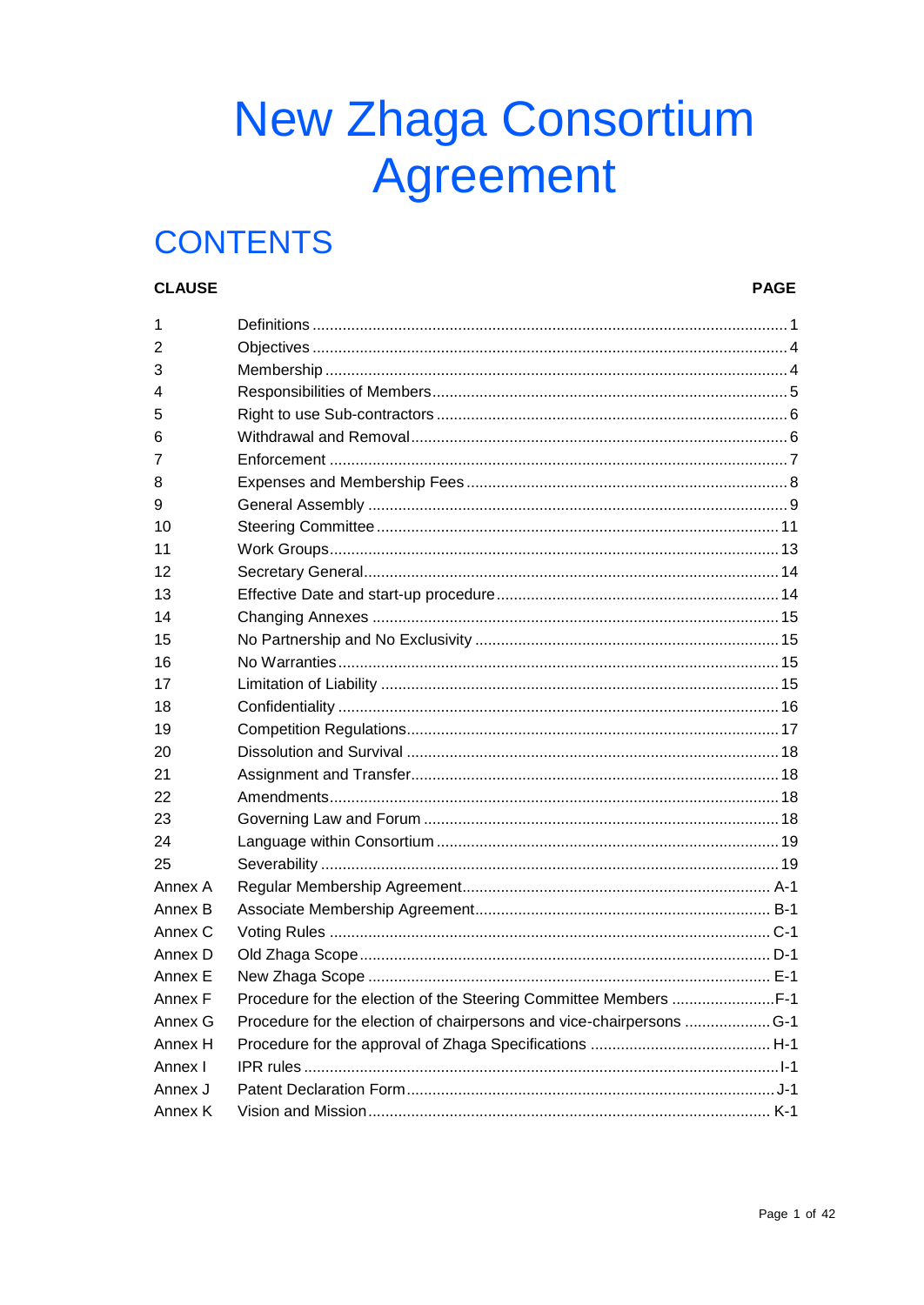# New Zhaga Consortium Agreement

<span id="page-1-0"></span>This charter for the New Zhaga Consortium including its annexes, hereinafter referred to as the "Agreement", or "New Zhaga Consortium Agreement" is between all Members (as hereinafter defined).

## 1 Definitions

The following terms have the meanings assigned to them below. Definitions may be used in plural or singular way.

"**Approved Zhaga Specifications**" means the Zhaga Specifications and revisions of previously Approved Zhaga Specifications, which have been approved in accordance with the procedure set out in Annex H.

"**Affiliated Company**", in relation to any party, means any one or more business entities:

- (a) owned or controlled by that party;
- (b) owning or controlling that party; or
- (c) owned or controlled by the business entity owning or controlling that party,

but only for as long as such ownership or control exists. A business entity is deemed to own or to control another business entity if more than 50% of the voting stock of the latter business entity, ordinarily entitled to vote in the election of directors (or, if there is no such stock, more than 50% of the ownership of or control in the latter business entity) is directly or indirectly held by the owning and/or controlling business entity.

"**Associate Member(s)**" means any party that has joined the Consortium pursuant to Clauses 3.3, and whose membership has not ended or been terminated as provided for herein.

"**Associate Membership Agreement**" means the agreement in the form set out in Annex B hereto.

"**Automatic Dissolution**" shall have the meaning as provided for in Clause 20.3.

"**Confidential Information**" shall mean all information disclosed by either Party or any of its Affiliated Companies or sub-contractors pursuant to this Agreement that is labelled as "Confidential", "Secret" or similar qualification (or, in the case of intangible disclosure, is identified as being confidential at the moment of such disclosure and summarised in writing, labelled as "Confidential", "Secret" or similar qualification, and communicated to the receiving Party within 20 days after such intangible disclosure) shall be deemed to be confidential and shall hereinafter be referred to as "Confidential Information".

"**Consensus Decision**" means a decision supported by all of the votes cast. For purposes of the foregoing, an abstention shall not be counted as a vote.

"**Consortium**" means the consortium named "New Zhaga Consortium", established and operated under this Agreement as a voluntary group of the independent Members, as provided further in Clause 3.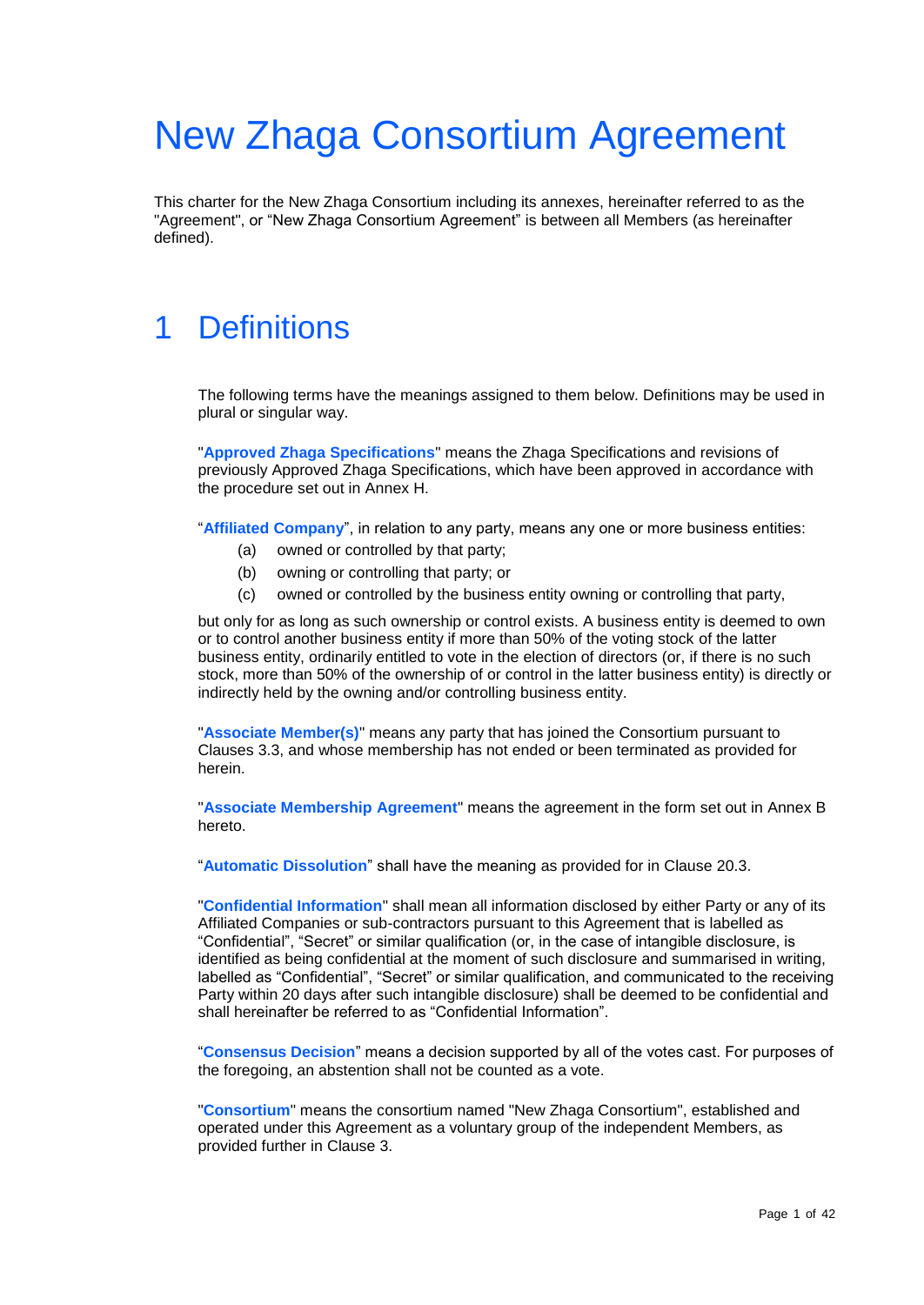"**Consortium Effective Date**" shall have the meaning provided for in Clause [13.1.](#page-14-2)

"**Contribution**" means any input by any Member within the framework of the Consortium's activities, including proposing any additions, modifications and changes to the Zhaga Specifications or any portion thereof made on any medium.

"**Dissolution**" shall have the meaning as provided for in Clause 20.

"**Essential Claim**" shall mean in relation to an Approved Zhaga Specification all those and only those claims of any IPR the use of which is prescribed and thus would inevitably be infringed when realizing an interface compliant with that Approved Zhaga Specification. For the avoidance of doubt, claims related to implementations of other recognized standards, and included in an Approved Zhaga Specification by reference, shall not be Essential Claims.

"**Essential IPR** " shall mean in relation to a legal entity and any Approved Zhaga Specification any IPR that (i) is or will be owned, controlled or licensable, subject to the next sentence, by that legal entity, any of its Affiliated Companies or any of its sub-contractors involved in setting that Approved Zhaga Specification; and (ii) which comprises one or more Essential Claims in relation to that Approved Zhaga Specification. Essential IPR shall not include IPR that when licensed pursuant to this Agreement would require a payment of royalties or other consideration by the legal entity granting such license ("Licensor") to any third party other than the Affiliated Companies and the sub-contractors of the Licensor.

"**General Assembly**" means the assembly of the Members as described in Clause 9.1.

"**General Assembly Representative**" is defined in Clause 9.1.

"**Intellectual Property Right" or "IPR**" shall mean any patent, utility certificate and utility model as well as any registration, application, renewal, extension, combination, division, continuation or reissue of any of the foregoing in any country.

"**Indicator**" is defined in [Annex](#page-28-1) E.

"**IPR Rules**" means the obligations and rights described in [Annex](#page-32-1) I hereto and modified from time to time as provided for herein.

"**Logo**" means a Zhaga mark which may be placed on a product if the product complies with the Logo Guidelines. For the avoidance of doubt, the Consortium may adopt more than one mark as Logo.

"**Logo Guidelines**" means the conditions for allowing products to carry the Logo.

"**Logo Licensing Work Group**" shall have the meaning as defined in Clause 11.8.

"**Majority Decision**" means an affirmative vote of more than 50% of the total number of Regular Members entitled to vote on a matter and participating in such vote (telephonically, electronically or physically, as applicable); provided that the following numbers shall not be counted in the denominator in the calculation of 50% above; (1) Regular Members abstaining, and (2) Regular Members not voting.

"**Members**" means a reference to the Regular Members and Associate Members collectively or a reference to an individual Regular Member or Associate Member, as the case may be.

"**Membership Fee**" has the meaning as defined in Clause [8.2.](#page-8-1)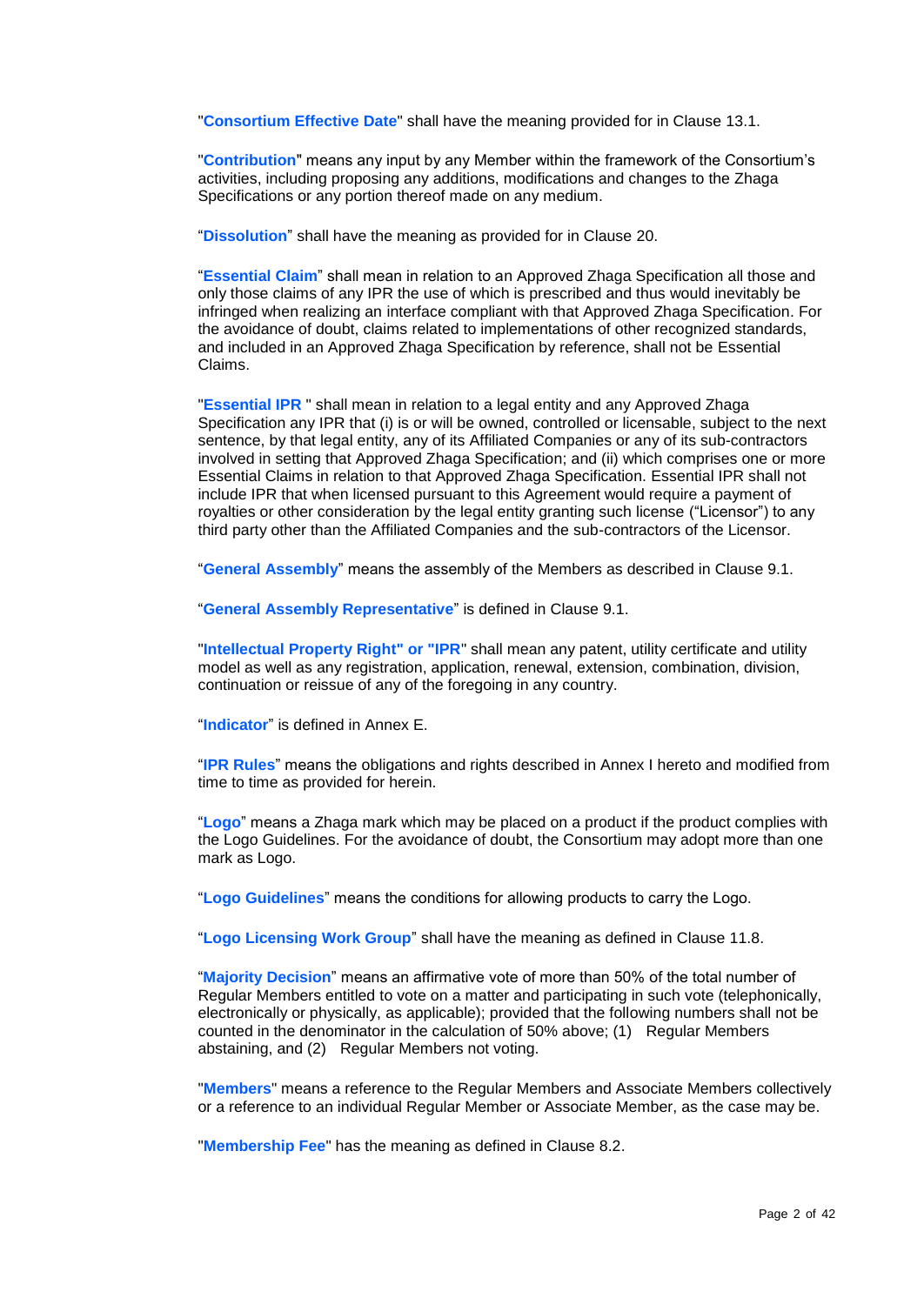"**Member's Effective Date**" means the date of countersignature on that Member's Regular Membership Agreement or Associate Membership Agreement.

"**Objectives**" mean the objectives of the Consortium as set forth in Clause 2.

"**OldCons**" means the voluntary group of independent companies established and operated under the "Zhaga Consortium Agreement" with the consortium effective date of February 3, 2010.

"**Patent Declaration**" means a declaration of Essential IPR and license terms made in accordance with the Patent Declaration Form.

"**Patent Declaration Form**" means the form described in [Annex](#page-38-0) J hereto and modified from time to time as provided for herein.

"**Patent Family**" means a set of patents combined with the method used by the EPO to establish a "DOCDB simple patent family".

"**Promotion Work Group**" means the Work Group with the charter as defined in Clause 11.8.

"**Qualified Majority Decision**" means an affirmative vote of more than 65% of the total number of Regular Members entitled to vote on a matter and participating in such vote (telephonically, electronically or physically, as applicable); provided that the following numbers shall not be counted in the denominator in the calculation of 65% above; (1) Regular Members abstaining, and (2) Regular Members not voting .

"**Quorum**" means the minimum percentage of Members participating in a vote required for making a valid decision; provided that only Members that have the right to vote on such decision shall be counted in the denominator in the calculation of such percentage.

"**Regular Member(s)**" means any party that has joined the Consortium according to Clause [3.2](#page-5-1) and whose membership has not ended or been terminated as provided for herein.

"**Regular Membership Agreement**" means the agreement in the form set out in Annex A hereto.

"**Scope**" shall have the meaning as provided for in [Annex](#page-28-1) E hereto and modified from time to time as provided for herein.

"**Secretary General**" shall mean a person appointed by the General Assembly in accordance with Clause 12.1 hereof.

"**Steering Committee**" means the Steering Committee as described in Clause 10.1 below established as the day to day management body of the Consortium.

"**Steering Committee Member**" means a Regular Member elected in the Steering Committee in accordance with Clause 10.3.

"**Steering Committee Representative**" means a Steering Committee Member's appointed representative in the Steering Committee.

"**Technical Coordination Work Group**" has the meaning as provided for in Clause 11.8.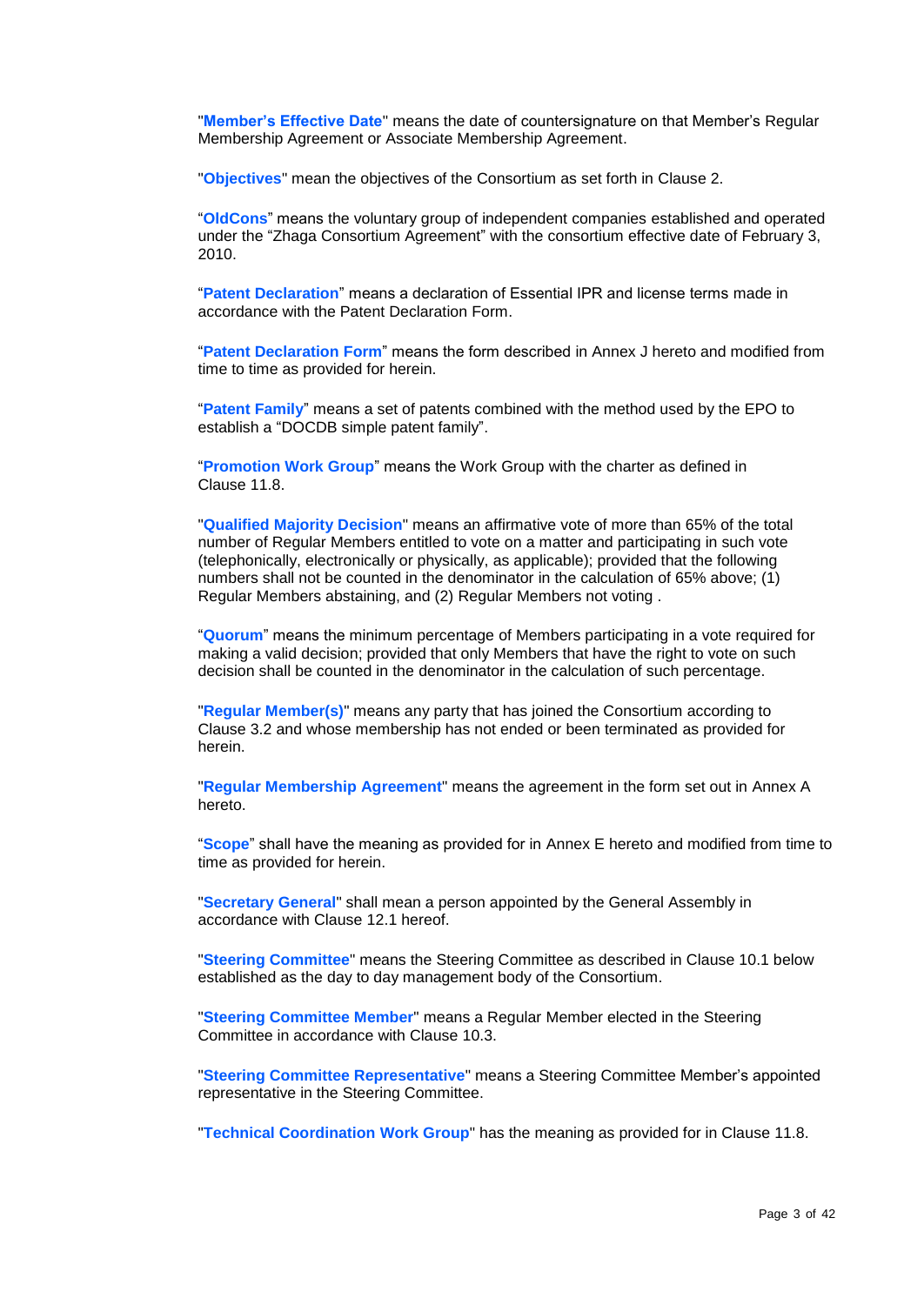"**Voting Rules**" mean the rules for making decisions in the General Assembly, Steering Committee and the Work Groups as set out in Annex C, and modified from time to time as provided for herein.

**"Work Group**" means a work group of the Consortium established in accordance with the provisions set out in Clause 11.1 below.

<span id="page-4-0"></span>"**Zhaga Specification**" means the technical specifications developed by the OldCons and the technical specifications developed by the Consortium.

### 2 Objectives

- **2.1** The objectives of the Consortium are:
	- **(a)** To define standardized interfaces (i.e. Approved Zhaga Specifications) between components of LED luminaires, in accordance with the Scope, to enable interoperability of components of such luminaires; and
	- **(b)** To define a system of Indicators that expresses the extent to which an LED luminaire can be serviced; and
	- **(c)** To promote adoption and application of Approved Zhaga Specifications and Indicators; and
	- **(d)** To promote adoption of Approved Zhaga Specifications and Indicators by all manufacturers of components of LED luminaires and by all manufacturers of LED luminaires; and
	- **(e)** To organize verification, testing, and certification services in relation to the Approved Zhaga Specifications and Indicators, inter alia through qualified independent test labs; and
	- **(f)** To promote formal standardization by offering the Approved Zhaga Specifications to a Standard Development Organization (SDO).
- **2.2** For the avoidance of doubt, the Objectives do not prevent or obstruct any Member in any way from participating in or from supporting any research or development for any standard which is a competitive standard format to any present or future Approved Zhaga Specification developed by the Consortium; provided, however, that such participation or support of research and development must be conducted in a manner consistent with the obligations hereunder.
- <span id="page-4-1"></span>**2.3** For the further avoidance of doubt, the Objectives do not create an obligation for any Member to implement an Approved Zhaga Specification, or use an Indicator, in their products.

### 3 Membership

**3.1** The Consortium shall be open for participation for any legal entity which demonstrates its ability and willingness to make an active and material contribution to the Objectives.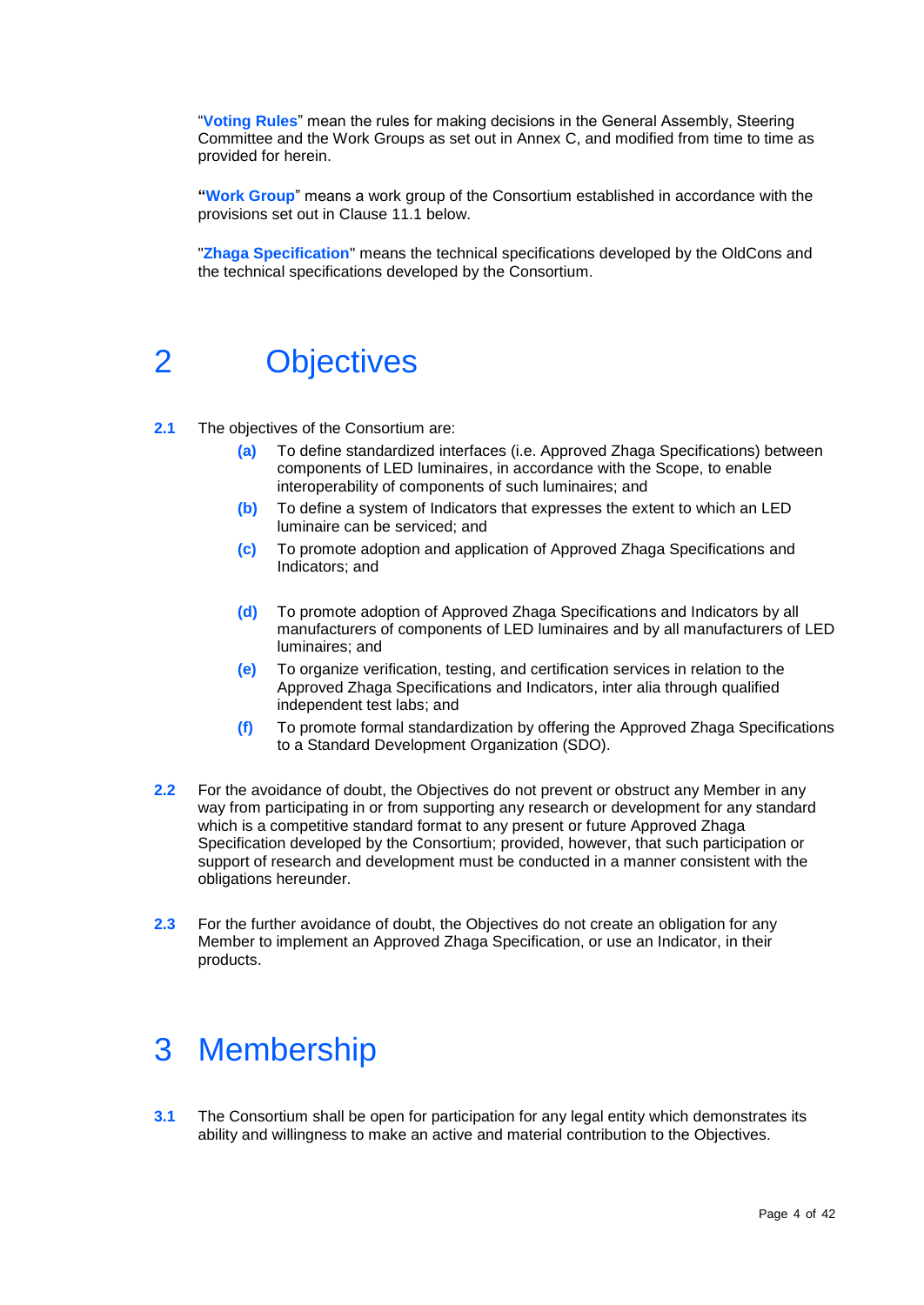- <span id="page-5-1"></span>**3.2** In order for any legal entity to become a Regular Member of the Consortium it must; (i) submit a written request, for regular membership to the Secretary General; and (ii) correctly fill out, sign and include in the written request the Regular Membership Agreement as provided for in Annex A by a representative duly authorized to sign the Regular Membership Agreement. The entity will only be deemed a Regular Member upon fulfilment of both conditions and after the Regular Membership Agreement is countersigned by the Secretary General. The Secretary General shall countersign a correct application for Regular Membership without unnecessary delay. Furthermore the Secretary General shall sign the Regular Membership Agreements in the order of receipt.
- **3.3** In order for any legal entity to become an Associate Member of the Consortium it must; (i) submit a written request, for associate membership to the Secretary General; and (ii) correctly fill out, sign and include in the written request the Associate Membership Agreement as provided for in Annex B by a representative duly authorized to sign the Associate Membership Agreement. The entity will only be deemed an Associate Member upon fulfilment of both conditions and after the Associate Membership Agreement is countersigned by the Secretary General.
- **3.4** The original copy of all executed membership agreements shall be kept by the Secretary General on behalf of the Members. Each Member shall be entitled to receive a copy of such membership agreement by making a request to the Secretary General.
- **3.5** The Secretary General is herewith provided with the authority to countersign the Regular Membership Agreements, and Associate Membership Agreements on behalf of the Consortium. The Secretary General may delegate the authority to countersign Regular Membership Agreements and Associate Membership Agreements.
- **3.6** No Affiliated Company of a Regular Member may become a Regular Member. A Regular Member shall as soon as possible inform the Secretary General if any of its Affiliated Companies has applied for Regular Membership or is already a Regular Member. The same shall apply in case of an acquisition by a Member of another company which is a Member. If an Affiliated Company of a Regular Member is also a Regular Member, then the Steering Committee shall terminate the membership of such Member. For the avoidance of doubt, and notwithstanding any other provision herein, the Secretary General can refuse an application for Regular Membership by an Affiliated Company of a Regular Member.

## <span id="page-5-0"></span>4 Responsibilities of Members

- **4.1** Each Regular Member is expected to participate in the activities of the Consortium and shall be willing to actively promote the achievement of the Objectives. Specific recommendations or requirements for such promotion or achievement may be specified by the Steering Committee from time to time.
- **4.2** Each Regular Member shall be responsible for organising its own work and actions with respect to fulfilment of its rights and obligations under this Agreement.
- **4.3** Each Regular Member shall assign representatives of appropriate qualification and experience for its participation in the activities in the Consortium.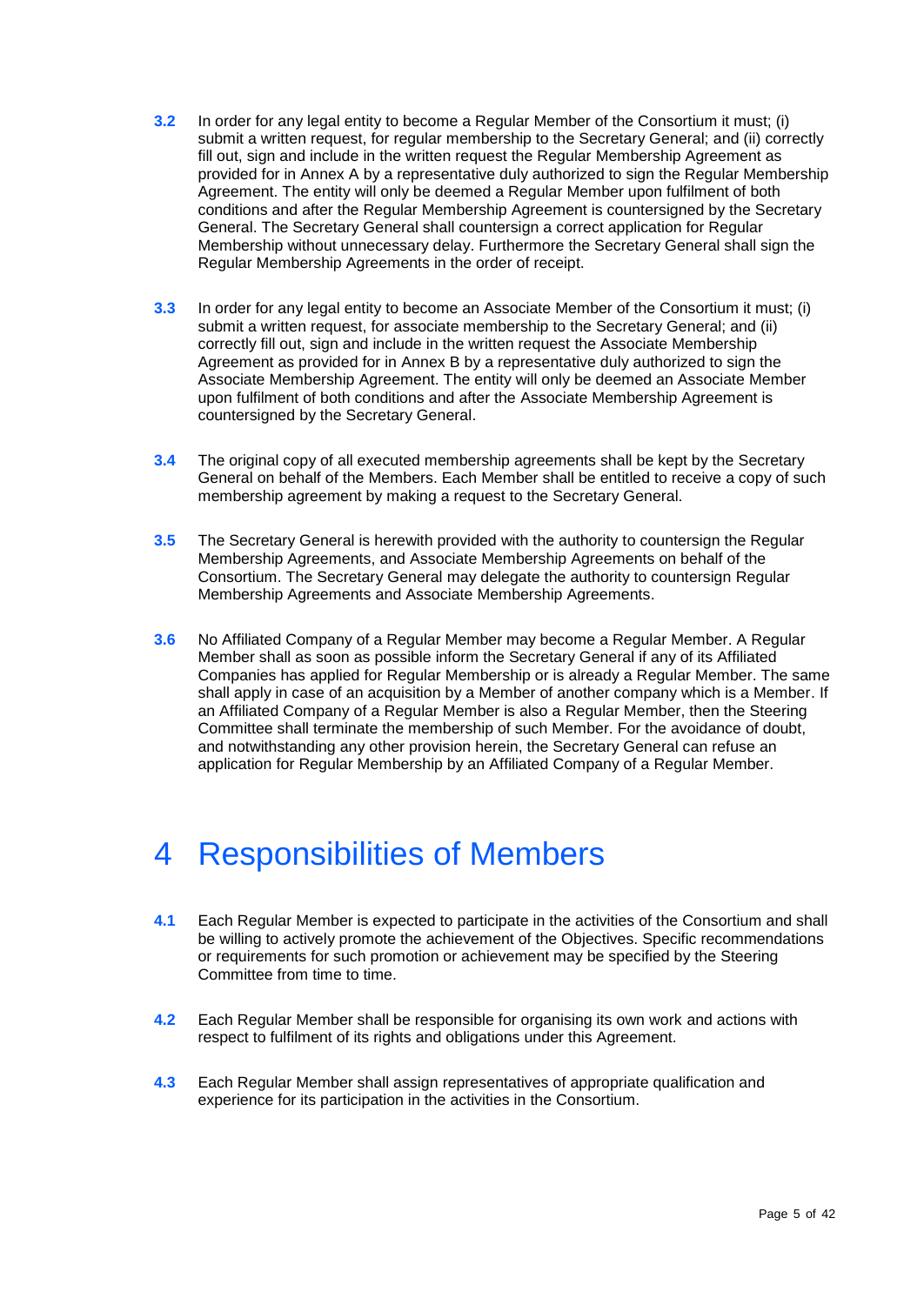- **4.4** The Members shall at all times act in good faith towards each other in fulfilment of their obligations hereunder.
- **4.5** Each Member shall be willing to promote and, if applicable, achieve the Objectives.
- <span id="page-6-2"></span><span id="page-6-0"></span>**4.6** All rights and obligations under this Agreement become effective on the Member's Effective Date.

## 5 Right to use Sub-contractors

- **5.1** Each Regular Member has the right to use sub-contractors for the performance of its obligations in a Work Group, provided that;
	- **(a)** the sub-contractor has been identified to the chairperson of the Steering Committee and Work Group by written notice given in due time; and
	- **(b)** the Regular Member has confirmed in writing to the chairperson of the Steering Committee that the sub-contractor has, prior to the start of the subcontracted work, bound itself in writing to confidentiality obligations which are equal to or more restrictive than those set out in this Agreement and to the licensing obligations set out in [Annex](#page-32-1) I; and
	- **(c)** the sub-contractor will report and disclose, in writing to the chairperson of the Work Group and Steering Committee, any potential conflict of interest; and
	- **(d)** the Regular Member shall warrant that the sub-contractor will fulfil the licensing obligations as stated in [Annex](#page-32-1) I (Intellectual Property); and
	- **(e)** the Regular Member, notwithstanding it has appointed a sub-contractor, shall be and remain liable to all other Members for its obligations under the Agreement for itself and its sub-contractor.

## <span id="page-6-3"></span><span id="page-6-1"></span>6 Withdrawal and Removal

- **6.1** Any Member may withdraw from the Consortium at any time by giving written notice to the Secretary General. The withdrawal shall be effective upon the receipt by the Secretary General. In case of withdrawal there will be no restitution of any paid Membership Fee. The Secretary General will promptly inform the Steering Committee and the General Assembly.
- **6.2** The chairperson of the General Assembly or the General Assembly may initiate the termination of the membership of any Member from the Consortium in accordance with the Voting Rules in the event that:
	- **(a)** a Member has failed to pay its Membership Fee and the Membership Fee has been overdue for more than ninety (90) days regardless of whether the Member pays the Membership Fee after the ninety (90) days period; or
	- **(b)** a Member becomes bankrupt or insolvent or discontinues business; or
	- **(c)** the Member (or any of their Affiliated Companies or sub-contractors) has breached the confidentiality obligations as provided for in Clause 18 (Confidentiality) hereof; or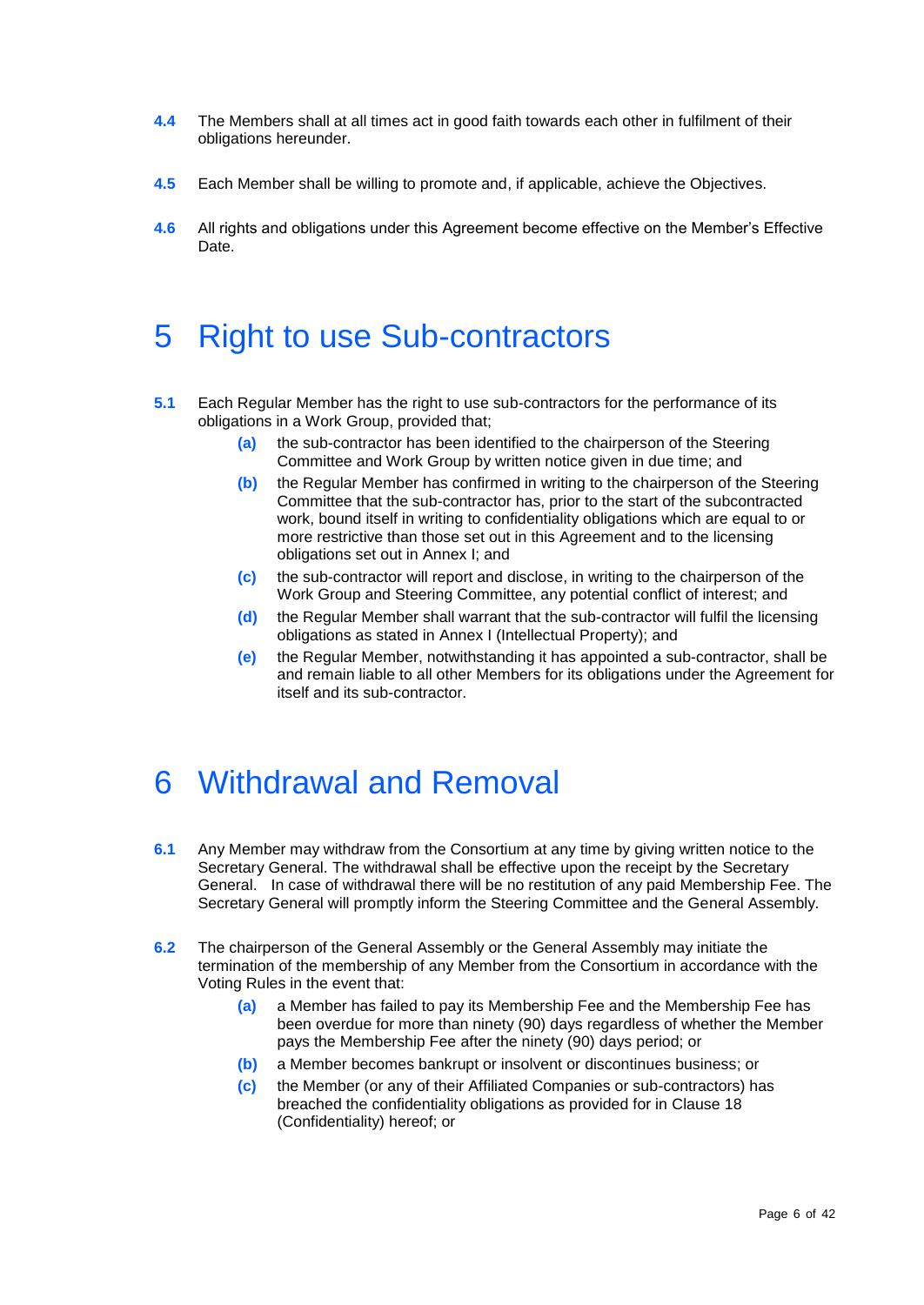- **(d)** the Member (or any of their Affiliated Companies or sub-contractors) breaches its obligations as provided for in [Annex](#page-32-1) I (Intellectual Property) hereof; or
- **(e)** the Regular Member has not participated in the General Assembly meetings, if any, and Workgroup meetings for more than 6 months.
- **6.3** Upon withdrawal or removal from the Consortium in accordance with Clauses 6.1 or 6.2, the ex-Member's rights and obligations under this Agreement shall cease, except that any obligation as a Member which accrued before such withdrawal or removal, including, but not limited to (i) the obligations to grant licenses and licenses granted by such ex-Member (and its Affiliated Companies) under [Annex](#page-32-1) I (Intellectual Property) prior to its withdrawal or removal, (ii) the confidentiality obligations as provided for in Clause 18 (Confidentiality), (iii) Clause 16 (No warranties) and (iv) Clause 17 (Limitation of Liability), shall remain in full force and effect and survive its withdrawal or removal.

For avoidance of doubt and in addition to the previous paragraph, the obligations under [Annex](#page-32-1) I shall not apply in relation to Approved Zhaga Specifications approved by the General Assembly after the withdrawal or removal of said ex-Member becomes effective, except for claims that, due to a written Contribution of said ex-Member made while the ex-Member was a Member, have become an Essential Claim.

**6.4** A Member that has withdrawn or is removed from the Consortium shall not be entitled to repayment of any costs or expenses incurred for the fulfilment of its commitments, obligations or rights in relation to this Agreement and shall neither receive any restitution of any Membership Fees.

## <span id="page-7-0"></span>7 Enforcement

- <span id="page-7-1"></span>**7.1** Should the Steering Committee decide to initiate legal proceedings or make a claim against a Member or an ex-Member in relation to the breach of obligations of that Member or ex-Member or any third party in relation to the activities of the Consortium, the chairperson of the Steering Committee will notify all Members of the proposed proceeding and, subject to Clause 7.2, will assess which Member(s) is willing to participate as party in such proceeding or claim. In the event a Member is asked and accepts to represent the other Members who wish to be represented in such proceedings or claims ("Joining Members"), the Joining Members agree to execute the necessary authorization documents and provide full cooperation to such representing Member. As part of such cooperation, the Joining Members hereby agree;
	- **(a)** that they will share among them (including the representing Member(s)) reasonable costs and expenses incurred by the representing Member(s) for such proceedings or claims and have joint and several liability to indemnify such representing Member(s) against any loss or damages suffered by such Joining Member(s) in such proceedings or claims, with the exception of the pro rated share of the representing Member; and
	- **(b)** that such representing Member(s) shall also, after deduction of reasonable costs and expenses for the proceedings, equally share with the Joining Members any amounts gained or recovered in such proceedings or claims.
- **7.2** Notwithstanding Clause 7.1 above, a Member that voted against the decision to initiate legal proceedings, or that was not present and/or did not participate by proxy in the meeting at which a decision was taken in the sense of Clause 7.1 shall have no obligation to participate in any litigation without its express written consent, and such Member will not have any obligations under Clause 7.1 above.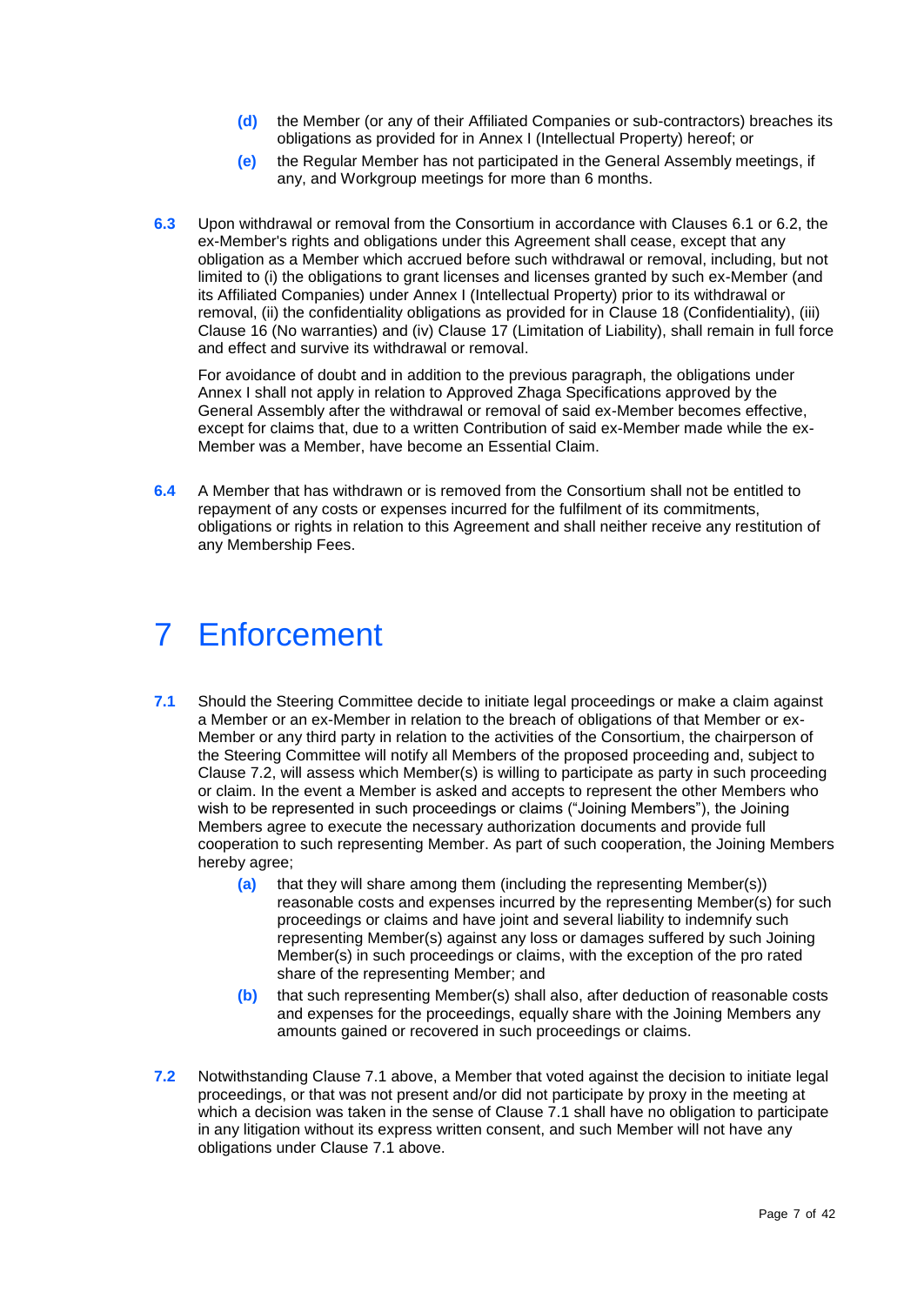## <span id="page-8-0"></span>8 Expenses and Membership Fees

- **8.1** Unless otherwise set forth in this Agreement, each Member shall bear its own costs incurred in performing its commitments, obligations and responsibilities as a Member in accordance with this Agreement.
- <span id="page-8-1"></span>**8.2** Each Member shall pay the annual membership fees as set by the General Assembly in accordance with the Voting Rules. As per the Consortium Effective Date,
	- **(a)** the Membership Fee for Regular Members is ten thousand Euros (EUR 10,000) per annum; and
	- **(b)** the Membership Fee for Associate Members is one thousand Euros (EUR 1,000) per annum.
- **8.3** The respective Membership Fees are due for each calendar year. Each Member shall pay the Membership Fees to the bank account designated by or on behalf of the Secretary General. The bank account shall be held with an international reputable bank. The bank account shall be interest bearing and the interest on such bank account shall accrue for the benefit of the Consortium.
- **8.4** The Membership Fees are intended to cover the following joint costs and expenses related to the Consortium;
	- **(a)** Costs related to the Secretary General if this function is fulfilled by a third party not being a representative of a Regular Member and costs made for the fulfilment of the tasks of the Secretary General which are performed and invoiced by a third party;
	- **(b)** Costs related to the promotion of the Approved Zhaga Specifications and maintenance of a dedicated website, press releases and Logo design;
	- **(c)** Costs related to the trademark filing and prosecution of the Logo and costs related to the trademarks in general (including for example legal fees related to actions related to infringement, challenges or misuse);
	- **(d)** Costs related to the organization of the certification and compliance testing, whereby it is however acknowledged that actual compliance testing of products will be for the account of the submitting party;
	- **(e)** Any other costs and expenses which the General Assembly or Steering Committee determines, in accordance with the Voting Rules, to be in line with the Objectives; and
	- **(f)** Costs related to the organization of meetings of the General Assembly, Steering Committee and Work Groups.
- <span id="page-8-4"></span><span id="page-8-2"></span>**8.5** Should the Membership Fees not be sufficient for coverage of the costs and expenses stated in Clause 8.4, the General Assembly may decide, in accordance with the Voting Rules, that the Membership Fees will be increased, however in line with the general principle that the fees will not become prohibitive or discriminatory.
- <span id="page-8-3"></span>**8.6** Should the General Assembly determine that the Membership Fees are set at a level significantly higher than required for covering the costs as described in Clause 8.4, it may then decide in accordance with the Voting Rules to decrease the Membership Fees.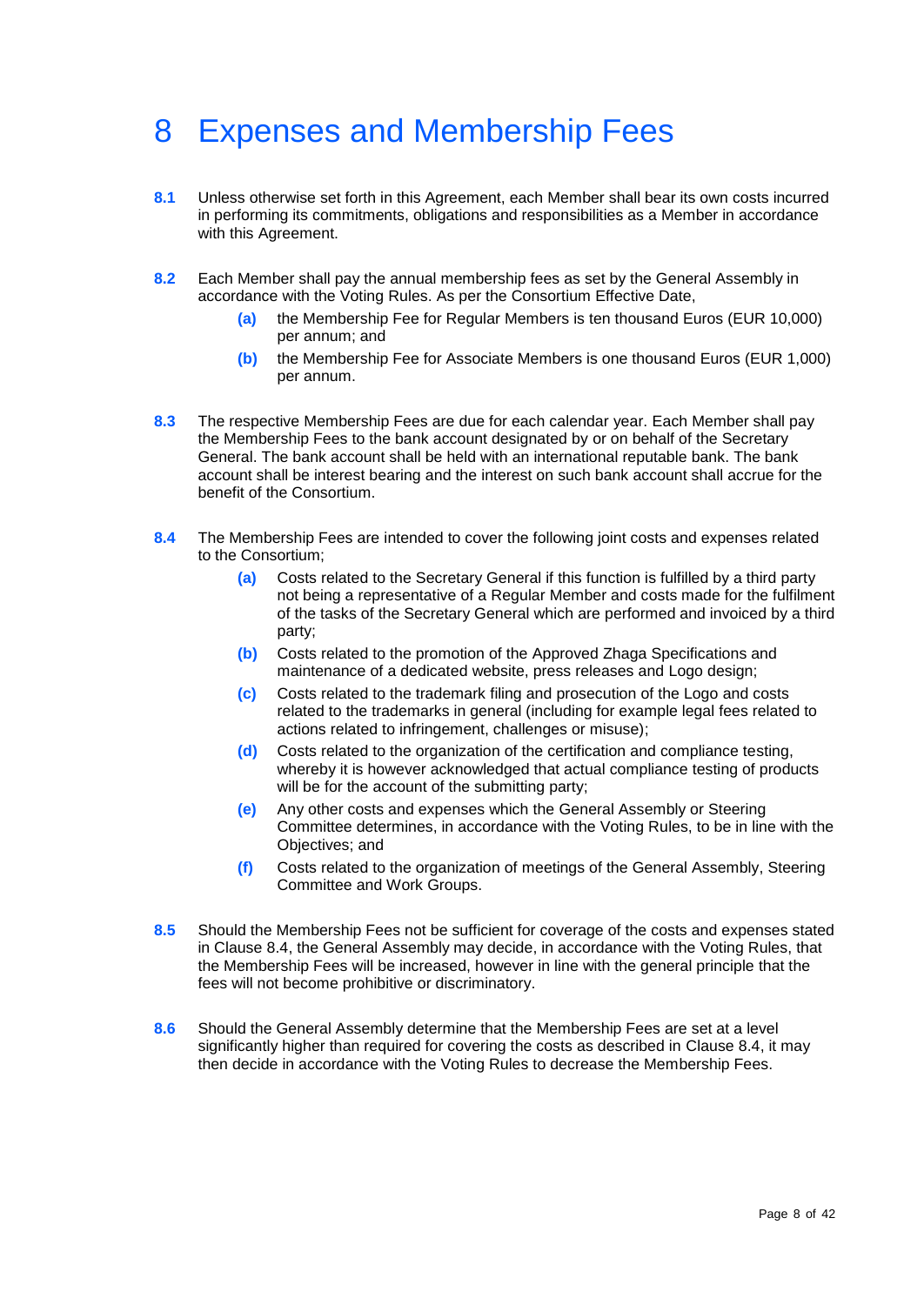- <span id="page-9-2"></span>**8.7** Should the Consortium have a surplus balance in cash and it is determined by the General Assembly, in line with the Voting Rules, that some of these funds are not necessary for the Objectives of the Consortium, then the General Assembly may determine that part of the surplus in funds will be returned to the Members. The calculation of the actual amount to be returned to the Members shall be based on the following principles: (i) duration of membership of the Member, (ii) actual payments made by the Members, (iii) pro rata calculation, (iv) there will be no set off with Membership Fees, (v) the Steering Committee will prepare a proposal for the return of surplus funds, (vi) ex-Members shall not be entitled to any reimbursement.
- **8.8** Notwithstanding the foregoing, any new Member which joins the Consortium during the calendar year shall pay a pro rata Membership Fee with a minimum of twenty five percent (25%) of the annual Membership Fee.
- **8.9** The Membership Fees are to be paid annually and are due on January 31 of each calendar year. Notwithstanding the foregoing the Membership Fee for new Members are due within thirty (30) days following the execution of the membership agreement.
- **8.10** Notwithstanding any other provision herein, in the event the Secretary General collects the Membership Fees, any reasonable and proven costs associated therewith shall be compensated to such Secretary General (in case such collecting task was not consigned to third party)by the Consortium from the Membership Fees.
- **8.11** With respect to expenses by the General Assembly, Steering Committee, Work Groups or Secretary General, all expenses need to be pre-approved by the Steering Committee, either by way of a pre-set (annual) budget or by means of individual approval.
- <span id="page-9-0"></span>**8.12** The Secretary General shall provide regular (but at least annual) reports on the expenses and income of the consortium. This information shall be submitted to the General Assembly or to individual Regular Members after written request to the Secretary General.

## 9 General Assembly

- **9.1** The General Assembly shall consist of all Regular Members and Associate Members of the Consortium. Each Regular Member and Associate Member shall name a representative ("General Assembly Representative"), as well as a deputy representative ("Deputy GA Representative"), who may serve on the General Assembly in the absence of the General Assembly Representative. Each Member shall be at liberty to replace its General Assembly Representative and Deputy GA Representative at any time by written notice (letter, fax, email) to the chairperson of the General Assembly and the Secretary General. For the avoidance of doubt, the representative of a Member may also be an internal or external employee of the Member or of an Affiliated Company.
- <span id="page-9-1"></span>**9.2** The General Assembly shall meet at least once per calendar year. A General Assembly meeting will also be held within thirty (30) days when so requested in writing by the chairperson of the Steering Committee to the chairperson of the General Assembly, or in the event three (3) or more Regular Members request for a General Assembly meeting.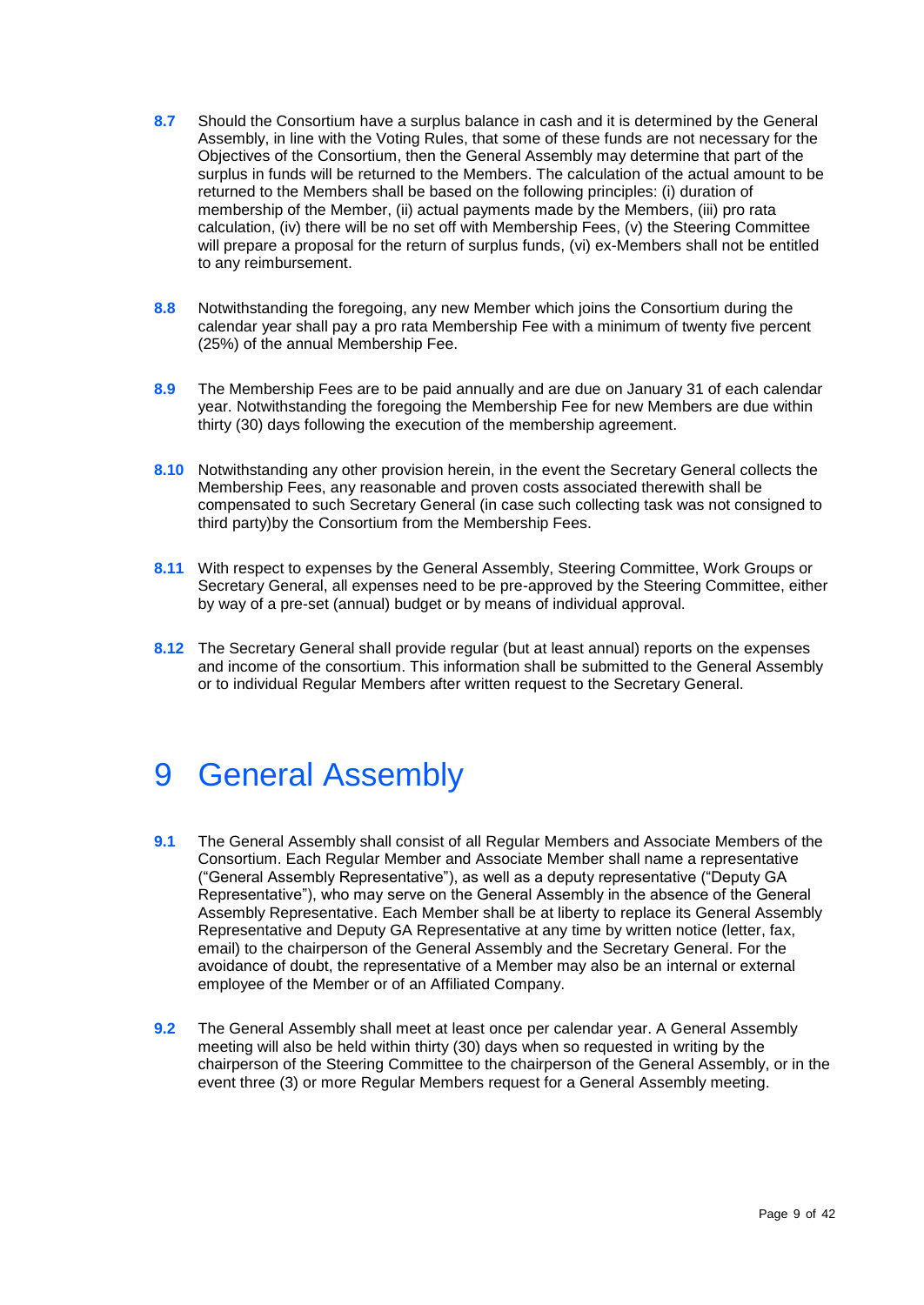- **9.3** The chairperson of the Steering Committee can submit agenda items to the chairperson of the General Assembly and these items will be part of the General Assembly meeting. In the event a Regular Member wishes to have an agenda item on the agenda of the next General Assembly meeting which agenda item can result in a voting, the chairperson of the General Assembly shall place such item on the agenda.
- **9.4** General Assembly meetings will be held at the time and place as decided by the chairperson of the General Assembly. Agenda's for such meetings will be circulated in advance to the General Assembly Representatives at least one week prior to the meeting. Notwithstanding the foregoing, meetings may be held in person, or by any combination of audio conferencing or video conferencing. The chairperson of the General Assembly shall notify each General Assembly Representative at least fourteen (14) days in advance. The expenses related to the organization of a General Assembly meeting will be paid from the Membership Fees, which means for the avoidance of doubt that for example costs related to travelling. accommodation, telephone costs, food, hours spent, are paid for by the individual Members themselves.
- **9.5** The voting rules for decisions of the General Assembly are set out in Annex C. The General Assembly may decide to change the Voting Rules. Such decision to change the Voting Rules must itself be taken in accordance with the then current version of the Voting Rules. Each Regular Member shall have one vote at General Assembly meetings. Associate Members do not have voting rights.
- **9.6** A vote cast by e-mail constitutes valid and effective votes. Such vote may be cast inside and outside the context of a General Assembly meeting. A decision taken based on such votes shall be a valid decision, provided (a) the voting was initiated by the chairperson and (b) there was at least two weeks' time between initiating the voting procedure and counting the votes.
- **9.7** The General Assembly shall elect from the representatives of the Regular Members a chairperson and a vice-chairperson (in two separate election procedures) in accordance with Annex G. Such election shall take place at least once every two years. The Member from which a chairperson or a vice-chairperson was elected may name replacement representative. In such case, such chairperson and vice-chairperson shall not have a voting right.
- **9.8** The chairperson and vice-chairperson will remain in their position until their successors have been elected by the General Assembly. Notwithstanding the foregoing however, the elected chairperson or vice-chairperson shall automatically be withdrawn in the event the Regular Member which is represented by the chairperson or vice-chairperson withdraws or is removed as a Member. Notwithstanding the foregoing however, in the event the chairperson or vice-chairperson has relinquished its position, or in any other event the chairperson or vice chairperson is no longer in function, the General Assembly will then elect a new chairperson and or vice-chairperson during the next General Assembly meeting.

In the event (i) the chairperson has relinquished its position the vice-chairperson shall organize the General Assembly meeting, or (ii) the chairperson and vice-chairperson have relinquished their position simultaneously the Secretary General shall organize the General Assembly meeting.

- **9.9** The minutes of the General Assembly meetings shall be kept by the chairperson (or his delegate) and these minutes shall be promptly distributed to all Members.
- **9.10** The General Assembly may decide, in accordance with the Voting Rules, to submit an Approved Zhaga Specification to a standards development organization (SDO).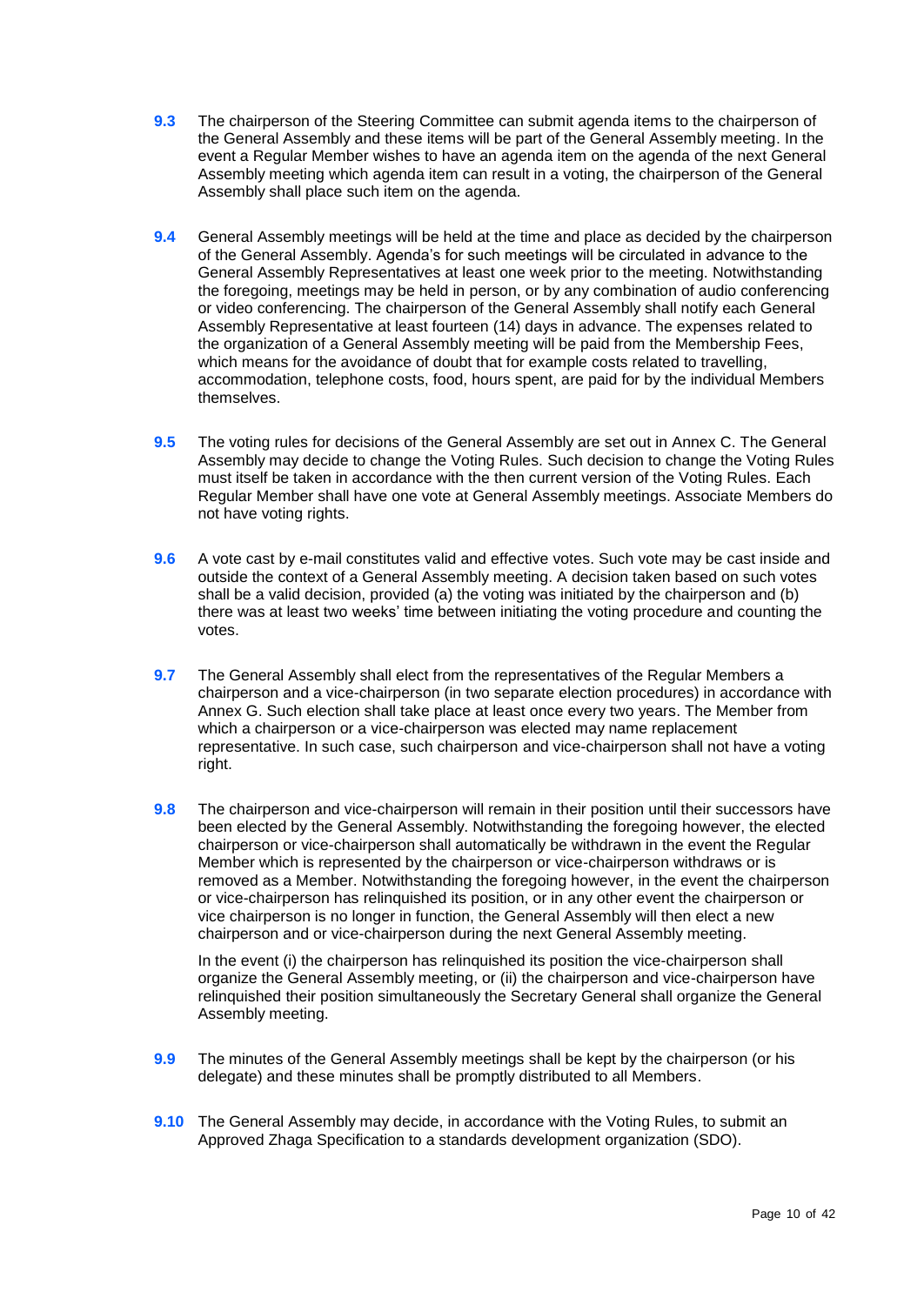<span id="page-11-0"></span>**9.11** The General Assembly may decide, in accordance with the Voting Rules, to change the maximum number of Steering Committee Members.

## 10 Steering Committee

- **10.1** The Steering Committee is the body in charge of the day to day management of the Consortium. Only Regular Members may serve on the Steering Committee. The Steering Committee consists of a maximum of fifteen (15) Regular Members.
- <span id="page-11-2"></span>**10.2** Steering Committee Members shall be elected in accordance with Annex F. Such election shall take place at least once every two years.
- <span id="page-11-1"></span>**10.3** Each Steering Committee Member shall name a representative ("Steering Committee Representative"), as well as a deputy representative, who may serve on the Steering Committee in the absence of the Steering Committee Representative. Each such Regular Member shall be at liberty to replace its Steering Committee Representative and deputy representative at any time by written notice (letter, facsimile, e-mail) to all the other Steering Committee Representatives and the Secretary General. For the avoidance of doubt, a Steering Committee Representative may also be an internal or external employee of the Member or of an Affiliated Company.
- **10.4** The Steering Committee shall meet when requested by any of the Steering Committee Representatives (or deputy representative) in writing to all the other Steering Committee Representatives and approved by the chairperson of the Steering Committee. Unless otherwise provided for in Clause [10.3,](#page-11-1) only the Steering Committee Representatives may participate in the Steering Committee meetings. Notwithstanding the above, Steering Committee meetings will be held at least once per calendar quarter, with the time and place of each meeting as decided by the chairperson of the Steering Committee. The principle with respect to the place of the meeting is that the place shall rotate mainly between Europe, Asia and North America; however the composition of the Steering Committee is decisive in where the meetings will be (i.e. if there are five Asian Steering Committee Members then approximately one third of the meetings shall take place in Asia). Agenda's for such meetings will be circulated in advance to the Steering Committee Representatives. Meetings may be held in person, or by any combination of audio conferencing or video conferencing. The chairperson of the Steering Committee shall notify each Steering Committee Representative at least fourteen (14) days in advance.
- **10.5** Each Steering Committee meeting will be hosted by one of its members. Hosting of Steering Committee meetings shall rotate among its members in accordance with a schedule as determined by the Steering Committee. The expenses related to the organization of a Steering Committee meeting will be paid from the Membership Fees, which means for the avoidance of doubt that for example individual costs related to travelling, accommodation, telephone costs, food, hours spent, are paid for by the participating Regular Members themselves. Each Steering Committee Member has a right to attend such meetings and shall make reasonable efforts to attend all the Steering Committee meetings.
- **10.6** The voting rules for decisions of the Steering Committee are set out in Annex C. Each Steering Committee Member has one vote at Steering Committee meetings. The Steering Committee Members shall take reasonable efforts to ensure that decisions are taken on the basis of consensus, however in case there is no consensus the decisions will be taken in accordance with the Voting Rules.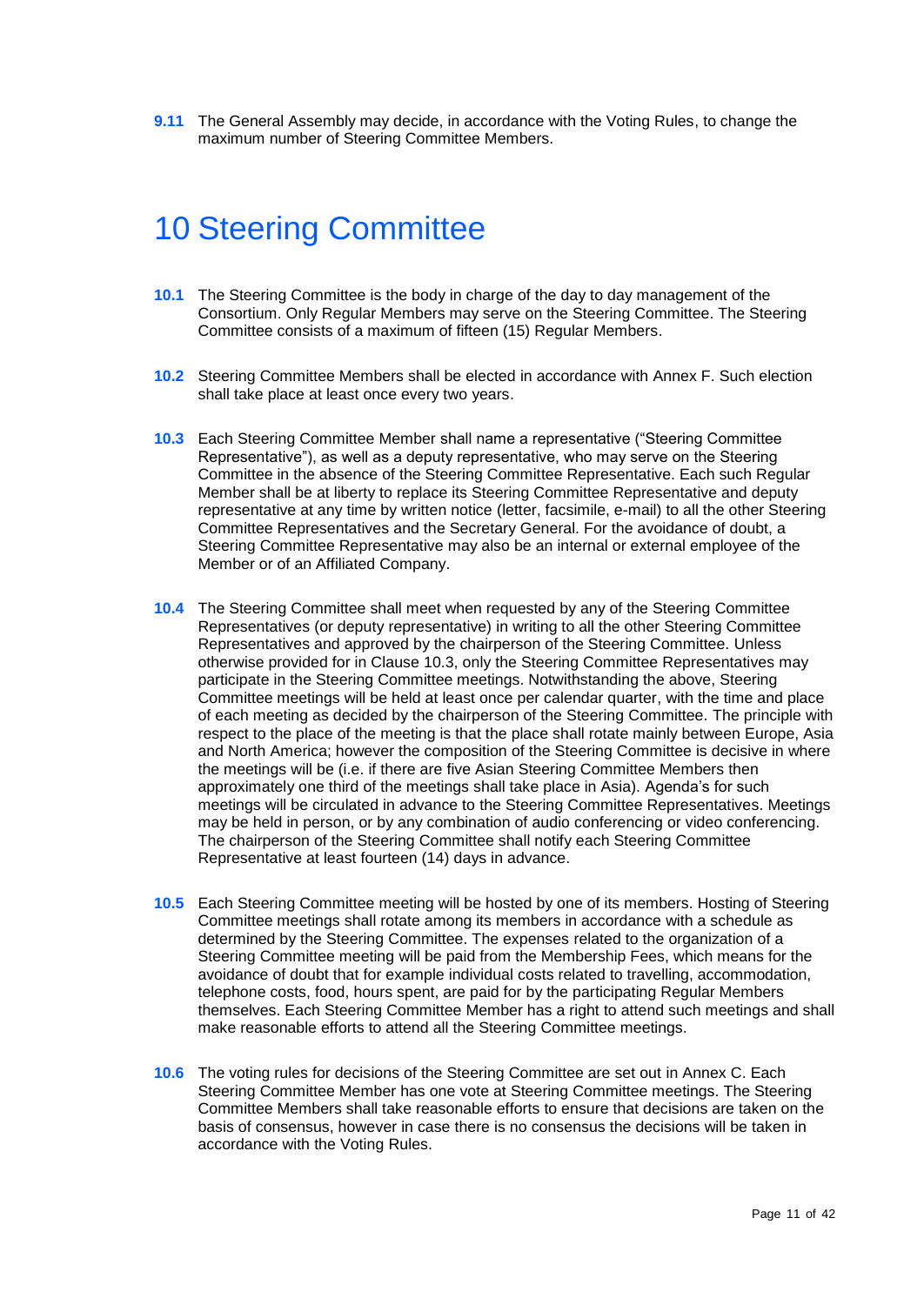- <span id="page-12-0"></span>**10.7** A vote cast by e-mail constitutes valid and effective votes. Such vote may be cast inside and outside the context of a Steering Committee meeting. A decision taken based on such votes shall be a valid decision, provided (a) the voting was initiated by the chairperson and (b) there was at least two weeks time between initiating the voting procedure and counting the votes.
- **10.8** The Steering Committee shall in first instance elect a chairperson and in second instance a vice-chairperson (i.e. in two separate voting procedures) in accordance with Annex G. Such election shall take immediately following an election of the Steering Committee . The Regular Member from which a chairperson or a vice-chairperson was elected may name replacement representative. In such case, such chairperson and vice-chairperson shall not have a voting right.
- **10.9** The chairperson and vice-chairperson will remain in their position until their successors have been elected by the Steering Committee. Notwithstanding the foregoing however, in the event the chairperson or vice-chairperson has relinquished its position, or in any other event the chairperson or vice chairperson is no longer in function, then the Steering Committee will elect a new chairperson and or vice-chairperson. Furthermore, the elected chairperson or vice-chairperson shall automatically be discharged in the event the Regular Member represented by the chairperson or vice-chairperson withdraws or is removed as Member.

In the event (i) the chairperson has relinguished its position the vice-chairperson shall organize the Steering Committee meeting, and (ii) the chairperson and vice-chairperson have relinquished their position simultaneously the Secretary General shall organize the Steering Committee meeting.

- **10.10** Minutes of the Steering Committee meetings shall be kept by the chairperson (or his delegate) during all meetings of the Steering Committee, and minutes shall be promptly distributed to the Regular Members.
- **10.11** If a Steering Committee Member withdraws or is removed as a Regular Member, the vacancy of the membership of the Steering Committee may be filled before the next election by a vote of the General Assembly.
- <span id="page-12-2"></span><span id="page-12-1"></span>**10.12** The Steering Committee may decide, in accordance with the Voting Rules and the procedure described in Annex H to approve a Zhaga Specification.
- **10.13** The Steering Committee may decide, in accordance with the Voting Rules, to issue a press release on behalf of the Zhaga Consortium.
- **10.14** The Steering Committee may decide, in accordance with the Voting Rules, to send notice of material breach to a Member.
- **10.15** The details of the contracts with the Secretary General, in case such Secretary General is a third party, shall be determined and decided by Steering Committee.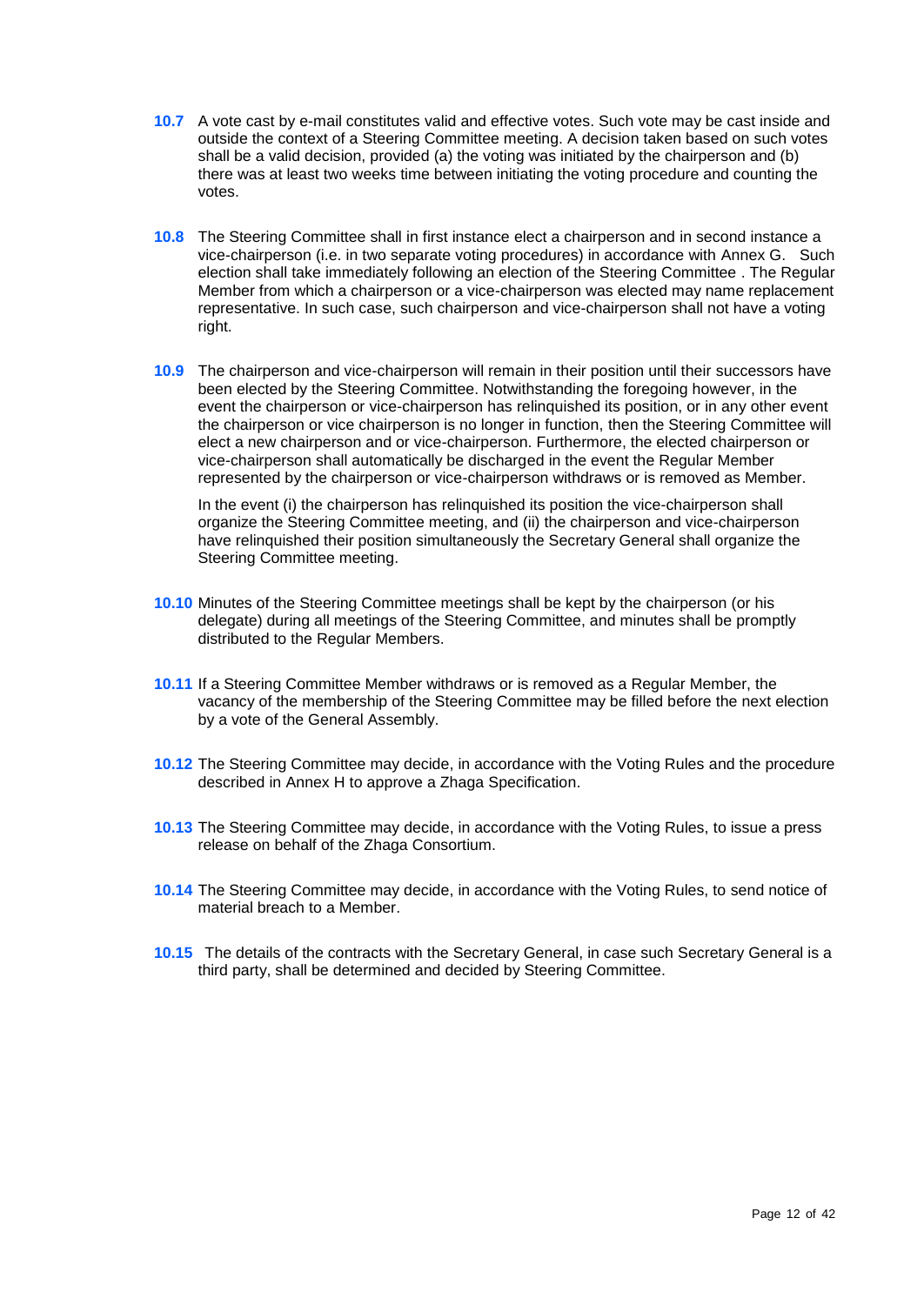## <span id="page-13-0"></span>11 Work Groups

- <span id="page-13-1"></span>**11.1** The Steering Committee may establish or dissolve Work Groups in accordance with the Voting Rules. Only Regular Members are entitled, but not obliged, to participate in any Work Group. All Regular Members participating in any Work Group shall work constructively towards achievement of the charter of the Work Group and the Objectives in general.
- **11.2** The Steering Committee shall, when establishing a Work Group, determine the specific technical field of activity, objectives, work procedures (including, but not limited to roadmap and timetable) and chairperson and vice-chairperson of such Work Group.
- **11.3** The Steering Committee shall provide to all Regular Members timely notice of the formation of each Work Group as well as its technical field of activity, objectives and work procedures.
- **11.4** Each Work Group shall have regular meetings at such frequency as appropriate to meet the charter provided by the Steering Committee and the Objectives in general and the work procedures of the Work Group. Time and place of Work Group meetings shall be determined by the Work Group. Representatives from a Regular Member at each Work Group meeting (excluding the chairperson and the vice-chairperson of the Work Group) shall not exceed two (2) individuals unless otherwise admitted by the chairperson of the Work Group. For the avoidance of doubt, a representative from a Regular Member may also be an internal or external employee of the Member or of an Affiliated Company.
- **11.5** The Regular Members which are part of the Work Group shall attempt to take decisions on the basis of consensus. To the extent that it is not possible to reach consensus in a timely manner, the Work Group shall be entitled to take decisions by voting in accordance with the Voting Rules. The Regular Members in the Work Group shall not have voting rights for decisions taken within the Work Group, if (i) that Regular Member is more than ninety (90) days late in paying its Membership Fee, or (ii) the Regular Member was not represented in the Work Group in two out of the last three (3) meetings prior to the meeting in which the voting takes place.
- **11.6** A vote cast by e-mail constitutes valid and effective votes. Such vote may be cast inside and outside of the context of a Work Group meeting. A decision taken based on such votes shall be a valid decision, provided (a) the voting was initiated by the chairperson and (b) there was at least two weeks time between initiating the voting procedure and counting the votes,.
- **11.7** Work Groups shall make regular reports of their activities and submit these to the Steering Committee. The Work Groups shall also provide their (draft) Zhaga Specifications, if any, to the Steering Committee for approval.
- **11.8** The Consortium shall have a permanent Work Group for promotion ("Promotion Work Group"), for technical coordination ("Technical Coordination Work Group"), and a Work Group for Logo licensing and market surveillance ("Logo Licensing Work Group"). The charter of the Promotion Work Group includes, without limitation, the maintenance of a Consortium website, give presentations, participation in public debates concerning LED light engine standardization. The charter for the Technical Coordination Work Group shall include the coordination of specifications.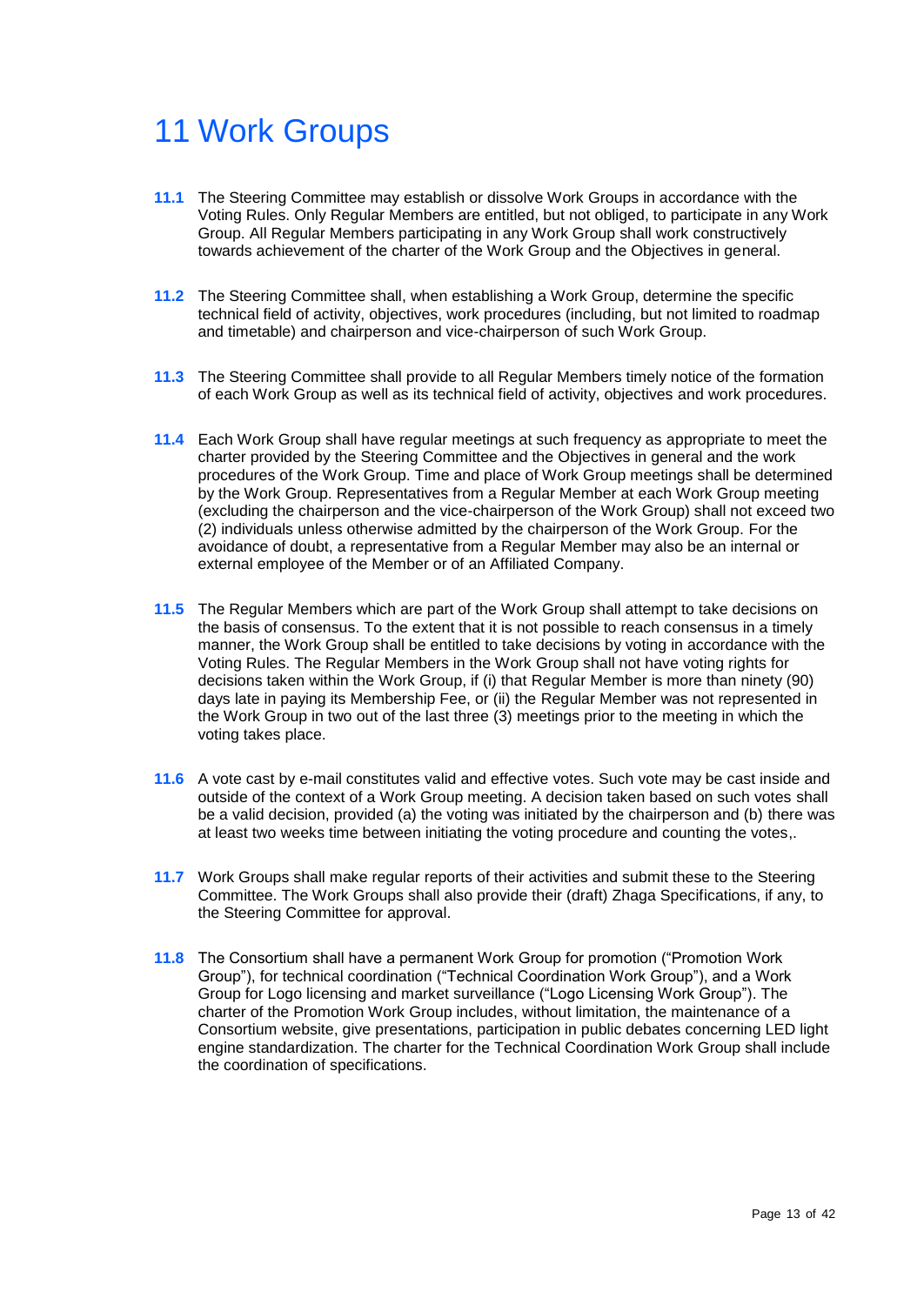## <span id="page-14-0"></span>12 Secretary General

- <span id="page-14-3"></span>**12.1** The General Assembly shall appoint a Secretary General in accordance with the Voting Rules. Such election shall take place at least once every two years.
- **12.2** The tasks of the Secretary General are
	- **(a)** to promote and facilitate communication between the Members and between the bodies of the Consortium,
	- **(b)** liaise with other standardisation bodies for the benefit of the Consortium in line with the Objectives.
	- **(c)** be responsible for the financial administration of the Consortium,
	- **(d)** the execution of any contracts with any third party after the relevant approval, and
	- **(e)** any other task as provided for herein or task appointed by the Steering Committee or General Assembly.
- **12.3** The chairperson of the Steering Committee and the Secretary General shall be the official spokespersons for the Consortium.
- **12.4** The Secretary General shall report all related activities to the chairperson of the General Assembly and shall not have any authority (other than as explicitly provided herein) to bind the Consortium.
- **12.5** The reasonable salary costs of the Secretary General will be paid from the Membership Fees if a third independent party is contracted for this function. Furthermore – following the prior approval of the Steering Committee - the Secretary General may contract third parties to perform tasks related and connected to Clause 12.2(c) and other administrative functions, and the costs related thereto shall be paid for by the Membership Fees. The written agreement with such third party also needs approval by the Steering Committee.

### <span id="page-14-1"></span>13 Effective Date and start-up procedure

- <span id="page-14-2"></span>**13.1** This Agreement shall become effective when five companies have joined the Consortium as Regular Member ("Consortium Effective Date").
- **13.2** Initially, the secretary general of the OldCons shall be the Secretary General of the Consortium. The first election of the Secretary General shall take place at the first meeting of the General Assembly.
- **13.3** Initially, the Steering Committee consists of the Regular Members that are also on the steering committee of the OldCons. The first election of the Steering Committee shall take place at the first meeting of the General Assembly.
- **13.4** Notwithstanding Clause [9.2](#page-9-1) and [10.2,](#page-11-2) the General Assembly does not need to meet until the OldCons has transferred all trademarks and copyrights to the Consortium.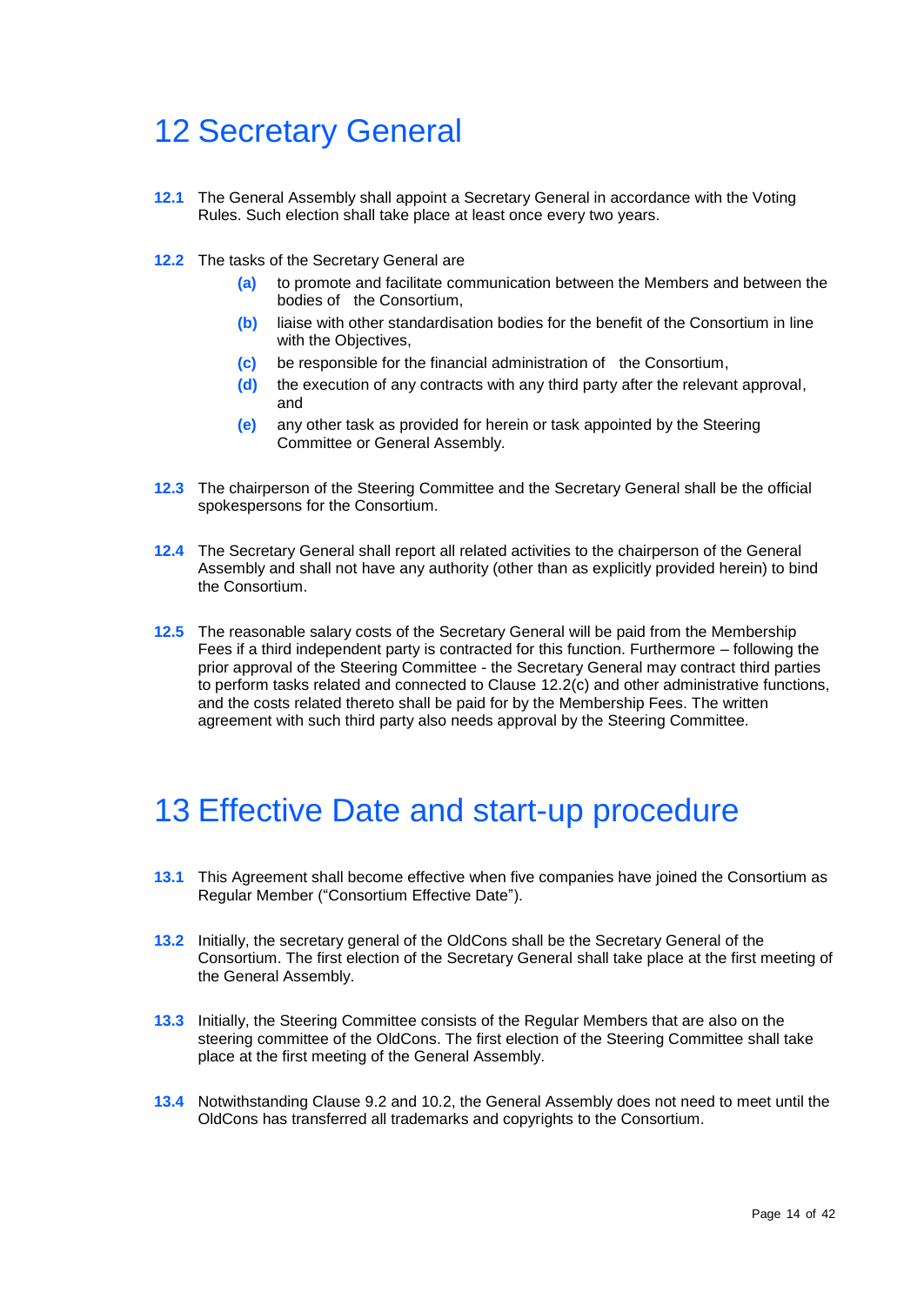<span id="page-15-0"></span>**13.5** Initially, the Consortium shall not collect membership fees. The Consortium may collect the membership fees when the OldCons stopped invoicing the members of the OldCons.

### 14 Changing Annexes

<span id="page-15-4"></span>**14.1** The General Assembly may change the Regular Membership Agreement [\(Annex](#page-20-0) A), Associate Membership Agreement [\(Annex](#page-22-0) B), Voting Rules [\(Annex](#page-24-0) C), New Zhaga Scope [\(Annex](#page-28-1) E), Procedure for the election of the Steering Committee Members (Annex F), Procedure for the election of chairpersons and vice-chairpersons (Annex G), Procedure for the approval of Zhaga Specifications (Annex H), IPR rules [\(Annex](#page-32-1) I), [Patent Declaration Form](#page-38-0) [\(Annex](#page-38-0) J), or Vision and Mission (Annex K). Such change must be approved in accordance with the then current Voting Rules.

### <span id="page-15-1"></span>15 No Partnership and No Exclusivity

- **15.1** The Consortium is the base for co-operation between the Members, which are all independent legal entities representing different parts of the industry to which the Approved Zhaga Specifications relate. It is expressly agreed and acknowledged among the Members that this Agreement shall relate solely to the subject matter hereof and shall not extend to any other activities, or create a partnership or any other form of legal person between the Members. Nothing in this Agreement shall grant to any Member the right to make commitments of any kind for or on behalf of any other Member without the prior written consent of the other Member.
- <span id="page-15-2"></span>**15.2** Further, the Members hereby expressly agree and acknowledge that the relationship hereunder is non-exclusive.

### 16 No Warranties

Nothing contained in this Agreement shall be construed as a warranty by any Member as to the fitness for any particular purpose use of any Contribution, nor with regard to the absence of infringement of any third party intellectual property rights in relation to any Contribution made by it or by any other Member.

## <span id="page-15-3"></span>17 Limitation of Liability

Except in cases of wilful misconduct, gross negligence, breach of confidentiality under Clause 18 and except to the extent provided under mandatory provisions of applicable law, no Member shall be liable to the other Members for any damages of whatever nature (including loss of use, loss of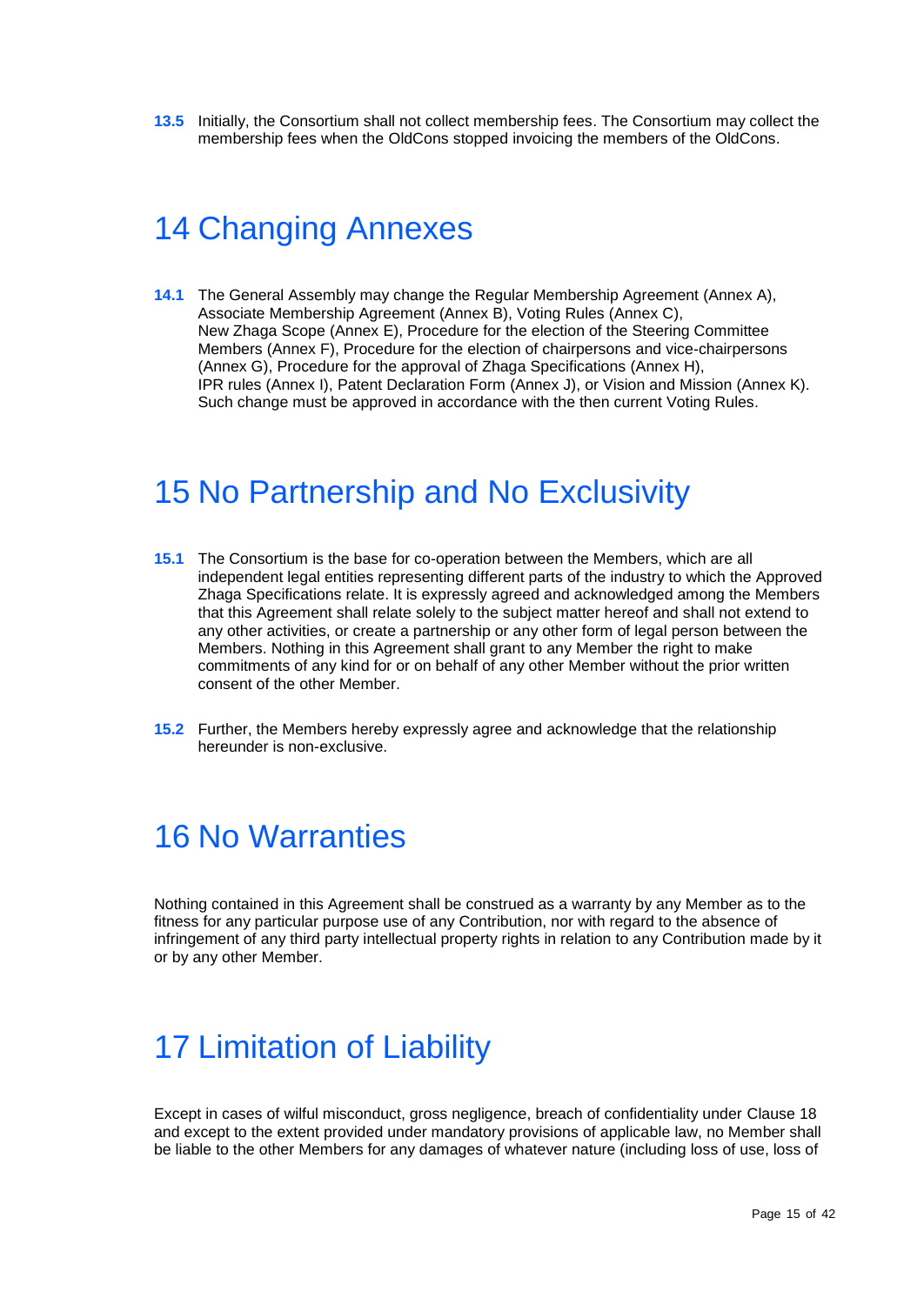<span id="page-16-0"></span>profits, loss of data, loss of revenue, nor for any special, punitive, incidental, indirect or consequential loss or damage) and howsoever arisen resulting from the participation in the activities of the Consortium in accordance with this Agreement.

## 18 Confidentiality

- **18.1** The Members agree that all Confidential Information exchanged among them within the framework of the Consortium, and in particular the conduct of the meetings of the various Work Groups and the Contributions made and disclosed by the Members within the Work Groups shall be kept confidential among them and their Affiliated Companies, and shall not be disclosed by any Member to any third party. For the avoidance of doubt, the same applies for meetings of the Steering Committee. The foregoing shall not preclude the Consortium from issuing the Approved Zhaga Specification in accordance with the Objectives of the Consortium and the provisions of this Agreement.
- **18.2** Without prejudice to any other provision of this Agreement, each Member shall, for a period of 3 years from the date of disclosure:
	- **(a)** not use Confidential Information disclosed by any other Member for any purpose other than the Objectives of the Consortium; and
	- **(b)** not disclose any Confidential Information disclosed by any other Member to any third party; and
	- **(c)** restrict circulation of Confidential Information disclosed by any other Member to such of its or its Affiliated Companies' employees as have a strict need to know in connection with the Objectives and who have been properly notified of the confidential nature of such information and the obligations concerning confidentiality pursuant to this Agreement; and
	- **(d)** not alter, decompile, disassemble, attempt to decipher or otherwise reverse engineer any software or any part thereof disclosed by any other Member, nor allow others to do so.
- **18.3** Any breach by any employee of a Member or by any of their Affiliated Companies of any obligation under to this Agreement shall be deemed a breach of that Member.
- **18.4** The confidentiality obligations under this Agreement shall not apply to that Confidential Information of which the Member concerned can demonstrate with dated documentary evidence that such Confidential Information:
	- **(a)** was known and on record with it prior to the disclosure by the other Member(s);
	- **(b)** is or becomes a part of the public domain without violation of this Agreement;
	- **(c)** is lawfully obtained by the Member concerned from a third party without any breach of confidentiality or violation of law by such third party;
	- **(d)** is developed by the Member or any of its Affiliated Companies concerned independent of any disclosure by other Member(s).
- **18.5** Unless otherwise agreed herein, all information (including all Confidential Information) disclosed by any Member shall remain the property of that Member and no Member shall acquire any right, licence or title with respect to any information (including Confidential Information) disclosed by any other Member under this Agreement or within the framework of the activities of the Consortium and its Work Groups.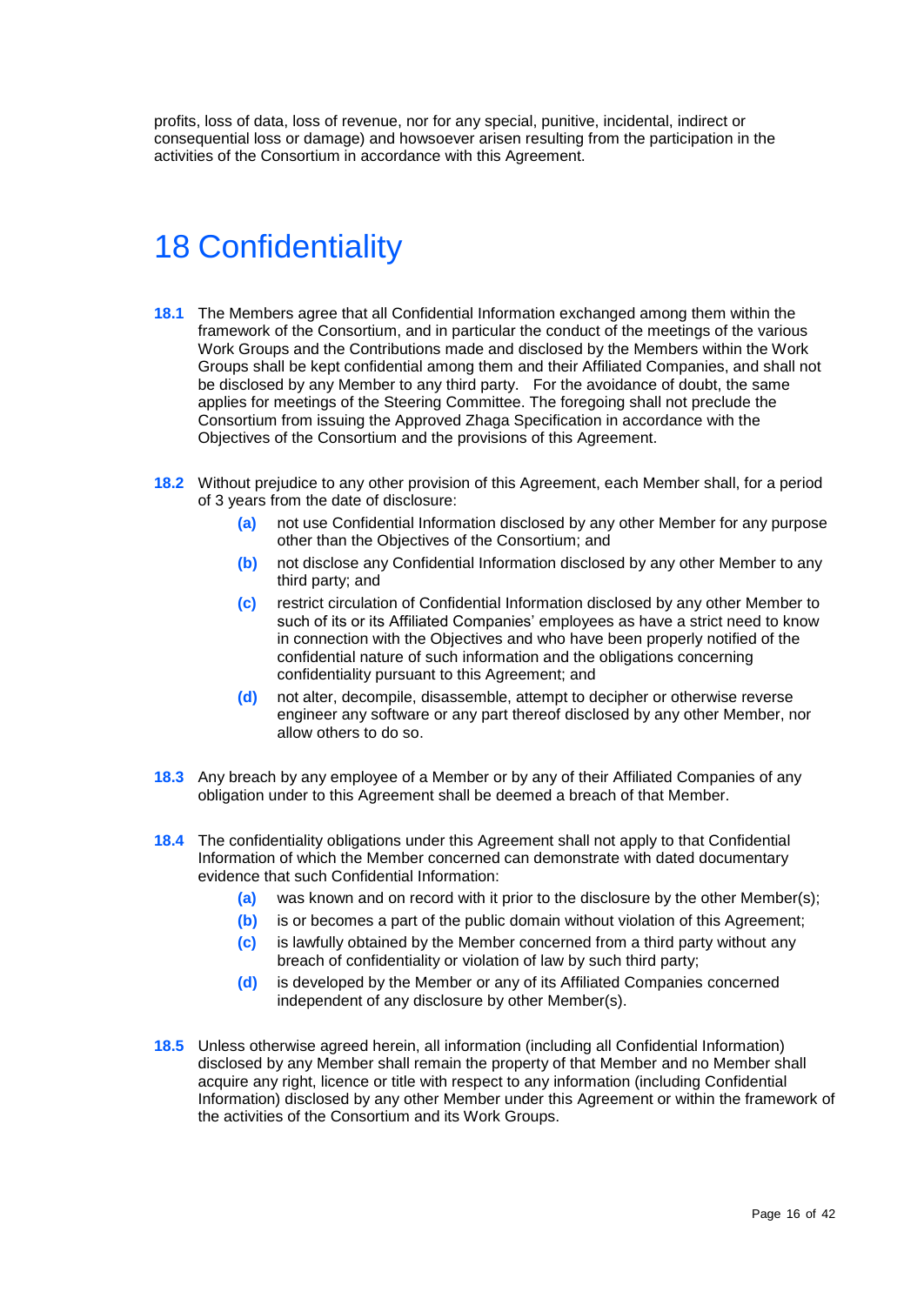- **18.6** All information disclosed by any Member within the framework of the activities of the Consortium or its Work Groups hereunder is provided on an "AS IS" basis, without any warranty regarding its accuracy, completeness, performance, fitness of the information for a particular purpose, non-infringement of third party rights, or otherwise. Save as explicitly provided to the contrary in this Agreement, no Member shall be liable for any damages of whatever nature (including without limitation, direct, indirect, consequential damages), which may result from the use thereof by other Members.
- **18.7** Unless specified explicitly in this Agreement, nothing in this Agreement shall obligate any Member to disclose any information to another Member or enter into any other agreement with another party(ies). Each Member acknowledges that if another Member(s) is required to bring an action to enforce the provisions of this Agreement, the damages will be irreparable and difficult to measure and that such party(ies) shall be entitled to equitable relief including a preliminary injunction in addition to any other relief available.
- **18.8** The Members will adhere to all applicable laws and regulations governing international data transfer, and will not export or re-export any technical data or products received from a Member, or the direct product of such technical data, to any proscribed country under such regulations.
- <span id="page-17-0"></span>**18.9** It shall not be a violation of this Agreement for any Member to publicly announce that it or any other Member is a member of the Consortium or to indicate the type of membership such party has.

## 19 Competition Regulations

- <span id="page-17-1"></span>**19.1** The Members may be combining unique experience and skills to create the Approved Zhaga Specifications and the Logo, and the purpose and objectives of the cooperation under this Agreement would be difficult to achieve through the independent efforts of each Member. The Members are committed to fostering open competition in the development and sales of products and services related to the Approved Zhaga Specifications and the Logo. The Members also understand that in certain lines of business they may be direct competitors and that it is imperative that they and their representatives comply with applicable competition law rules. In particular, but without limitation, in relation to activities within the framework of the Consortium, the Members:
	- **(a)** will not exchange any competitively sensitive information including the price of their (or their Affiliated Companies) products or services, the costs of their (or their Affiliated Companies) products or services, or the terms and conditions under which such products or services are sold;
	- **(b)** will not enter into any agreement or engage in conduct which leads to pricefixing, market sharing or exclusion or other anti-competitive conduct;
	- **(c)** will provide reasonable and non-discriminatory access to the Approved Zhaga Specification and Logo;
	- **(d)** will adhere to the objects outlined in the written agendas for Consortium, Steering Committee and Work Group meetings, which they will attend in compliance with applicable competition law rules and the provisions of this Clause 19; and
	- **(e)** will adhere to the code of conduct of the Consortium, which will be set by the Steering Committee in compliance with the Voting Rules.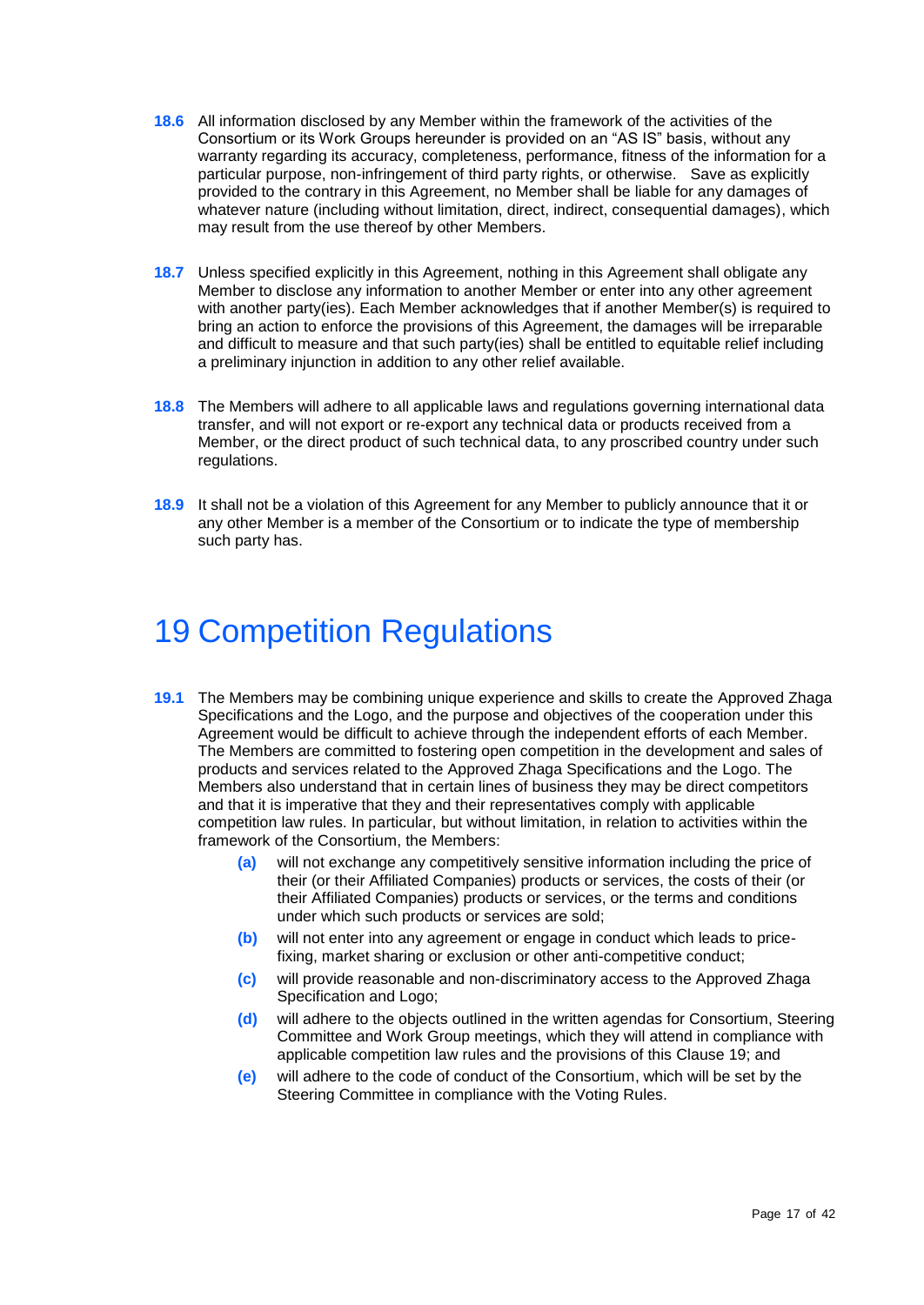## <span id="page-18-0"></span>20 Dissolution and Survival

- **20.1** This Agreement shall continue in full force and effect, except in respect of such Members as may previously have acceded, withdrawn or been removed under Clause 6, from the Consortium Effective Date without limit in point of time until the General Assembly decides in accordance with the Voting Rules to terminate the Agreement ("Dissolution").
- **20.2** In case of Dissolution of the Consortium or in case of withdrawal or removal of a Member, the following Clauses shall survive: Clauses [1](#page-1-0) (Definitions), 6.3, 8.1 (carry own costs), 16 (No Warranties), 17 (Limitation of Liability), 18 (Confidentiality), 20.2, [23](#page-18-3) (Governing Law) and [Annex](#page-32-1) I (Intellectual Property).
- **20.3** Notwithstanding Clause 20.1 above, the Consortium shall be deemed dissolved without any act or decision of the General Assembly to that effect being required ("Automatic Dissolution"), if the number of Regular Members has fallen below five.
- <span id="page-18-1"></span>**20.4** In case of Automatic Dissolution the following provisions shall survive: Clauses [1](#page-1-0) (Definitions), 6.3, 8.1 (Carry own costs), 16 (No Warranties), 17 (Limitation of Liability), 18 (Confidentiality), 20.4, [23](#page-18-3) (Governing Law), and [Annex](#page-32-1) I (Intellectual Property).

## 21 Assignment and Transfer

<span id="page-18-2"></span>No Member shall be entitled to assign or transfer any of its rights, benefits or obligations under this Agreement to another Member or a third party without the prior written approval of the General Assembly in accordance with the Voting Rules.

## 22 Amendments

<span id="page-18-3"></span>This Agreement may be modified only by a written document duly signed by all the Members and referencing this Agreement.

## 23 Governing Law and Forum

This Agreement shall be governed by and construed in accordance with the laws of Germany (excluding its conflict of laws rules). Disputes arising hereunder may be brought before the competent court in Hamburg.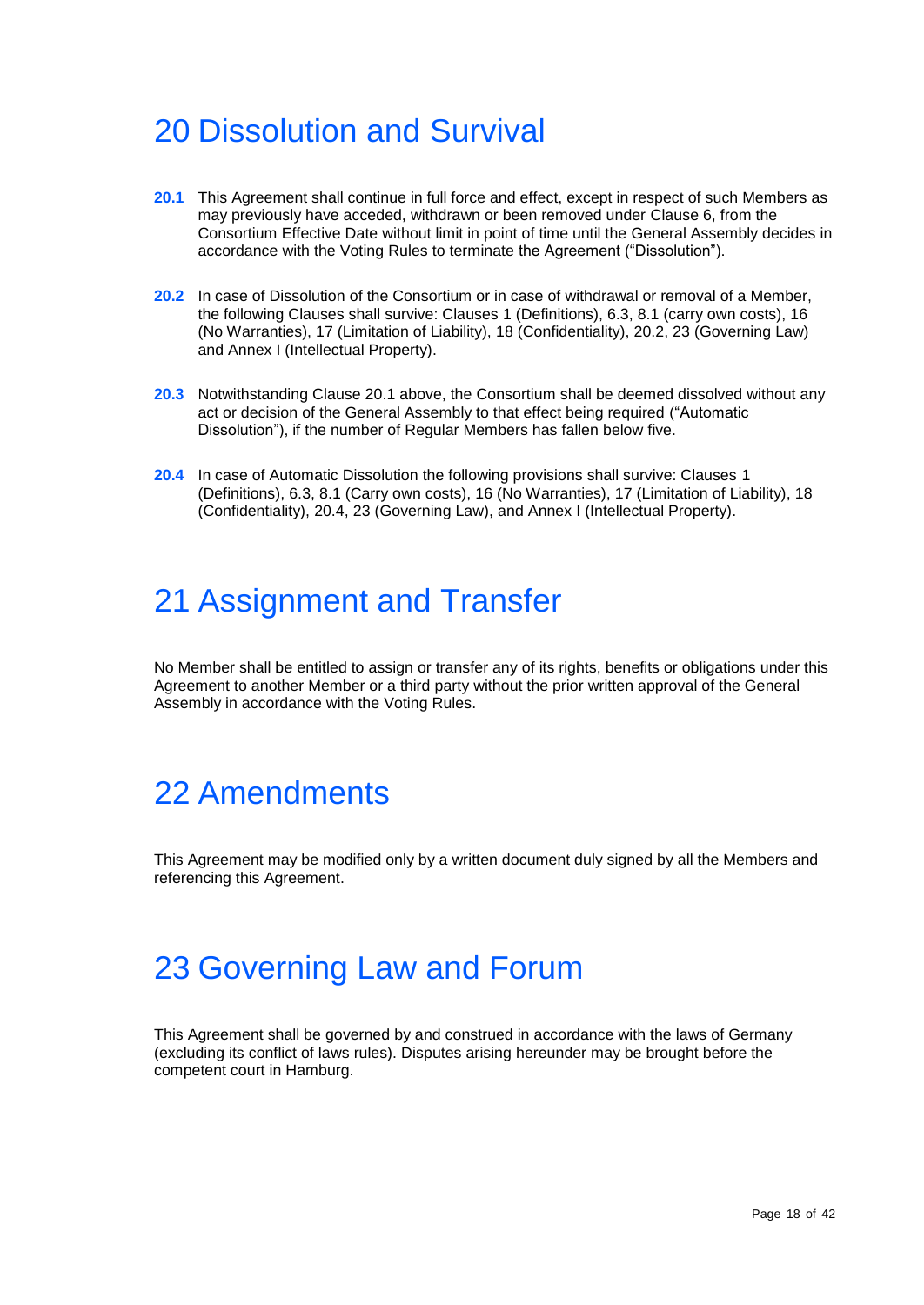## <span id="page-19-0"></span>24 Language within Consortium

<span id="page-19-1"></span>The language of the Consortium (including Workgroups, Steering Committee and General Assembly) is in the English language. This means for the avoidance of doubt that all communication will be in the English language.

## 25 Severability

Should any provision of this Agreement be finally determined void or unenforceable in any judicial proceeding, such determination shall not affect the operation of the remaining provisions hereof.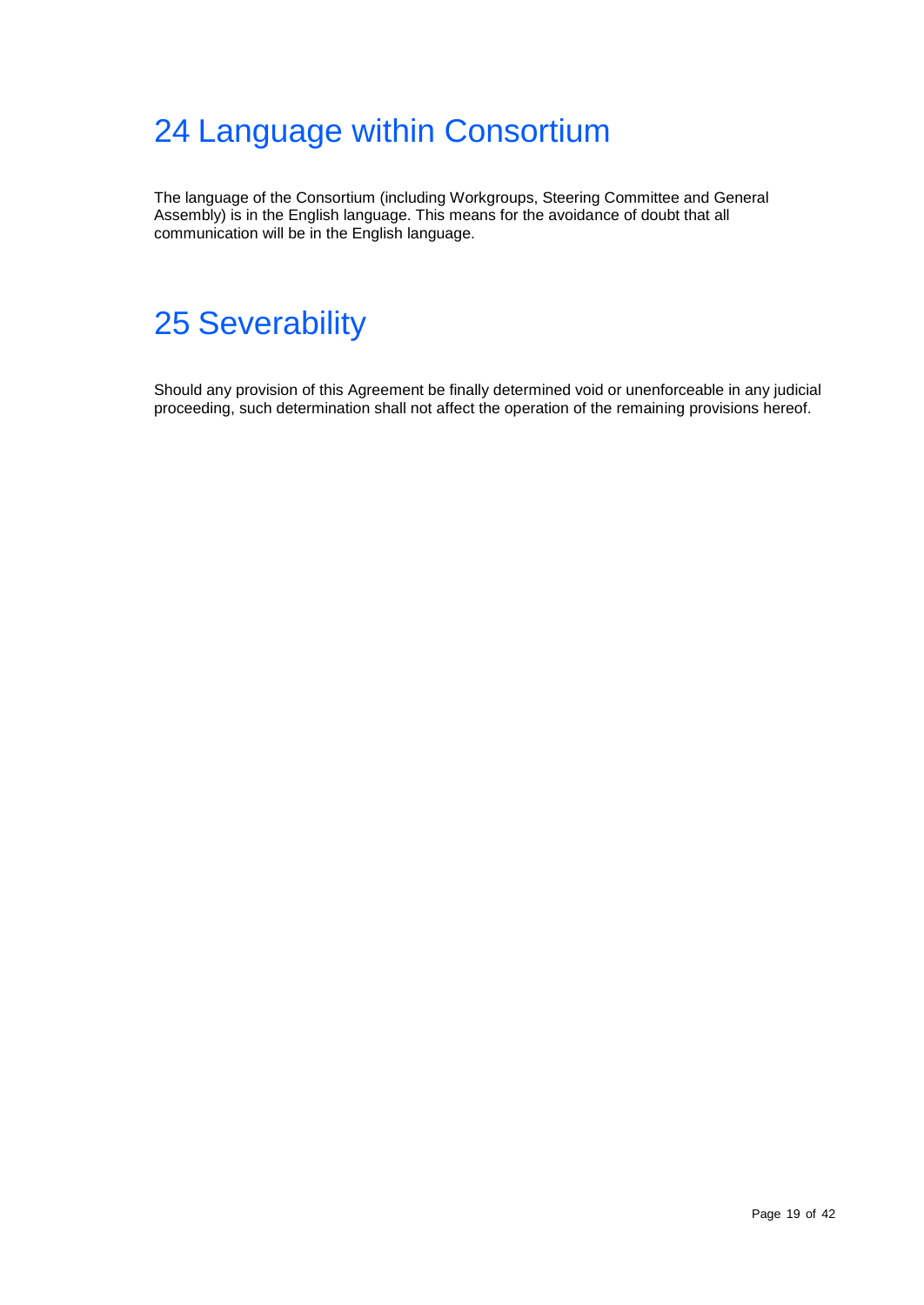## Annex A Regular Membership Agreement

#### <span id="page-20-0"></span>PARTIES:

(1) The current Members; and

#### (2) **[Insert name of third-party]** whose registered office is at **[Address]** ("New Member")

#### **WHEREAS**

The parties to the New Zhaga Consortium Agreement (the "Members") have entered into an agreement for the establishment of industry standardized interfaces between components of LED luminaires and the establishment of a system of indicators that expresses the extent to which an LED luminaire can be serviced. The New Zhaga Consortium Agreement is attached hereto as Schedule A.

It is the intention of the Consortium that it should be open for participation by third-party legal entities that agree with, are committed to and can reasonably demonstrate its ability and willingness to contribute to the agreed Objectives of the Consortium. Once a third-party has signed this Regular Membership Agreement and it is counter signed by the Secretary General of the Consortium, it becomes a Regular Member of the Consortium.

By signing the terms of this Regular Membership Agreement, New Member accepts the terms and conditions of the New Zhaga Consortium Agreement;

Now It Is Hereby Agreed As Follows:

#### **1 Interpretation**

Words and expressions defined or given a special meaning in the New Zhaga Consortium Agreement shall have the same meanings where used herein.

#### **2 Application Of The New Zhaga Consortium Agreement**

On and from the Effective Date:

(a) New Member shall be a party to the New Zhaga Consortium Agreement as Regular Member and the New Zhaga Consortium Agreement shall be incorporated by this reference as an integral part of this Regular Membership Agreement and be binding between New Member and the Members.

(b) New Member may enforce the New Zhaga Consortium Agreement as Regular Member against any of the Members, and each of the Members may enforce the New Zhaga Consortium Agreement against New Member in all respects.

#### **3 Duration**

This Regular Membership Agreement shall continue from the Effective Date for the duration of the New Zhaga Consortium Agreement or until New Member has withdrawn, or was removed, from the Consortium pursuant to Clause 6 of the New Zhaga Consortium Agreement.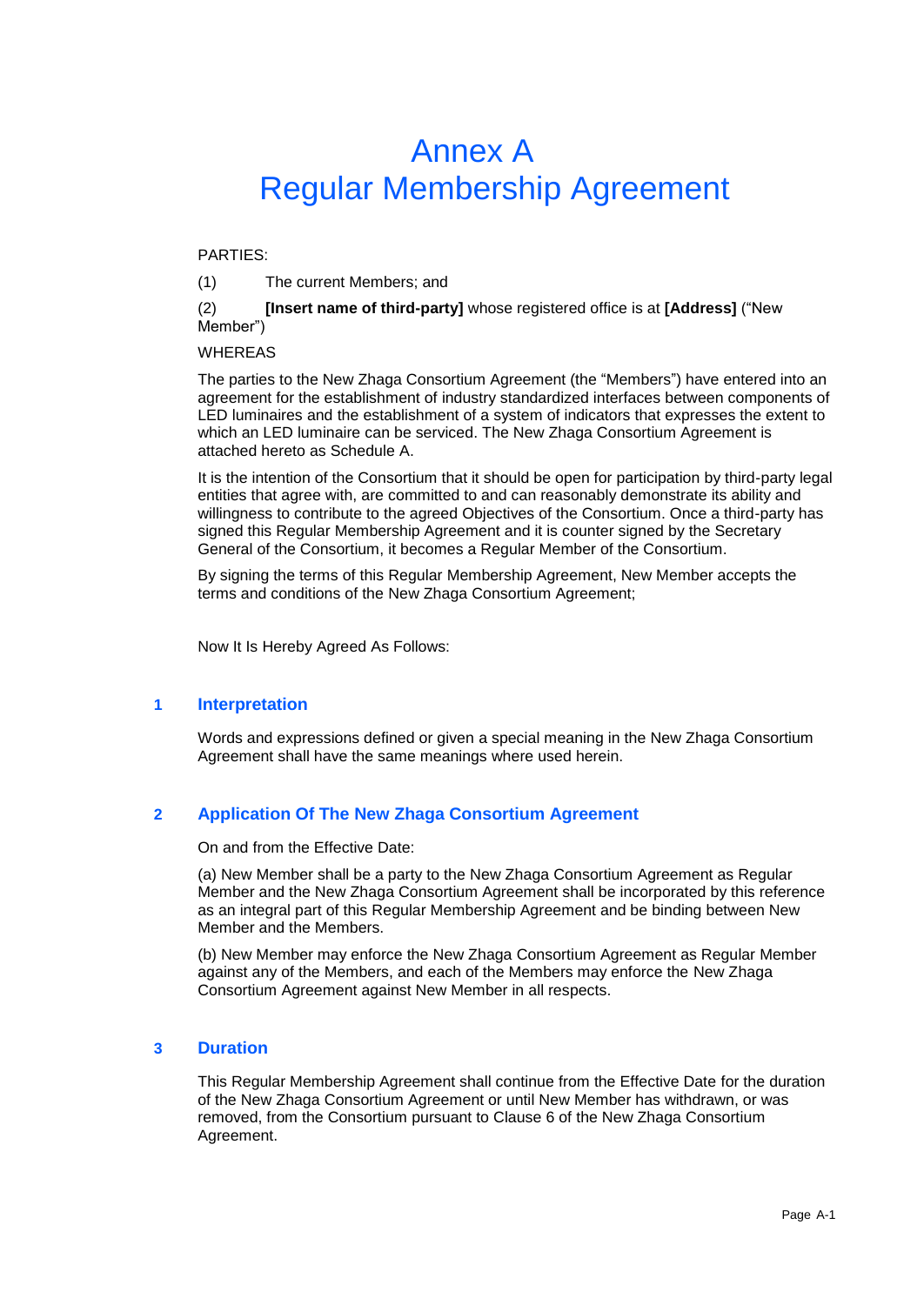This Regular Membership Agreement has been entered into on the day this Regular Membership Agreement is signed by both the New Member and the Secretary General on behalf of the current Members. The effective date of this Regular Membership Agreement shall be the date of signing by the Secretary General as shown below ("Member's Effective Date").

This Regular Membership Agreement has been prepared in two originals of which New Member and the signatory on behalf of the current Members have received one original each.

#### **4 Representation**

The New Member represents and warrants that it has the full power to enter into this Regular Membership Agreement.

#### **5 Notices**

All notices or communications to be given under this Regular Membership Agreement or the New Zhaga Consortium Agreement, shall, with respect to New Member, be addressed to:

| name:    |  |
|----------|--|
| address: |  |
| tel∴     |  |
| e-mail:  |  |
|          |  |

SIGNED FOR AND ON BEHALF OF [NAME of NEW MEMBER]

SIGNATURE:

NAME:

POSITION:

Date:

SIGNED FOR AND ON BEHALF OF THE CURRENT MEMBERS

SIGNATURE:

NAME:

POSITION: Secretary General

Date: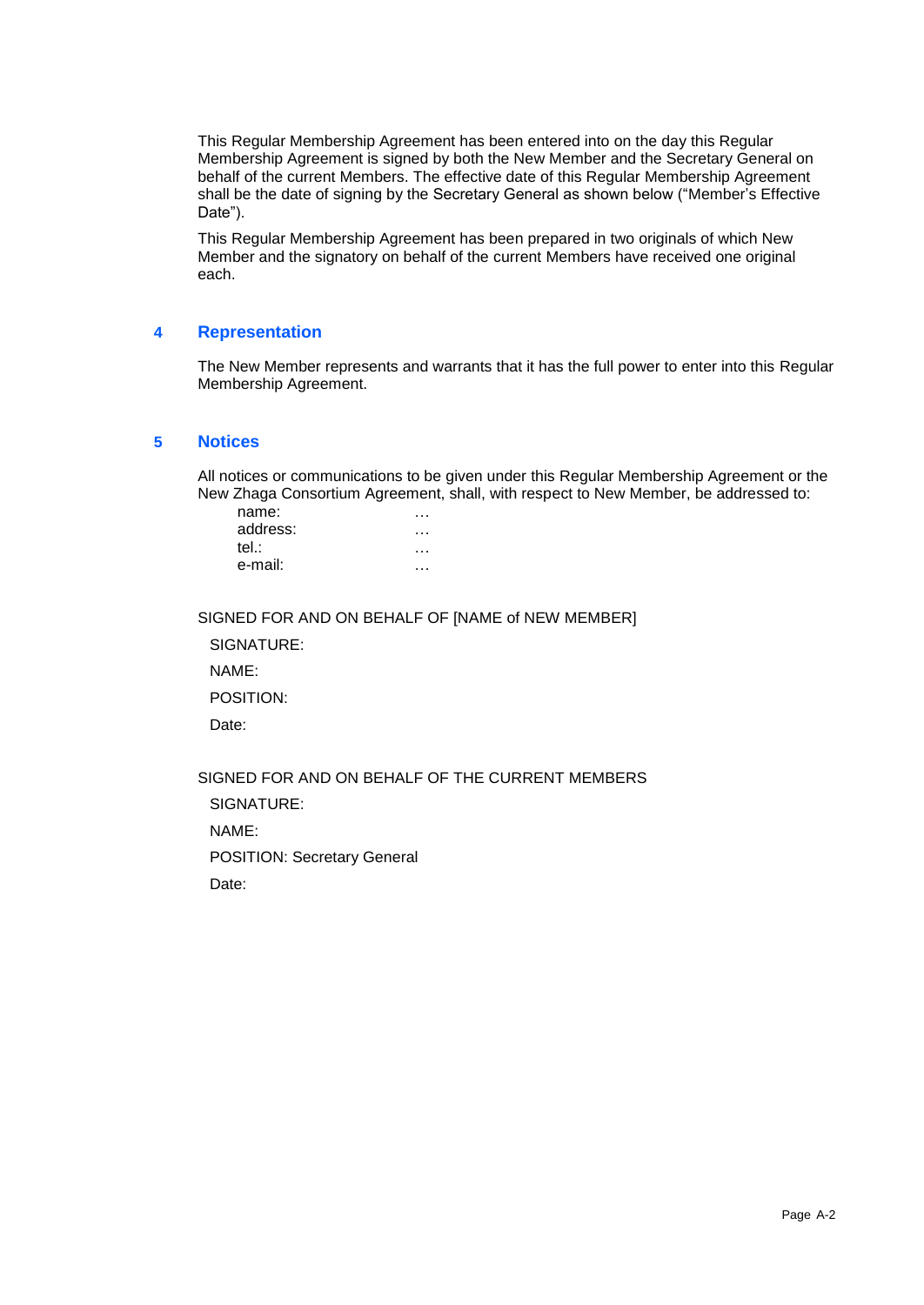## <span id="page-22-0"></span>Annex B Associate Membership Agreement

#### PARTIES:

- (1) The current Members; and
- (2) [Insert name of third-party] whose registered office is at [Address] ("New Member")

#### WHEREAS

The parties to the New Zhaga Consortium Agreement (the "Members") have entered into an agreement for the establishment of industry standardized interfaces between components of LED luminaires and the establishment of a system of indicators that expresses the extent to which an LED luminaire can be serviced. This New Zhaga Consortium Agreement is attached hereto as Schedule A.

It is the intention of the Consortium that it is open for participation by third-party legal entities which agree with, are committed to and reasonably demonstrate its ability and willingness to promote the agreed Objectives of the Consortium. Once a third-party has signed this Associate Membership Agreement and it is counter signed by the Secretary General it becomes an Associate Member of the Consortium.

By signing the terms of this Associate Membership Agreement, New Member accepts the terms and conditions of the New Zhaga Consortium Agreement ; and

Now it is hereby agreed as follows:

#### **1 Interpretation**

Words and expressions defined or given a special meaning in the New Zhaga Consortium Agreement shall have the same meanings where used herein.

#### **2 Application Of The New Zhaga Consortium Agreement**

On and from the Effective Date:

(a) New Member shall be a party to the New Zhaga Consortium Agreement as Associate Member and the New Zhaga Consortium Agreement shall be incorporated by this reference as an integral part of this Associate Membership Agreement and be binding between New Member and Members.

(b) New Member may enforce the New Zhaga Consortium Agreement as Associate Member against any of the Members, and each of the Members may enforce the New Zhaga Consortium Agreement against New Member in all respects.

#### **3 Duration**

This Associate Membership Agreement shall continue from the Effective Date for the duration of the New Zhaga Consortium Agreement or until New Member has withdrawn, or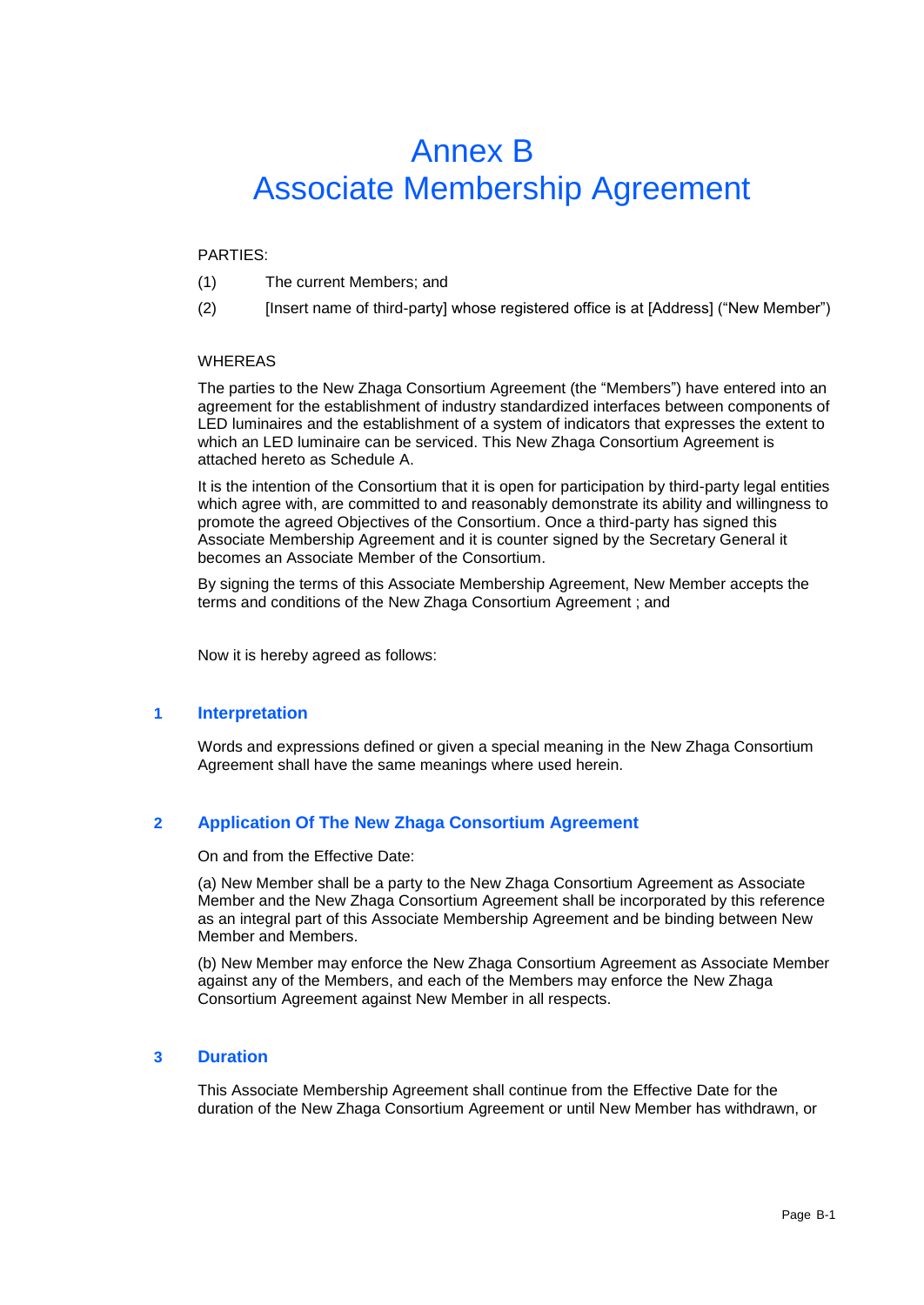was removed, from the Consortium pursuant to Clause 6 of the New Zhaga Consortium Agreement.

This Associate Membership Agreement has been entered into on the day this Associate Membership Agreement is signed by both the New Member and the Secretary General on behalf of the current Members. The effective date of this Associate Membership Agreement shall be the date of signing by the Secretary General as shown below ("Member's Effective Date").

This Associate Membership Agreement has been prepared in two originals of which New Member and the signatory on behalf of the current Members have received one original each.

#### **4 Special Provisions for Associate Members**

Notwithstanding anything in the New Zhaga Consortium Agreement or herein, an Associate Member shall:

- Have access to General Assembly meetings; and
- Have access to the minutes of the General Assembly meetings; and
- Have access to the Approved Zhaga Specifications; and
- Have no representation in Steering Committee; and
- Have no voting rights in the General Assembly, Steering Committee or Work Groups; and
- Have no right to participate in Work Groups; and
- Have access only to such Confidential Information as shall be authorized by the Steering Committee.

#### **5 Representation**

The New Member represents and warrants that it has the full power to enter into this Associate Membership Agreement.

#### **6 Notices**

All notices or communications to be given under this Associate Membership Agreement and the New Zhaga Consortium Agreement, shall, with respect to New Member, be addressed to:

| name:<br>address:<br>tel.:<br>e-mail:     |                                                  |  |
|-------------------------------------------|--------------------------------------------------|--|
| SIGNATURE:<br>NAME:<br>POSITION:<br>Date: | SIGNED FOR AND ON BEHALF OF [NAME of NEW MEMBER] |  |
|                                           |                                                  |  |

SIGNED FOR AND ON BEHALF OF THE CURRENT MEMBERS SIGNATURE: NAME: POSITION: Secretary General Date: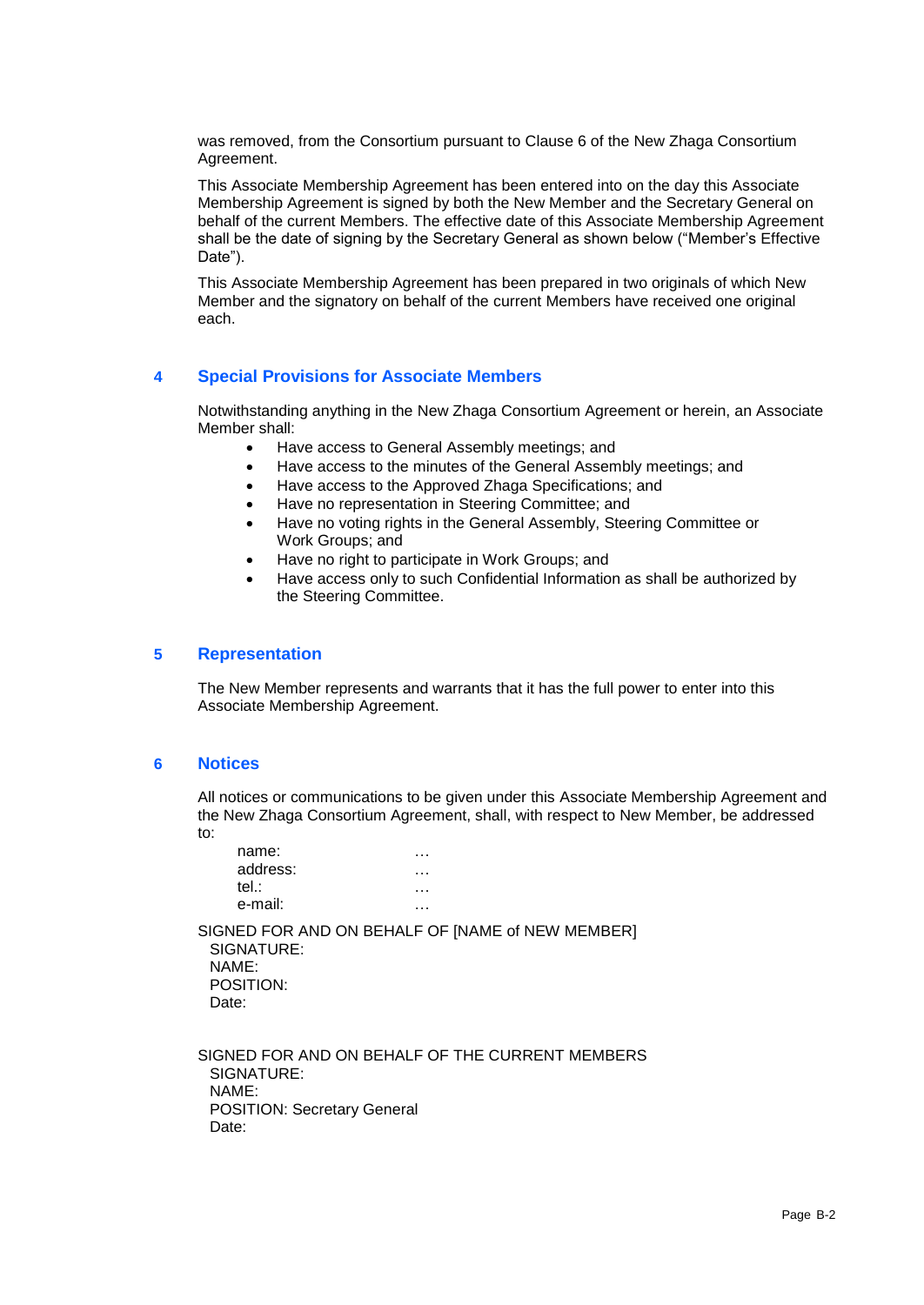## Annex C Voting Rules

<span id="page-24-0"></span>

| Decision                                                                       | Related<br>Clause | Quorum | Required<br>Majority  |
|--------------------------------------------------------------------------------|-------------------|--------|-----------------------|
| Decision by the General Assembly to                                            | 9.5 and           | 50%    | Consensus             |
| modify the Voting Rules in this Annex C<br>Decision by the General Assembly to | 14.1<br>14.1      | 50%    |                       |
| modify Annex A (Regular Membership                                             |                   |        | Consensus             |
| Agreement)                                                                     |                   |        |                       |
| Decision by the General Assembly to                                            | 14.1              | 50%    | Consensus             |
| modify Annex B (Associate Membership                                           |                   |        |                       |
| Agreement)                                                                     |                   |        |                       |
| Decision by the General Assembly to                                            | 14.1              | 50%    | Consensus             |
| modify Annex E (                                                               |                   |        |                       |
| New Zhaga Scope)                                                               |                   |        |                       |
| Decision by the General Assembly to                                            | 14.1              | 50%    | Consensus             |
| modify Annex F (Procedure for the                                              |                   |        |                       |
| election of the Steering Committee                                             |                   |        |                       |
| Members)                                                                       |                   |        |                       |
| Decision by the General Assembly to                                            | 14.1              | 50%    | Consensus             |
| modify Annex G (Procedure for the                                              |                   |        |                       |
| election of chairpersons and vice-                                             |                   |        |                       |
| chairpersons<br>Decision by the General Assembly to                            | 14.1              | 50%    | Consensus             |
| modify Annex H (Procedure for the                                              |                   |        |                       |
| approval of Zhaga Specifications)                                              |                   |        |                       |
| Decision by the General Assembly to                                            | 14.1              | 50%    | Consensus             |
| modify Annex I (                                                               |                   |        |                       |
| IPR rules)                                                                     |                   |        |                       |
| Decision of the General Assembly to                                            | 14.1              | 50%    | Consensus             |
| modify Annex J (Patent Declaration                                             |                   |        |                       |
| Form)                                                                          |                   |        |                       |
| Decision of the General Assembly to                                            | 14.1              | 50%    | Consensus             |
| modify Annex K (Vision and Mission)                                            |                   |        |                       |
| Decision by the Steering Committee to                                          | 10.14             | 65%    | Qualified             |
| send notice of material breach to a                                            |                   |        | Majority              |
| Member                                                                         | 6.2               |        | Decision<br>Qualified |
| Decision by the General Assembly to<br>remove a Member from the Consortium     |                   | 50%    | Majority              |
|                                                                                |                   |        | Decision              |
| Decision by the Steering Committee to                                          | $\overline{7.1}$  | 50%    | Qualified             |
| initiate legal proceedings                                                     |                   |        | Majority              |
|                                                                                |                   |        | Decision              |
| Decision by the General Assembly to                                            | 8.2, 8.5,         | 33%    | Qualified             |
| change the annual Membership Fee                                               | 8.6, and          |        | Majority              |
|                                                                                | 8.7               |        | Decision              |
| Decision by the General Assembly to                                            | 8.4(e)            | 50%    | Qualified             |
| cover expenses from Membership Fees                                            |                   |        | Majority              |
|                                                                                |                   |        | Decision              |
|                                                                                |                   |        |                       |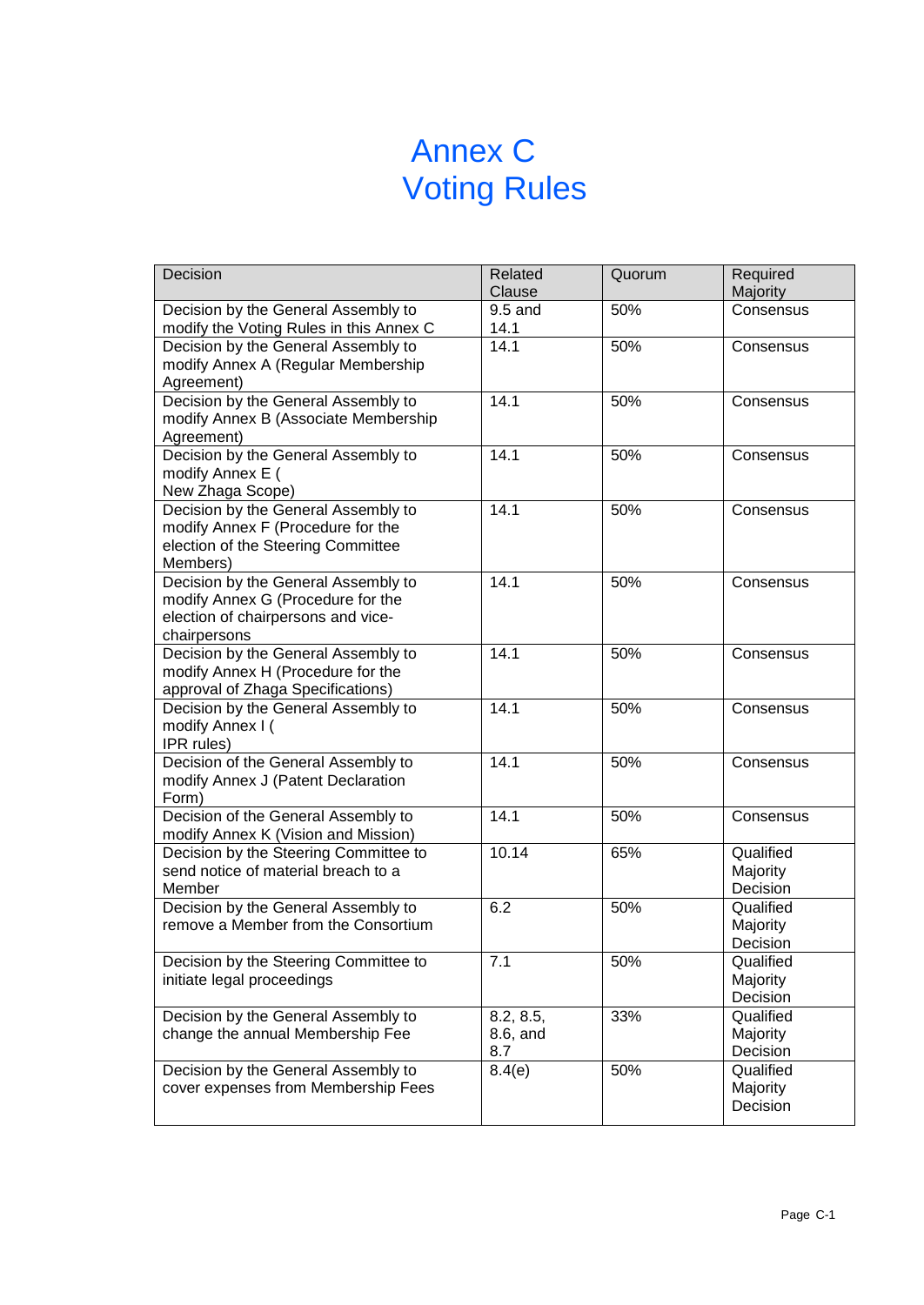| Decision                                                                                                                                                                                   | Related<br>Clause    | Quorum                    | Required<br>Majority              |
|--------------------------------------------------------------------------------------------------------------------------------------------------------------------------------------------|----------------------|---------------------------|-----------------------------------|
| Decision by the Steering Committee to<br>cover expenses from Membership Fees                                                                                                               | 8.4(e)               | 65%                       | Qualified<br>Majority<br>Decision |
| Decision by the General Assembly to<br>change the maximum number of<br><b>Steering Committee Members</b>                                                                                   | 9.11                 | 50%                       | Consensus                         |
| Decision by the General Assembly to<br>appoint, or discharge, a chairperson or<br>vice-chairperson                                                                                         | 9.7                  | 33%                       | Majority<br>Decision              |
| Decision by the Steering Committee to<br>appoint, or discharge, a chairperson or<br>vice-chairperson                                                                                       | 10.7,                | 65%                       | Majority<br>Decision              |
| Decision by the General Assembly to<br>submit an Approved Zhaga Specification<br>to a Standard Development<br>Organization (SDO)                                                           | 9.10                 | 50%                       | Majority<br>decision              |
| Decision by the Steering Committee to<br>establish or dissolve a Work Group,<br>including its objectives, work<br>procedures, chairperson and vice<br>chairperson                          | 11.1 and<br>11.2     | 65%                       | Qualified<br>Majority<br>Decision |
| Decision by the Steering Committee to<br>approve Zhaga Specifications.                                                                                                                     | 10.12 and<br>Annex H | 65%                       | Qualified<br>Majority<br>Decision |
| Decision by the General Assembly to<br>appoint, or discharge, the Secretary<br>General                                                                                                     | 12.1                 | 33%                       | Majority<br>Decision              |
| Decision by the General Assembly to<br>transfer a trademark to another legal<br>entity                                                                                                     | Annex I-<br>1.16     | 50%                       | Majority<br>Decision              |
| Decision by the Steering Committee to<br>enforce the trademark                                                                                                                             | Annex I-<br>1.17     | 65%                       | Qualified<br>Majority<br>Decision |
| Decision by the Steering Committee to<br>approve the Logo and Logo Guidelines                                                                                                              | Annex I-<br>1.18     | 65%                       | Qualified<br>Majority<br>Decision |
| Decision by the Steering Committee to<br>publish a press release                                                                                                                           | 10.13                | 65%                       | Qualified<br>Majority<br>Decision |
| Decision by the General Assembly to<br>allow the assignment or transfer any or<br>all of its rights, benefits or obligations<br>under this Agreement to another<br>Member or a third-party | 21                   | 50%                       | Qualified<br>Majority<br>Decision |
| Decision by the Steering Committee to<br>adopt, or modify, the code of conduct                                                                                                             | 19.1(e)              | 65%                       | Qualified<br>Majority<br>Decision |
| Decision to terminate the Agreement<br>and thus the Consortium                                                                                                                             | 20                   | All<br>Regular<br>Members | Consensus                         |
| Decisions by the General Assembly not<br>covered by this Agreement or any of the<br>Voting Rules in this Annex C                                                                           | n.a.                 | 33%                       | Majority<br>Decision              |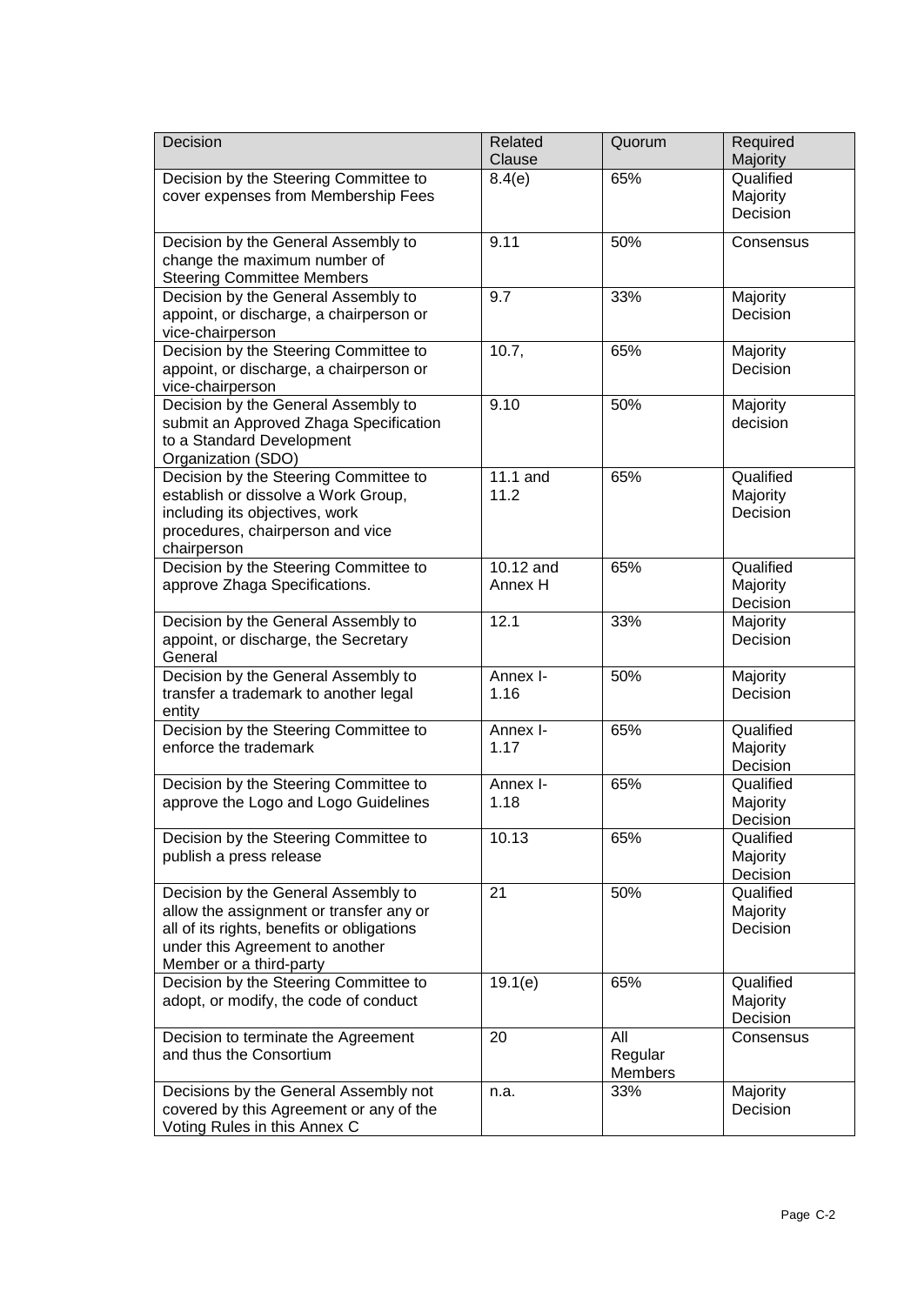| Decision                                                                                                           | Related<br>Clause | Quorum | Required<br>Majority |
|--------------------------------------------------------------------------------------------------------------------|-------------------|--------|----------------------|
| Decisions by the Steering Committee<br>not covered by this Agreement or any of<br>the Voting Rules in this Annex C | n.a.              | 65%    | Majority<br>Decision |
| Decisions by Work Groups not covered<br>by this Agreement or any of the Voting<br>Rules in this Annex C            | n.a.              | 33%    | Majority<br>Decision |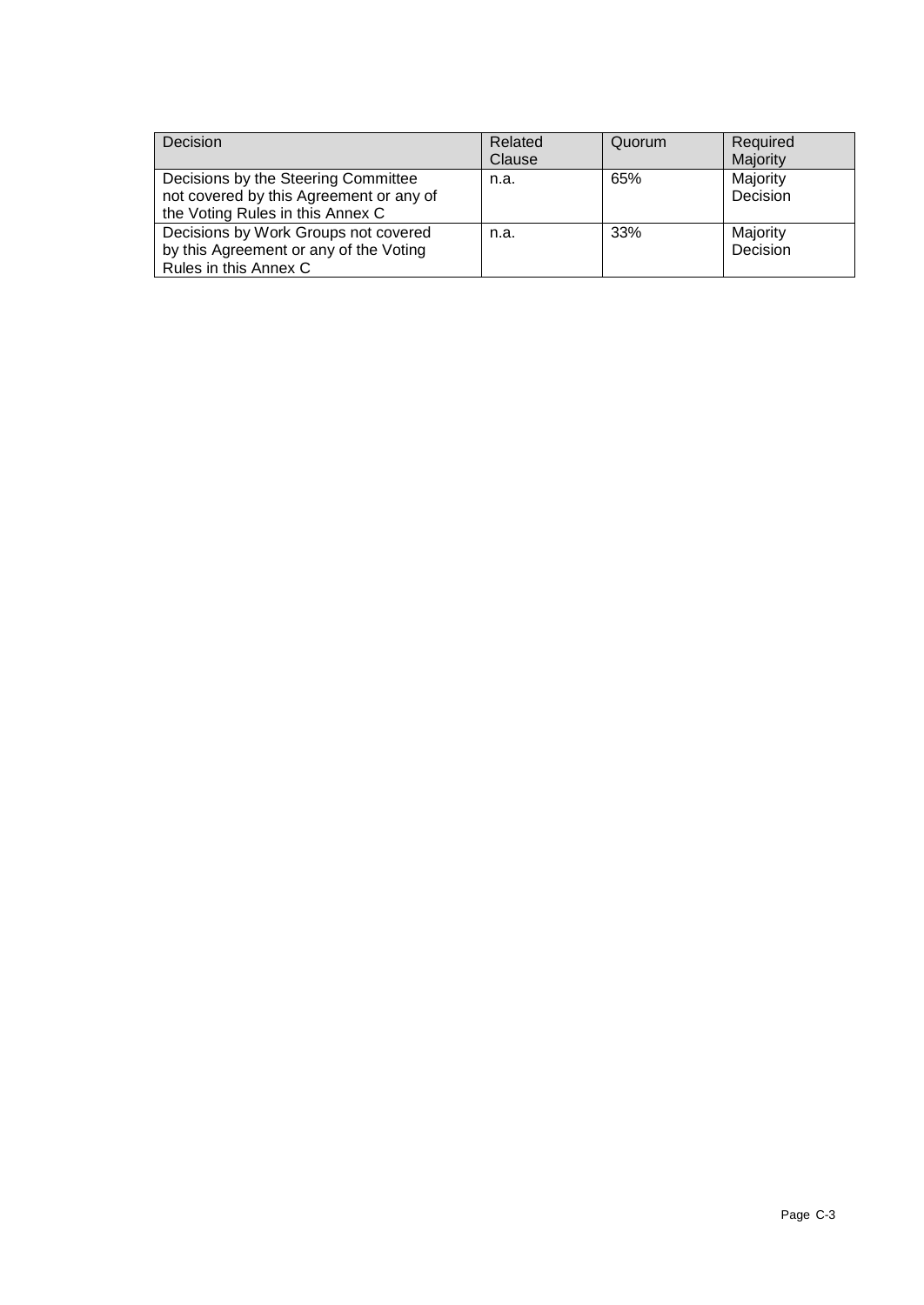# Annex D Old Zhaga Scope

- <span id="page-27-0"></span>**1.1** Mechanical interface with overall dimensions of the standardized LED light engine, position and dimension of light emission surface, position and dimension of mechanical fixation, position and type of electrical connectors, and reference frame for other interfaces.
- **1.2** Electrical power interface with voltage and amount of AC mains or DC power required by the LED light engine and amount of AC mains or DC power that the luminaire has to be able to provide to the LED light engine. The electrical power interface may optionally refer to an external standard relating to providing electrical power (e.g. Power over Ethernet). For the avoidance of doubt, the interface between LED driver electronics and LED module shall be outside the Scope.
- **1.3** Control interface with a reference to a communication standard of an external consortium, like DMX, DALI or the like. Zhaga shall not create own communication standards on communication and/or control.
- **1.4** Optical interface with position, size and shape of the light emission window with respect to a reference frame, lumen output, color point, color rendering, and color temperature of the output.
- **1.5** Thermal interface with the amount of thermal energy to be released via a specified surface, the size, shape and position in the reference frame of this surface, and the maximum heat resistance, or maximum allowed temperature jump times interface size, at the interface.
- **1.6** For the avoidance of doubt, the scope of the consortium is limited to the scope described in Annex D and shall not go beyond this, in particular shall not relate to the technology included within LED engines and to the interface between LED driver electronics and LED module.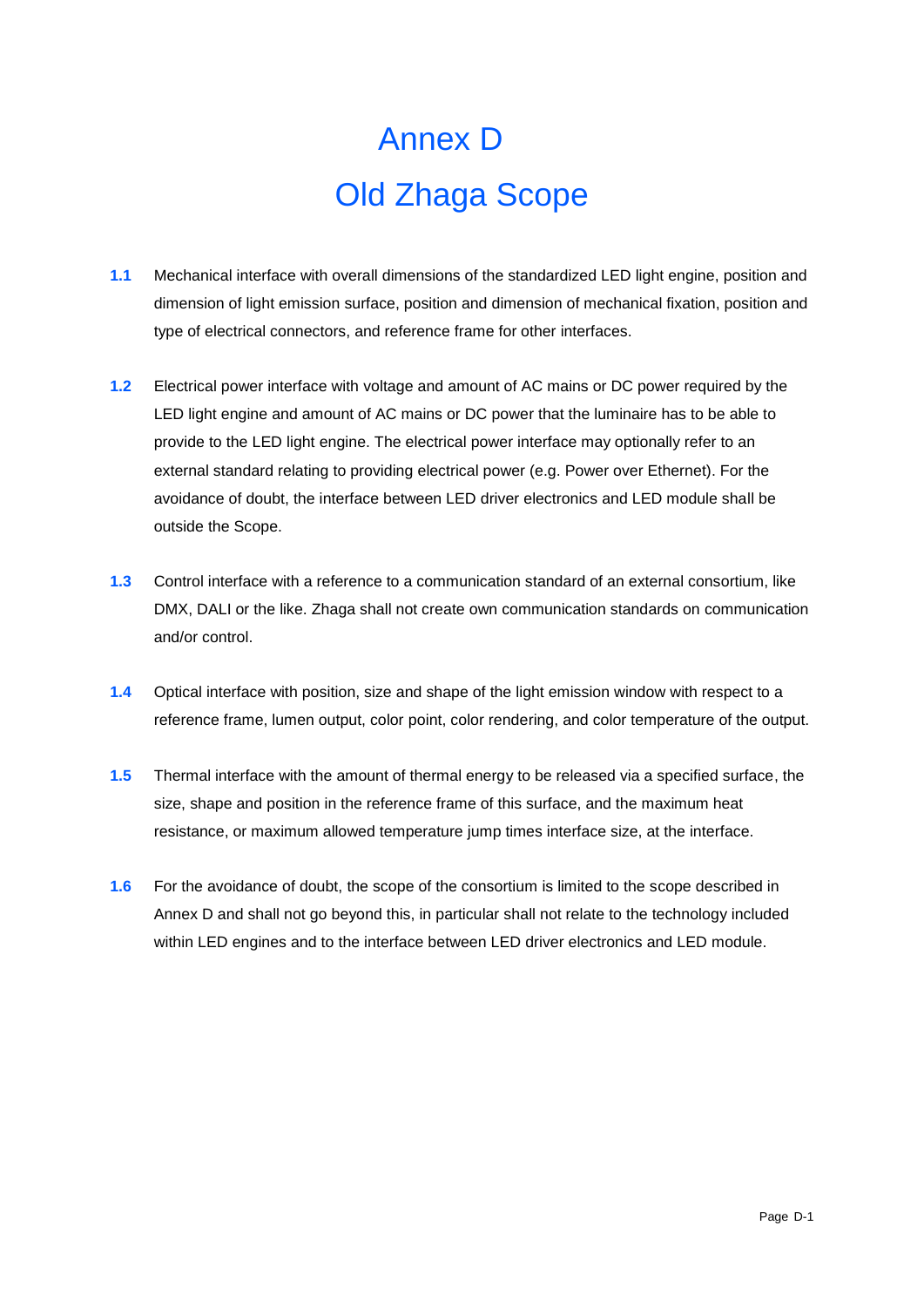# Annex E New Zhaga Scope

- <span id="page-28-1"></span><span id="page-28-0"></span>**1.** Interfaces between components of LED luminaires, for example and without limitation:
- **1.1** Mechanical interface with overall dimensions, position and dimension of light emission surface, position and dimension of mechanical fixation, position and type of electrical connectors, and reference frame for other interfaces.
- **1.2** Electrical power interface between components, possibly with a reference to an external standard relating to providing electrical power (e.g. Power over Ethernet).
- **1.3** Communication interface to control or program the component, or to exchange semantic data, possibly with a reference to a communication standard of an external consortium, like DMX, DALI or the like.
- **1.4** Optical interface with position, size and shape of the light emission window with respect to a reference frame, lumen output, color point, color rendering, and color temperature of the output.
- **1.5** Thermal interface with the amount of thermal energy to be released via a specified surface, the size, shape and position in the reference frame of this surface, and the maximum heat resistance, or maximum allowed temperature jump times interface size, at the interface.
- **1.6** Interface specifications that enable interoperability between components of an LED luminaire, where a component is interoperable with the rest of the luminaire if the combination can function as intended.

**2.** A system of indicators ("Indicator") that expresses the extent to which an LED luminaire can be serviced, where service includes, without limitation, the replacement of a component or the addition of a component that allows, for example and without limitation, the luminaire to be upgraded to be made part of the Internet of Things.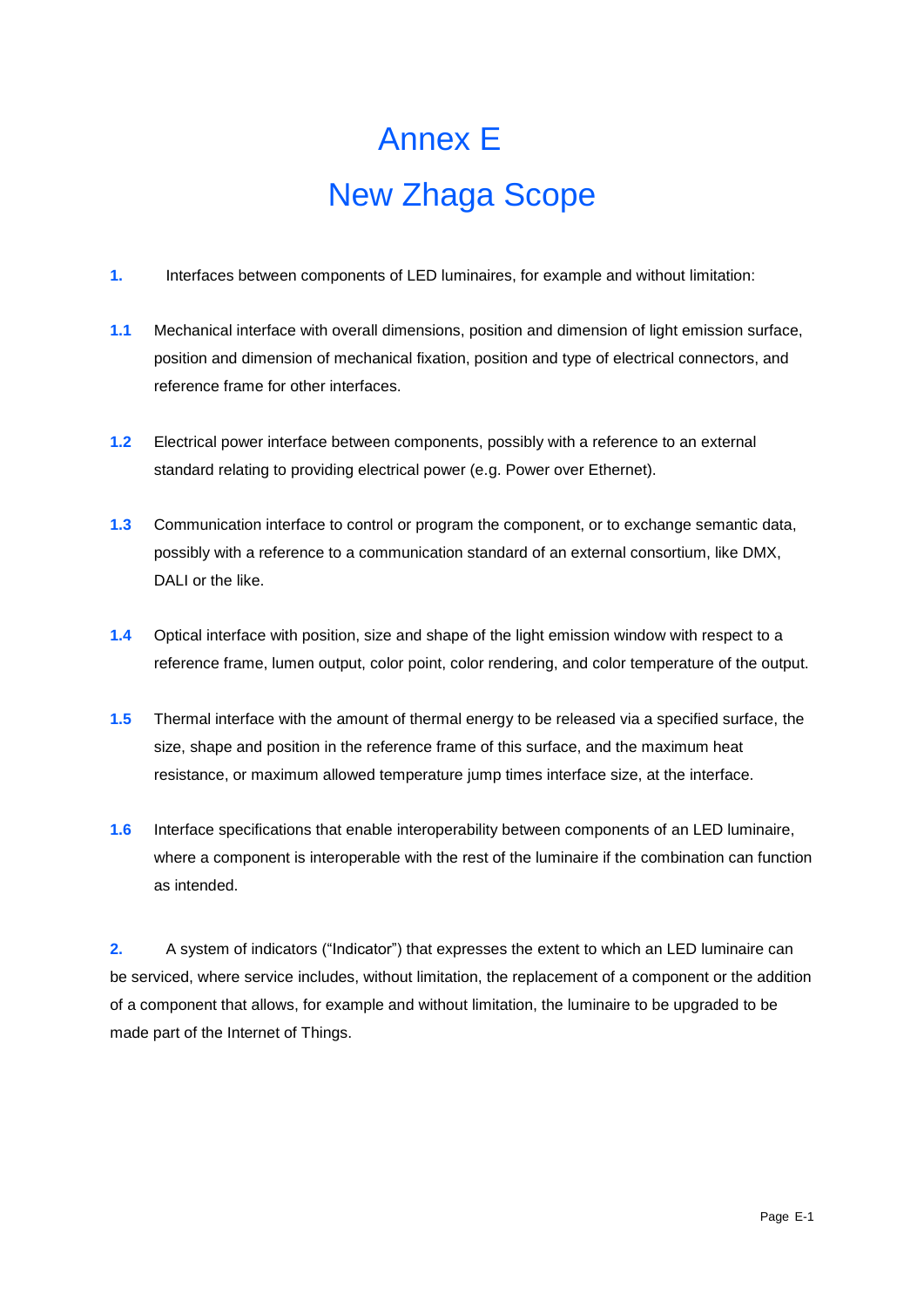## Annex F

# <span id="page-29-0"></span>Procedure for the election of the Steering Committee Members

- **1.1** In advance of the General Assembly meeting during which the Steering Committee Members will be elected, any Regular Member which does not want to be elected as a Steering Committee Member shall inform the chairperson of the General Assembly hereof.
- **1.2** Each Regular Member of the General Assembly is entitled to fill in a list of names of different Regular Members which it votes for to be in the Steering Committee. For the avoidance of doubt, each Regular Member may also cast a vote to itself. Associate Members are not eligible to vote;
- **1.3** The list may contain a maximum of 15 Regular Members. This number coincides with the maximum number of members of the Steering Committee;
- **1.4** Each name of a Regular Member on the list of each Regular Member gets one point;
- **1.5** Those 15 Regular Members which received most points are elected in the Steering Committee;
- **1.6** In case the first round of voting results in a situation where (a) not sufficient Regular Members have been voted for in order to fill the seats on the Steering Committee, or (b) a number of Regular Members have scored the same number of points which leads to the situation that not all fifteen position can be allocated based on the most votes/points principle, then a second voting round is needed only for such seats of the Steering Committee which still need to be filled.
- **1.7** A Regular Member has the option to not accept its position as Steering Committee Member. If this happens during the General Assembly meeting in which the Steering Committee Members are elected, then the Regular Member (aside from the already elected Steering Committee Members) which has received the most votes/points will become the Steering Committee Member. In case there are more Regular Members with the same number of votes/points, then a second round of voting is needed.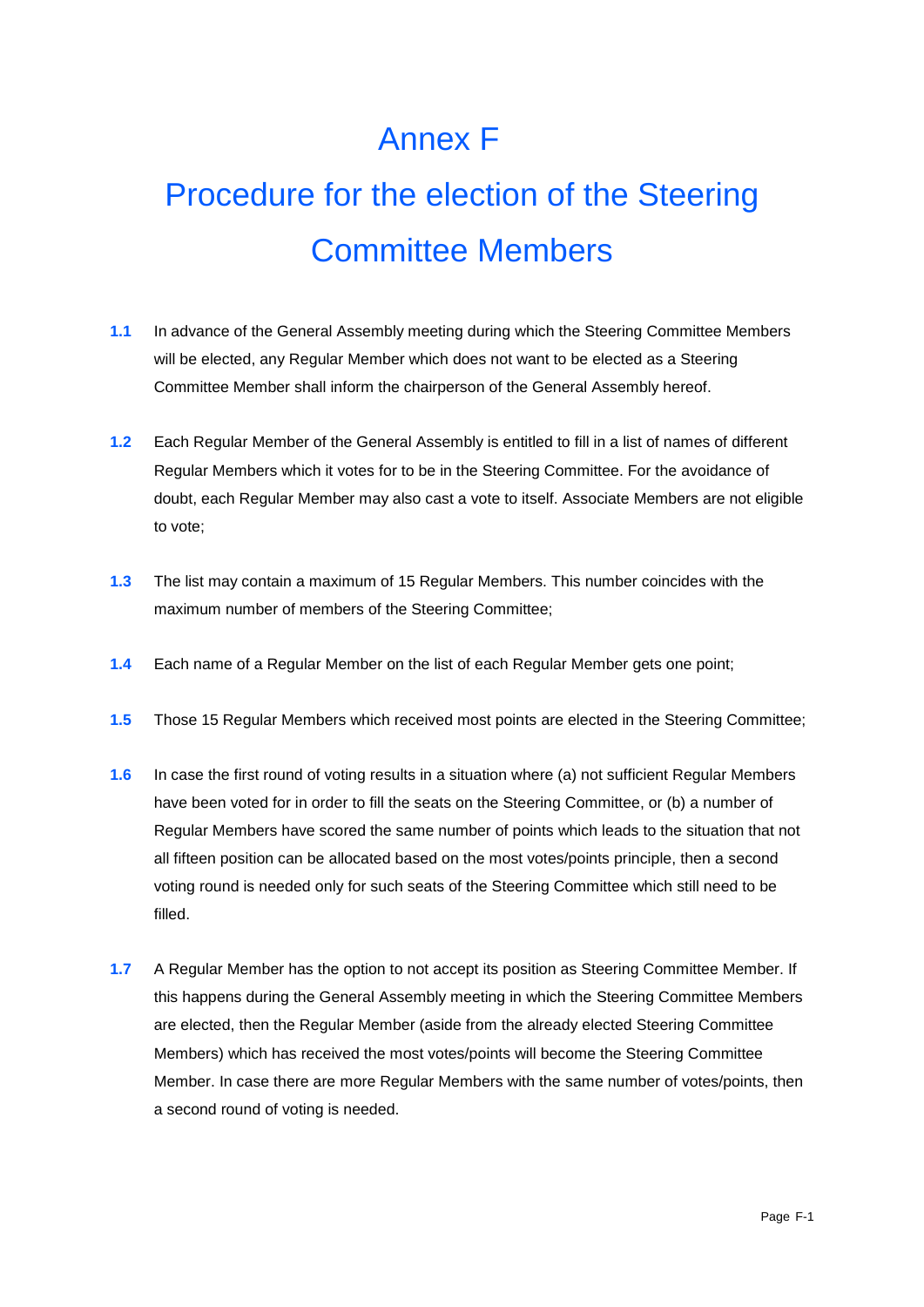## Annex G

# <span id="page-30-0"></span>Procedure for the election of chairpersons and vice-chairpersons

- **1.1** Appointments as chairperson and vice-chairperson are personal appointments. With personal appointments it is meant that in case the chairperson or vice-chairperson is no longer in function for whatever reason, new elections always need to take place.
- **1.2** In case the Member represented by the chairperson or vice-chairperson relinguishes or is removed as Member, this chairperson and/or vice-chairperson shall automatically be withdrawn.
- **1.3** New elections must be held to appoint a new person if the elected person relinquishes the position or is withdrawn or in any other event there is a need to fill the relevant position.
- **1.4** Votes cast are public. There shall be no secret ballot.
- **1.5** The voting procedure step 1: Nomination: Members with voting rights may nominate candidates
- **1.6** The voting procedure step 2: Election:
	- **(a)** The nominee is appointed without voting if only one person was nominated for the position.
	- **(b)** The chairperson (or in case there is no chairperson or vice-chairperson, the Secretary General) initiates a vote when more than one person is nominated for a position. The decision to appoint a person is a Majority Decision.
	- **(c)** A second round vote shall be held if none of the nominees receive majority support. The second round vote shall be a choice between the two nominees that received the highest number of votes in the first round. The nominee receiving the highest number of votes in the second round shall be appointed.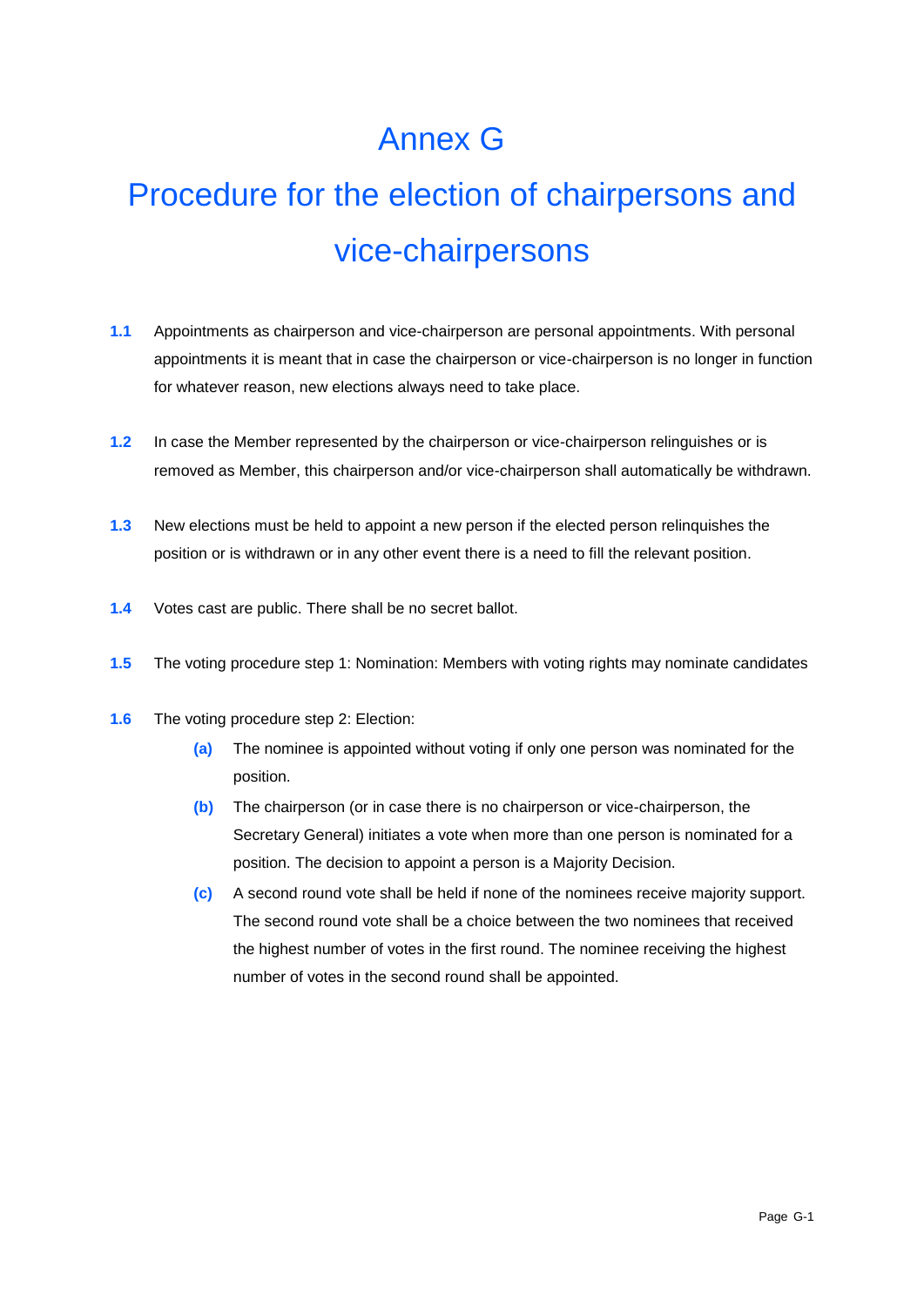## Annex H

# <span id="page-31-0"></span>Procedure for the approval of Zhaga **Specifications**

- **1.1** The Secretary General shall announce the intention to approve a new Zhaga Specification, and the intention to approve a revision of an Approved Zhaga Specification, to all Members.
- <span id="page-31-1"></span>**1.2** The Steering Committee may approve a new Zhaga Specification, and a revision of an Approved Zhaga Specification, sixty (60) days after such announcement to the members.
- **1.3** Notwithstanding Clause [1.2](#page-31-1) above, a revision of an Approved Zhaga Specification that does not introduce new features or requirements may be approved immediately after the announcement.
- **1.4** A Zhaga Specification becomes an Approved Zhaga Specification after approval by the Steering Committee in accordance with the Voting Rules.
- **1.5** Any revision of an Approved Zhaga Specification must be approved by the Steering Committee in accordance with the Voting Rule for approving a Zhaga Specification.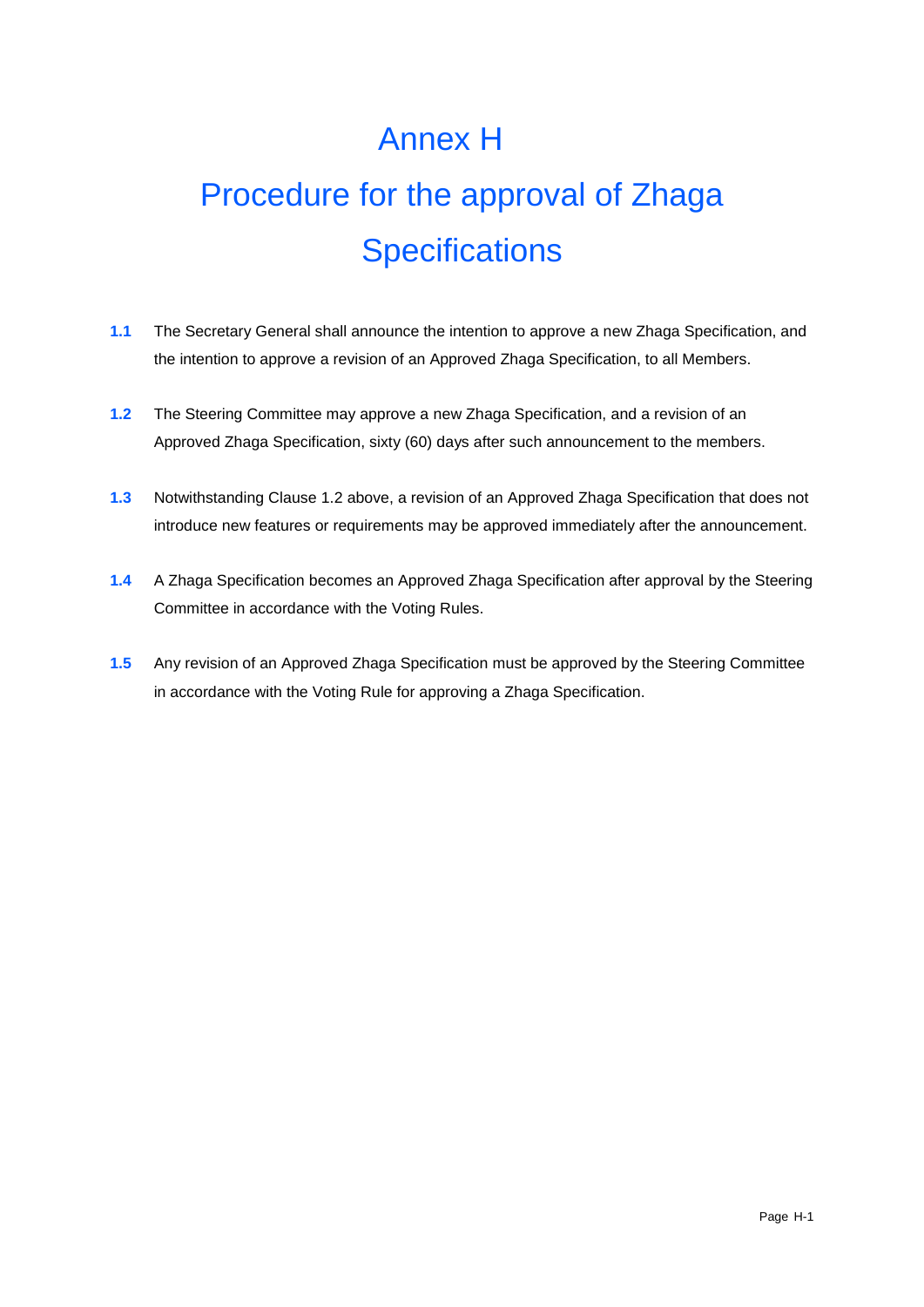# Annex I IPR rules

- <span id="page-32-4"></span><span id="page-32-3"></span><span id="page-32-2"></span><span id="page-32-1"></span><span id="page-32-0"></span>**1.1** Each Member shall grant and shall cause its Affiliated Companies and its respective subcontractors (as provided for in Clause [5\)](#page-6-2) to grant, on written request, a royalty-free, nonexclusive, non-transferable, irrevocable, world-wide license under the Essential IPR of that Member for commercially exploiting luminaires and components for luminaires fully complying with any Approved Zhaga Specification to the other Members and their Affiliated Companies and to third parties, subject to the following conditions and limitations:
	- **(a)** The party enjoying such license shall in turn grant and cause their Affiliated Companies and their respective sub-contractors (as provided for in Clause [5\)](#page-6-2) to grant a royalty free, non-exclusive, worldwide, non-transferable, irrevocable license of equivalent scope and to equivalent conditions under their Essential IPR to such Member and its Affiliated Companies as well as to all other Members and their Affiliated Companies and any third party.
	- **(b)** Such license does not cover the use of Essential IPR in functionality of a luminaire and/or components of a luminaire, which does not implement an Approved Zhaga Specification.
	- **(c)** Such license does not cover the use of Essential IPR that was introduced in a Zhaga Specification that was approved after the holder of such Essential IPR terminated its membership, except for claims that, due to a written Contribution of this holder of Essential IPR, made while the holder of Essential IPR was a Member of the Zhaga Consortium, became an Essential Claim.
	- **(d)** Such license does not cover the use of Essential IPR that is subject to a Patent Declaration that was received by the Secretary General within sixty (60) days after the announcement of an intention to approve a Zhaga Specification as described in Annex H.
- **1.2** For the avoidance of doubt: (i) only Essential Claims fall within the scope of the undertaking in this [Annex](#page-32-2) I, and (ii) commercial exploitation shall include, but is not limited to, make, sell, offer for sale, import otherwise dispose of, and have made luminaires and components for luminaires.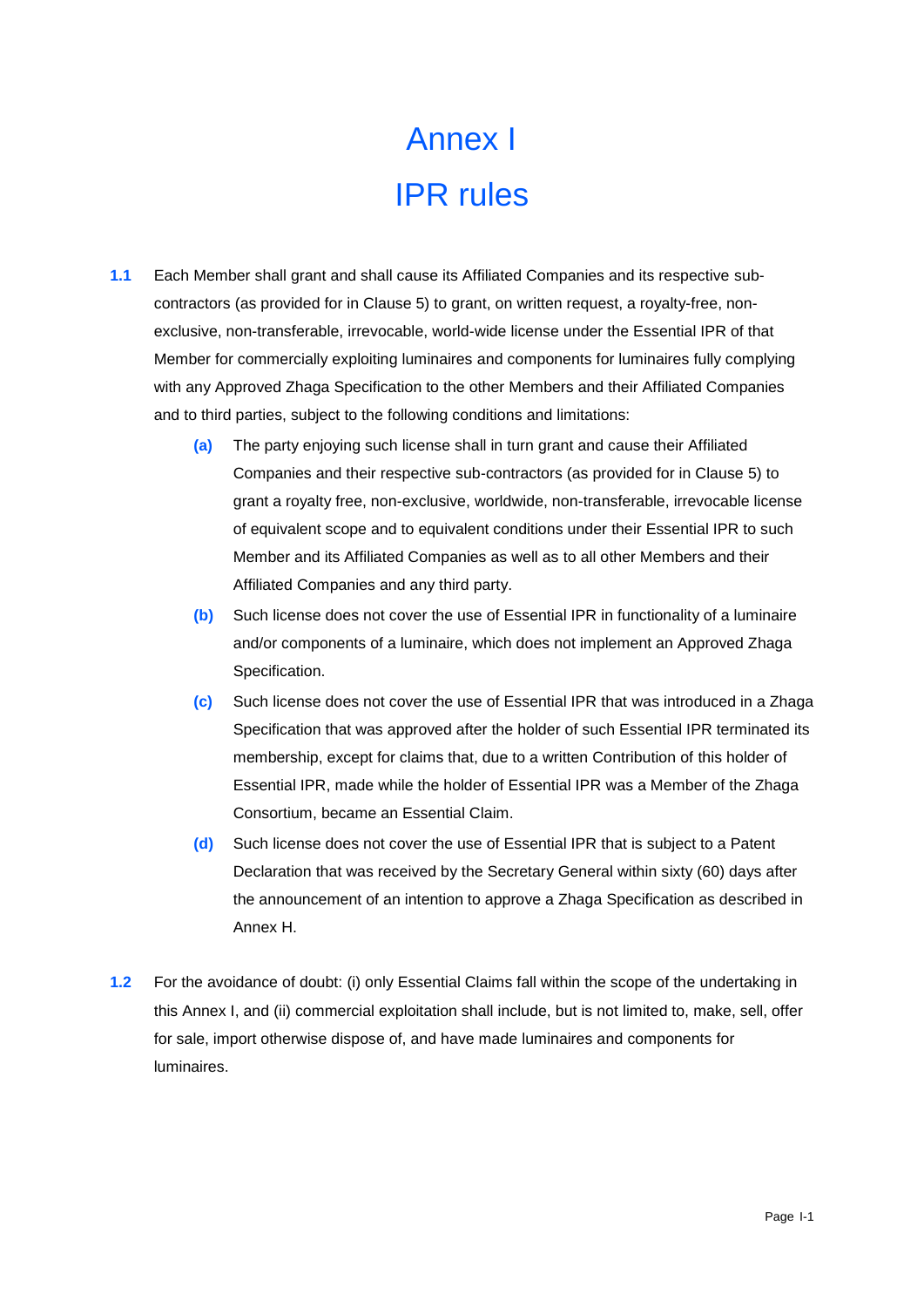- **1.3** A Member that submits a Patent Declaration must identify, in the Patent Declaration, the Zhaga Specification, the sections within that Zhaga Specifications considered by that Member to be outside the Original Zhaga Scope ("Out-of-Original-Scope Sections"), and the Implicated Patent Families that are considered by this Member to be Essential IPR with claims the use of which is prescribed by such Out-of-Original-Scope Sections.
- **1.4** A Patent Declaration that references a revision of a Zhaga Specification may not reference sections in that Zhaga Specification that were not changed in that revision.
- **1.5** A Patent Declaration may not reference sections in a Zhaga Specification that were copied from an Approved Zhaga Specification.
- **1.6** A Patent Declaration is applicable to all future revisions of the Zhaga Specification referenced in that Patent Declaration.
- **1.7** A Patent Declaration is applicable to all future Zhaga Specifications that include a copy of an Out-of-Original-Scope Section referenced in that Patent Declaration.
- **1.8** A Member may withdraw one or more of its Patent Declarations at any time, or withdraw its applicability to a Zhaga Specification that includes a copy of an Out-of-Original-Scope Section referenced in that Patent Declaration.
- **1.9** In case a first Member refuses to grant a royalty-free license for commercially exploiting luminaires and components for luminaires fully complying with an Approved Zhaga Specification, at the request of a second Member in accordance with [Annex](#page-32-2) I[-1.1\(a\)](#page-32-3) above, on the grounds that first Member's Essential IPR is subject to a Patent Declaration, such second Member shall be entitled to use reciprocal conditions as indicated in the Patent Declaration of the first Member for Second's Member Essential IPR with claims the use of which is prescribed in any Out-Of-Original-Scope Section of such Approved Zhaga Specification, for commercially exploiting luminaires and components for luminaires fully complying with such Approved Zhaga Specification.
- <span id="page-33-0"></span>**1.10** No Member shall be required under this Agreement to grant or cause any of its Affiliated Companies and its respective sub-contractors (as provided for in Clause [5\)](#page-6-2) to grant a license under any claims of any IPR, the use of which is not prescribed when realizing an interface between components of a luminaire compliant with any Approved Zhaga Specification.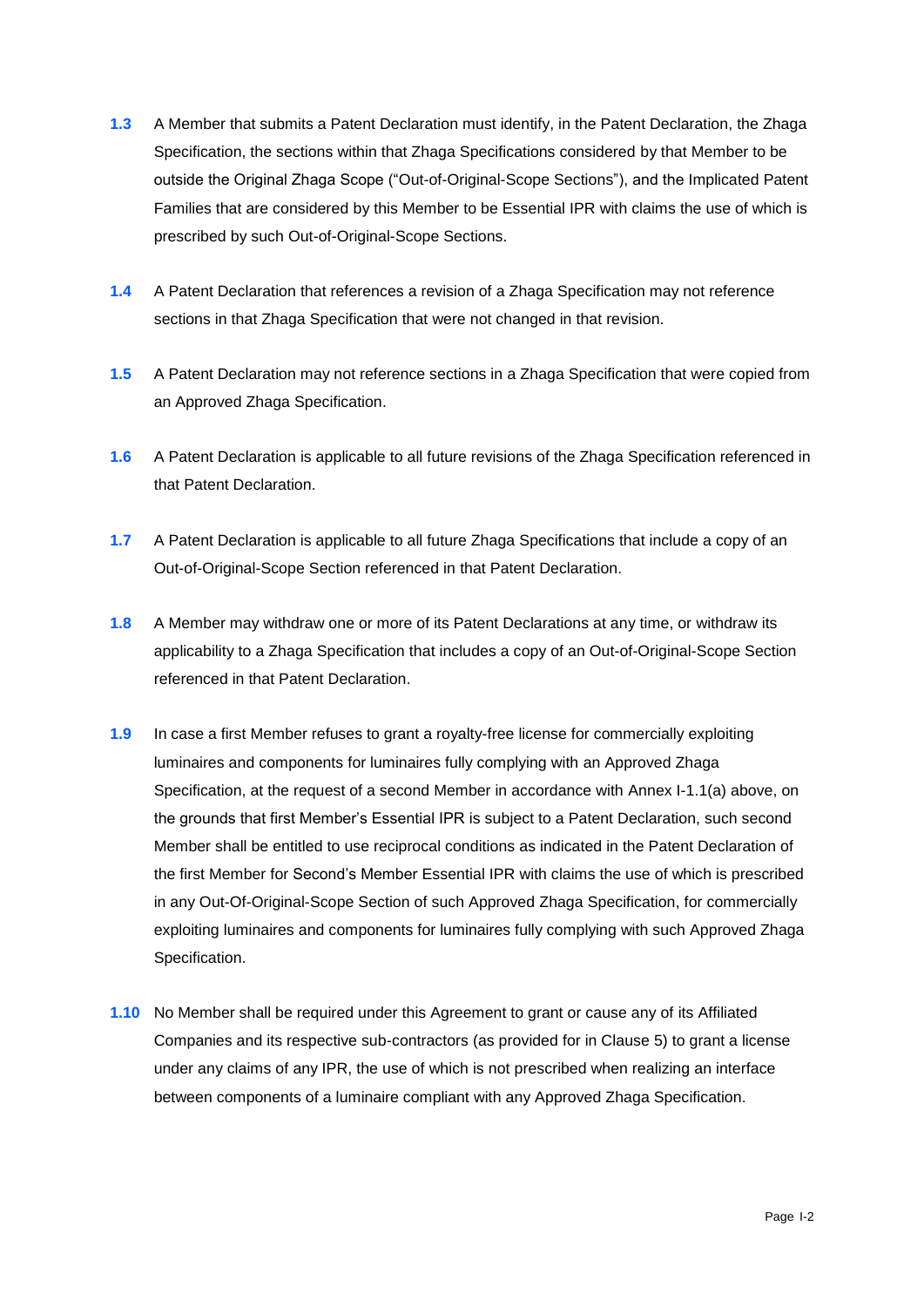- **1.11** For the purposes of the definition of Essential IPR, the use of a claim is "prescribed" if and only if, it can be determined from comparing the relevant language of the Approved Zhaga Specification with the language of the respective claim that it is and always will be impossible to realize a product with an interface, compliant with that Approved Zhaga Specification, between a components of a luminaire without falling in the scope of protection of that claim.
- **1.12** All use of rights with respect to the copyright (subsequently denoted as copyright) in the Zhaga Specifications as a compilation shall be jointly owned by the Regular Members. If a Regular Member withdraws or is removed from the Consortium pursuant to Clause [6,](#page-6-3) such Member thereby assigns and transfers its share in the ownership of the copyright in the compilation but not in its own Contribution to the remaining Members. Any other transfer of ownership of the copyright in the Approved Zhaga Specification as a compilation shall only be allowed after a formal decision by the Steering Committee.
- **1.13** No Member shall distribute, or authorize the distribution of, Zhaga Specifications or Approved Zhaga Specifications to any non-member of the Consortium without prior formal decision by the Steering Committee. Notwithstanding the previous sentence, Members are entitled to share the Zhaga Specifications and Approved Zhaga Specifications with their Affiliated Companies.
- **1.14** No Member shall assert its copyright in any of his Contributions in relation to any Zhaga Specification or Approved Zhaga Specification.
- **1.15** A Member shall assert its copyright in the compilation only if such assertion is approved in advance by the Steering Committee. When approving such assertion, the Steering Committee may provide that the asserting Member will be reimbursed for certain of its costs incurred related to the assertion.
- <span id="page-34-1"></span><span id="page-34-0"></span>**1.16** Except as provided in Clause 18.9, no Member shall use the name or trademarks of any other Member or of any employee of another Member, or any adaptation of such name or marks, in any advertising, promotional or sales literature or other publicity, without the prior written approval of the other Member. In this [Annex](#page-32-2) I[-1.16,](#page-34-1) reference to a Member shall include the Affiliated Companies of that Member.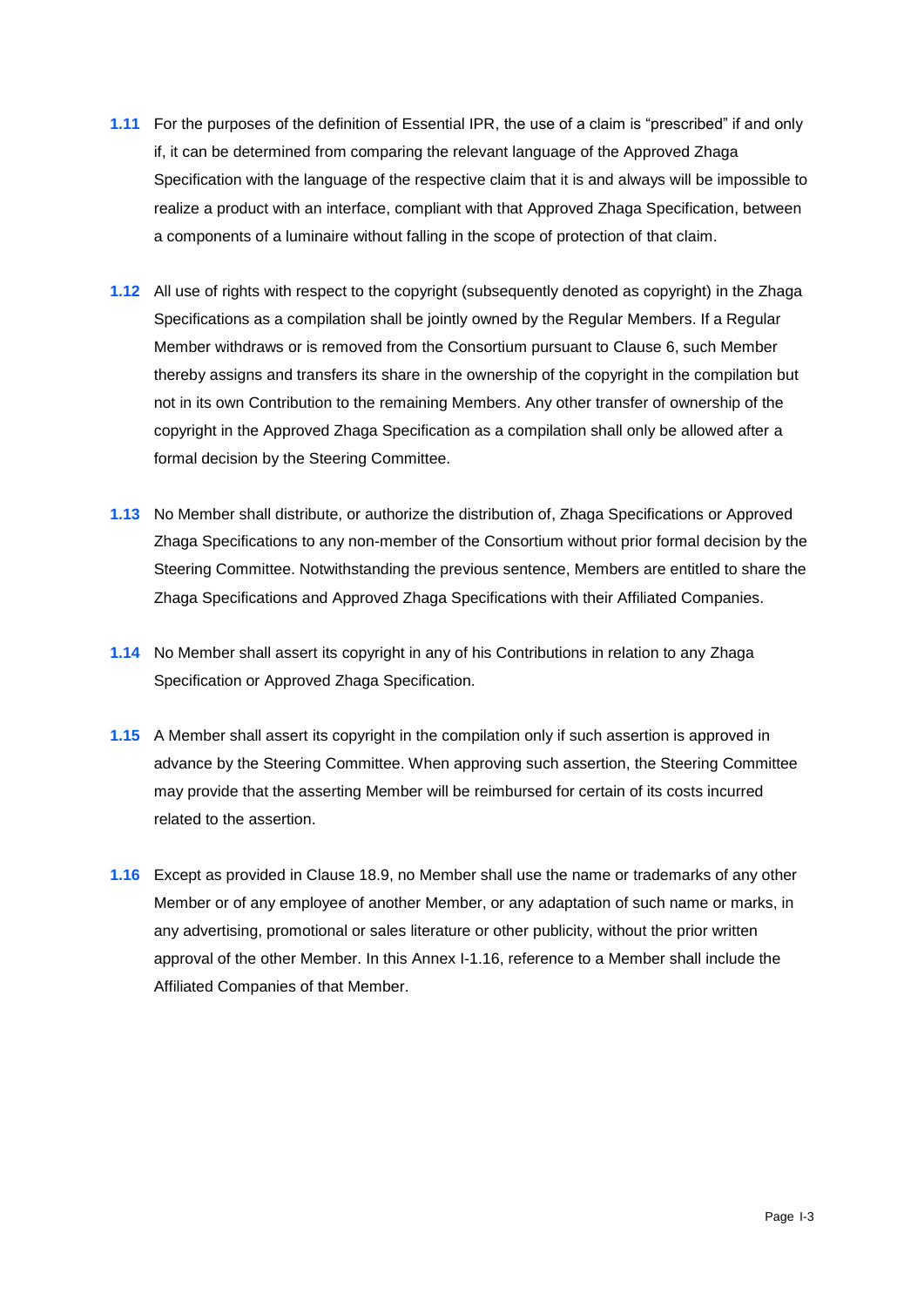- <span id="page-35-0"></span>**1.17** The Steering Committee may select a trademark to be used as the Logo for indicating that components and/or luminaires are compliant with any of the Approved Zhaga Specifications, and appoint a Regular Member to prepare, file, prosecute and maintain the trademark on behalf and for the exclusive benefit of the Consortium. When and to the extent reasonably requested in writing by the appointed owner, the other Members shall support and assist the appointed owner in its tasks relating to prosecution, maintenance and opposition or revocation proceedings against the trademark. The appointed owner and the assisting Members, if any, will be reimbursed for the related costs. The appointed owner shall not assign ownership of the trademark except when the appointed owner (i) withdraws or is removed from the Consortium, (ii) goes bankrupt or a receiver is appointed, or (iii) is requested by the General Assembly, in accordance with the Voting Rules, to transfer the ownership to another Regular Member or to another legal entity, provided that the new appointed owner shall have the same rights and obligations as the appointed owner. If requested by the General Assembly, the ownership shall be transferred as soon as possible and whereby it is furthermore agreed that the consideration for the trademark shall be 1 euro. The costs (including fiscal costs) associated with the transfer of the trademark shall be for the account of the Consortium. In case of Dissolution or Automatic Dissolution the appointed owner may determine whether to prolong or not the registrations.
- <span id="page-35-1"></span>**1.18** The appointed owner of the trademark or any other Regular Member shall not enforce the trademark in relation to components and/or luminaires compliant with the Approved Zhaga Specification provided that the trademark is used according to the Logo Guidelines issued by the Steering Committee. The owner or any other Regular Member shall be entitled to enforce the trademark only after prior consent of the Steering Committee. When approving such assertion, the Steering Committee may decide that the asserting Regular Member will be reimbursed for certain of its costs incurred related to the assertion.
- **1.19** The Steering Committee may request the Promotion Work Group to prepare a Logo and Logo Guidelines. The Logo Guidelines and Logo will need to be approved by the Steering Committee. Once approved the Steering Committee shall submit the Logo and the Logo Guidelines to the General Assembly which can approve these in accordance with the Voting Rules. The Promotion Work Group and Steering Committee may propose to the General Assembly that a separate logo license agreement is needed for users of the Logo.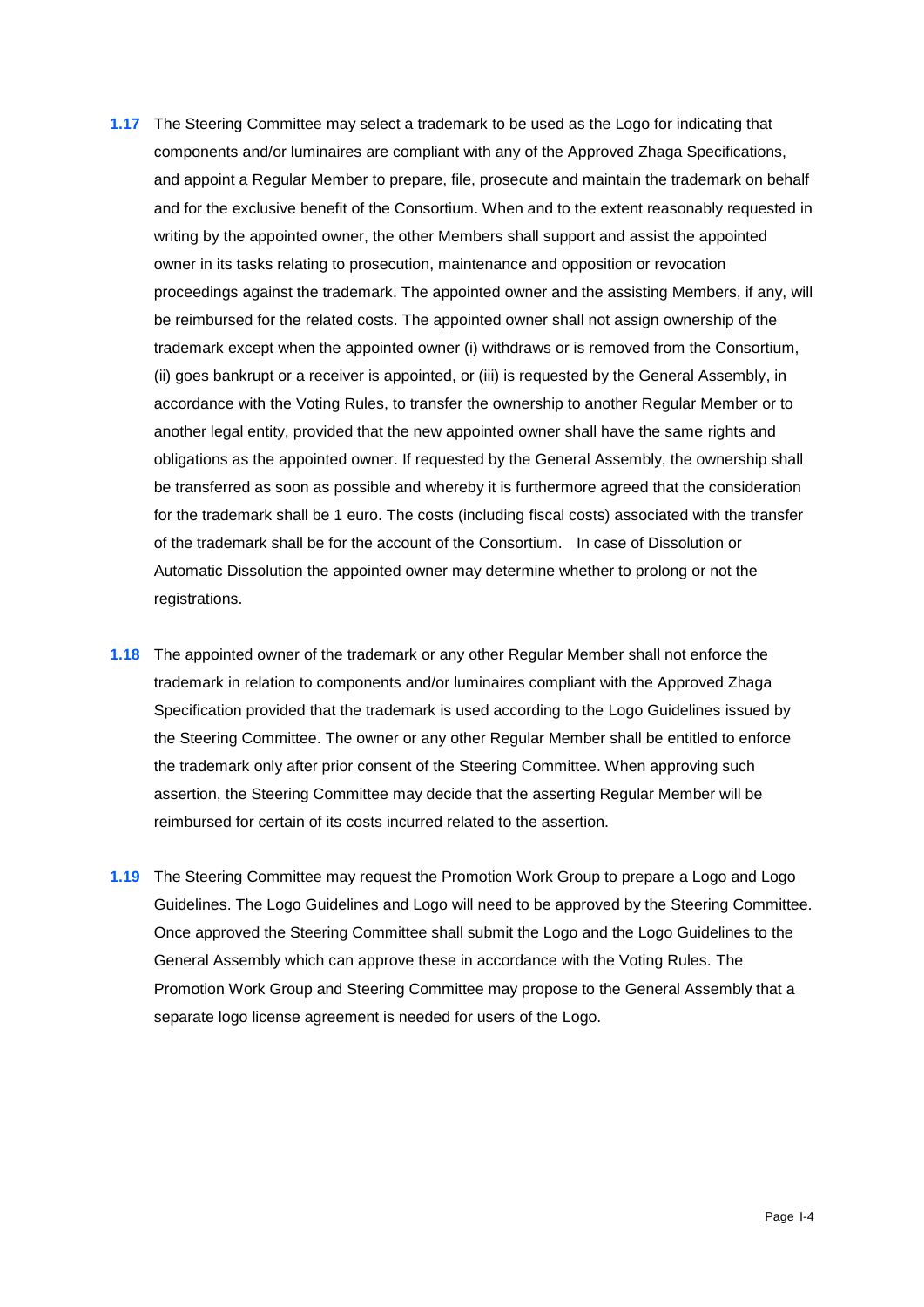- <span id="page-36-0"></span>**1.20** In the event of the withdrawal or removal of a Member from the Consortium, such ex-Member's undertakings and rights under this [Annex](#page-32-2) I shall remain in full force and effect and shall survive its withdrawal or removal, but regarding [Annex](#page-32-2) I[-1.1](#page-32-4) and [Annex](#page-32-2) I[-1.10](#page-33-0) only with respect to Approved Zhaga Specifications approved according to Clause [10.12](#page-12-2) and Annex H prior to said removal or withdrawal, including any bug fix, correction or similar non-material change thereof, even where such non-material change occurs after such withdrawal or removal.
- **1.21** [Annex](#page-32-2) I[-1.20](#page-36-0) shall apply mutatis mutandis to dissolution of the Consortium.
- **1.22** Nothing in this Agreement shall be construed as:
	- **(a)** imposing on any Member any obligation to instigate any suit or action for infringement of any of its IPR or to defend any suit or action brought by a third party challenging the validity of any such IPR. No Member shall have hereunder the right to instigate any such suit or action for infringement of any of the other Members' IPR or to defend any such suit or action challenging the validity of any such IPR;
	- **(b)** imposing any obligation to file any IPR or to secure any patent or to maintain any IPR in force;
	- **(c)** conferring any license or right to copy or imitate the appearance and/or design of any product of any Member or its Affiliated Companies, except to the extent absolutely required in order to comply with an Approved Zhaga Specification;
	- **(d)** conferring any license or other rights to manufacture, sell or otherwise dispose of any product or device not compliant with any Approved Zhaga Specification;
	- **(e)** a warranty or representation by either Member as to the validity or scope of any of its IPR;
	- **(f)** a warranty or representation that any luminaire or component of a luminaire, irrespective of whether or not it is compliant with any Approved Zhaga Specification, is, or will be, free from infringement of any claim other than the Essential Claims or other intellectual property rights of any Member or third parties;
	- **(g)** unless otherwise provided in this Agreement, an obligation to provide any manufacturing or technical information, or any information concerning pending patent applications;
	- **(h)** granting by implication, estoppel, or otherwise any licenses or rights under any IPR or any other than explicitly provided in this Agreement;
	- **(i)** conferring a right to use in advertising, publicity or otherwise, any trademark or trade name of any Member or its Affiliated Companies.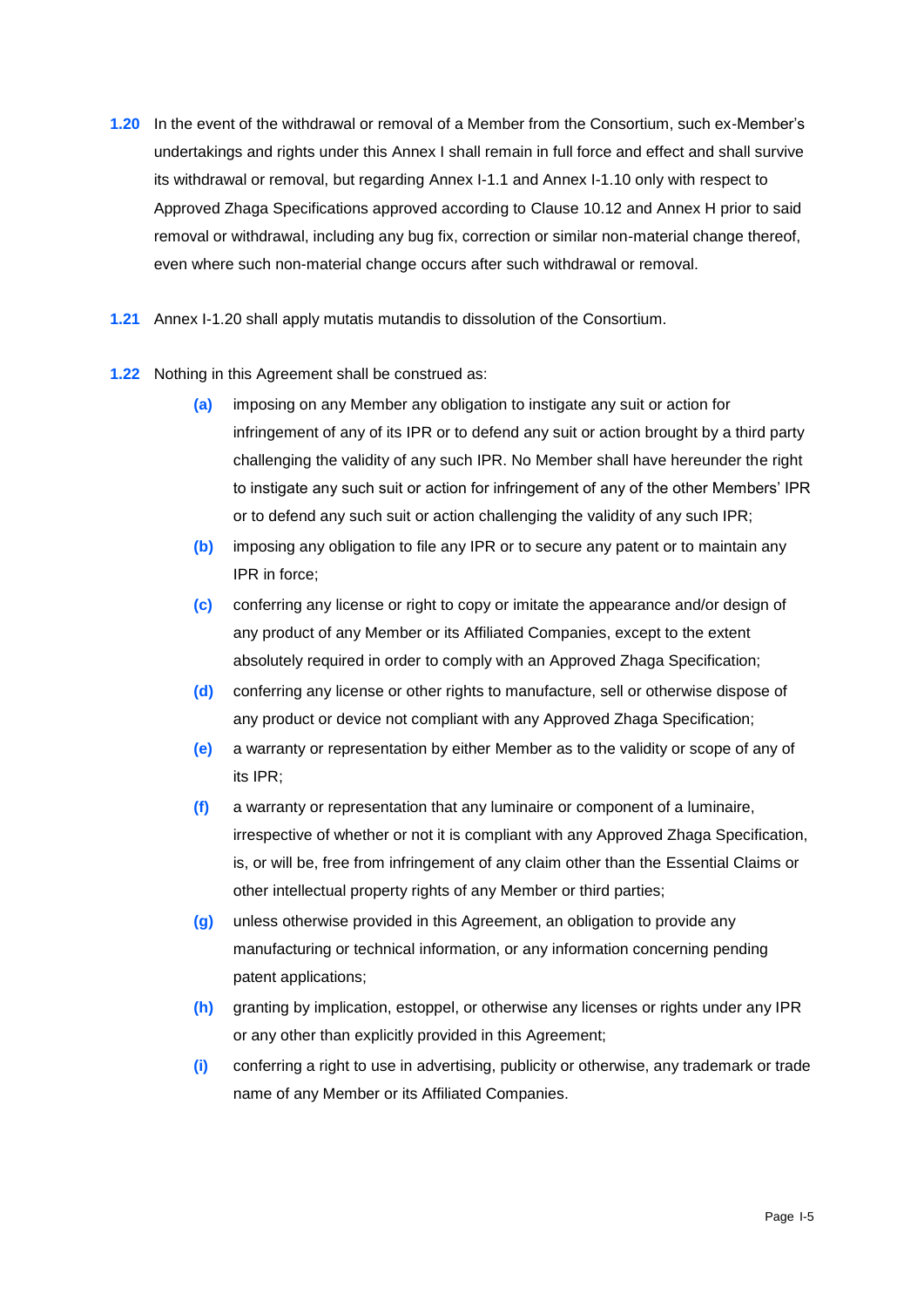- **1.23** Members acknowledge and agree that each Member is entitled to abandon and apply for amendments to any of its IPR. The other Members consent to such abandonment or amendment as any Member owning or controlling IPR licensed hereunder may undertake or apply for in the future.
- **1.24** Members hereby acknowledge that the sale or other disposal of components and luminaires conforming to Approved Zhaga Specifications and the distribution of Approved Zhaga Specifications may be subject to the laws and regulations relating to the export of components and luminaires. Without limitation, each Member shall comply with all such laws and regulations. No Member shall be obliged to indemnify any other Member against any claim or damages resulting from any conduct in contravention of the aforementioned export control laws and regulations.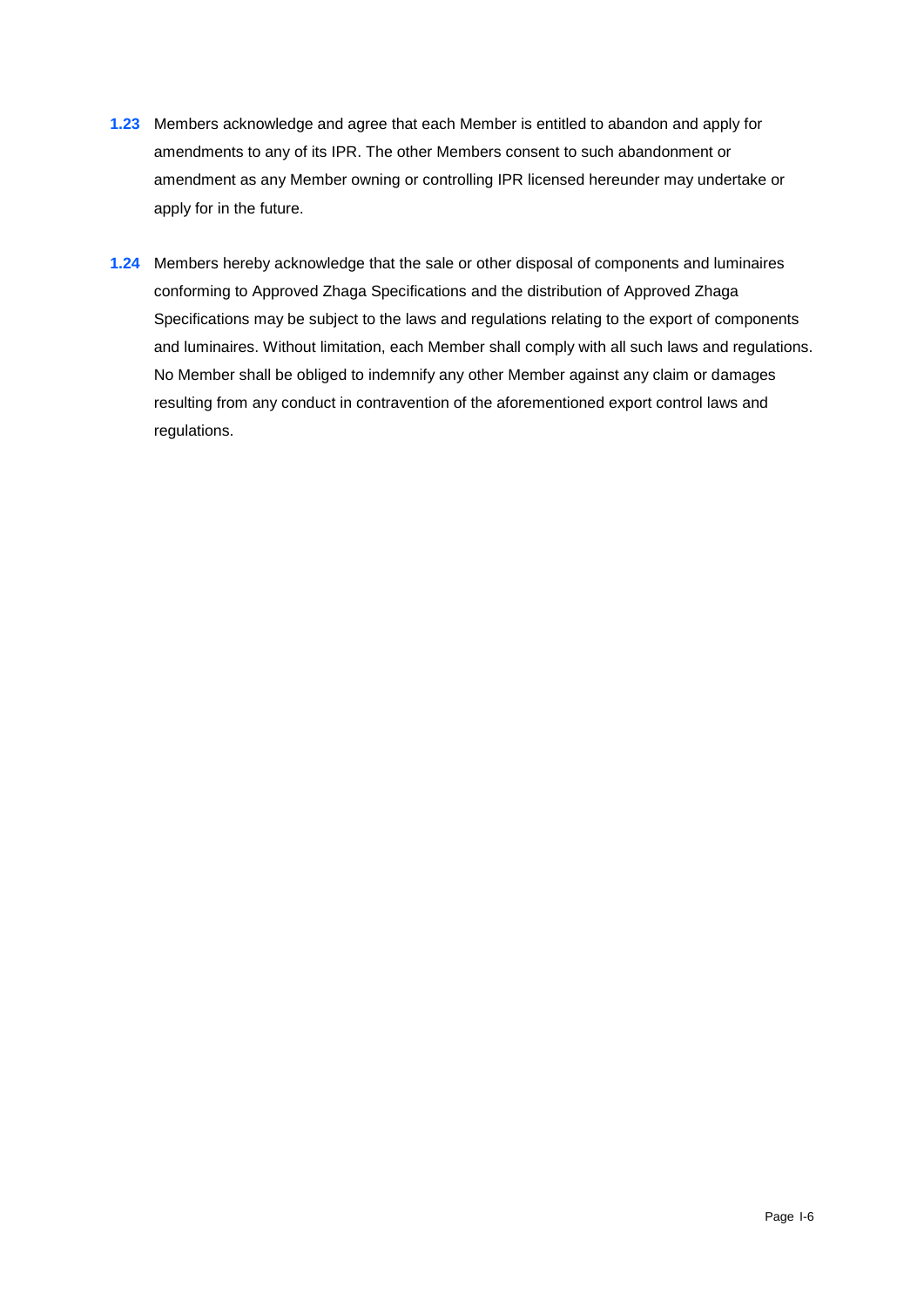## <span id="page-38-0"></span>Annex J Patent Declaration Form

Zhaga Member [**enter company name**] ("Patent Holder") believes that the following section(s) of Zhaga Specification [**enter name of specification and section number(s)**] fall outside the Old Zhaga Scope ("Out-of-Original-Scope Sections")

Patent Holder further believes that it and/or its Affiliated Companies and/or sub-contractors hold granted and/or pending applications for Essential IPR with claims the use of which is prescribed by such Out-of-Original-Scope Section ("Out-of-Original-Scope IPR"). The implicated Patent Families ("Implicated Patent Families"] are:

[**Provide list of Implicated Patent Families: (a) the patent number for granted patents and published patent applications, and (b) the filing number for patent applications that are not yet published.]**

In relation to unpublished patent applications in the Out-of-Original-Scope IPR, Patent Holder undertakes to disclose the description of such unpublished patent applications to a committee of experts appointed by the Steering Committee, and bound by an NDA between the Patent Holder and the experts that will prevent the disclosure of such description to any person other than the experts appointed by the Steering Committee.

In relation to such Out-of-Original-Scope IPR, (check one box only):

 $\Box$  Patent Holder does not promise to grant licenses for the Implicated Patent Families:

 $\Box$  Patent Holder undertakes to grant licenses and undertakes to cause its Affiliated Companies and its respective sub-contractors (as provided for in Clause [5\)](#page-6-2) to grant licenses, for the Implicated Patent Families under the following terms and conditions [**specify terms and conditions**]

 $\Box$  Patent Holder shall grant and shall cause its Affiliated Companies and its respective subcontractors (as provided for in Clause [5\)](#page-6-2) to grant, on written request, a non-exclusive, nontransferable, irrevocable, world-wide license on RAND terms under the Implicated Patent Families for commercially exploiting luminaires and components for luminaires fully complying with the Zhaga Specification referenced in this Patent Declaration, to the other Members and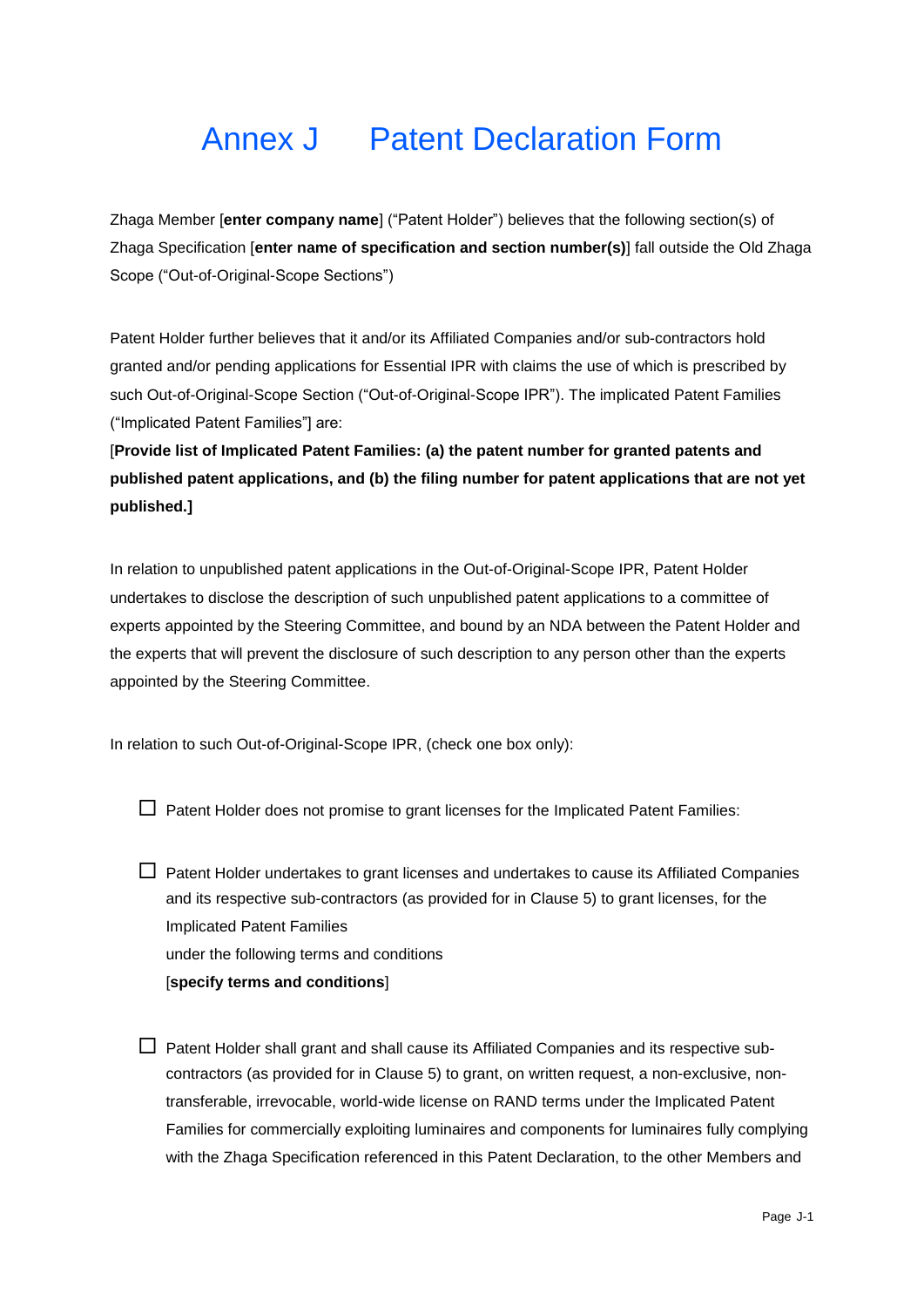their Affiliated Companies and to third parties, subject to the following conditions and limitations:

- **(a)** The party enjoying such license shall in turn grant and cause their Affiliated Companies and their respective sub-contractors (as provided for in Clause [5\)](#page-6-2) to grant a non-exclusive, worldwide, non-transferable, irrevocable license of equivalent scope and to equivalent conditions under their Essential IPR to Patent Holder and its Affiliated Companies as well as to all other Members and their Affiliated Companies and any third party.
- **(b)** Such license does not cover the use of Essential IPR in functionality of a luminaire and/or components of a luminaire, which does not implement the Zhaga Specification referenced in this Patent Declaration.
- **(c)** For the avoidance of doubt: (i) only Essential Claims fall within the scope of this undertaking, and (ii) commercial exploitation shall include, but is not limited to, make, sell, offer for sale, import otherwise dispose of, and have made luminaires and components for luminaires.

This Patent Declaration shall also apply to future revisions of the Zhaga Specification referenced herein.

SIGNED FOR AND ON BEHALF OF PATENT HOLDER SIGNATURE:

NAME:

POSITION:

Date: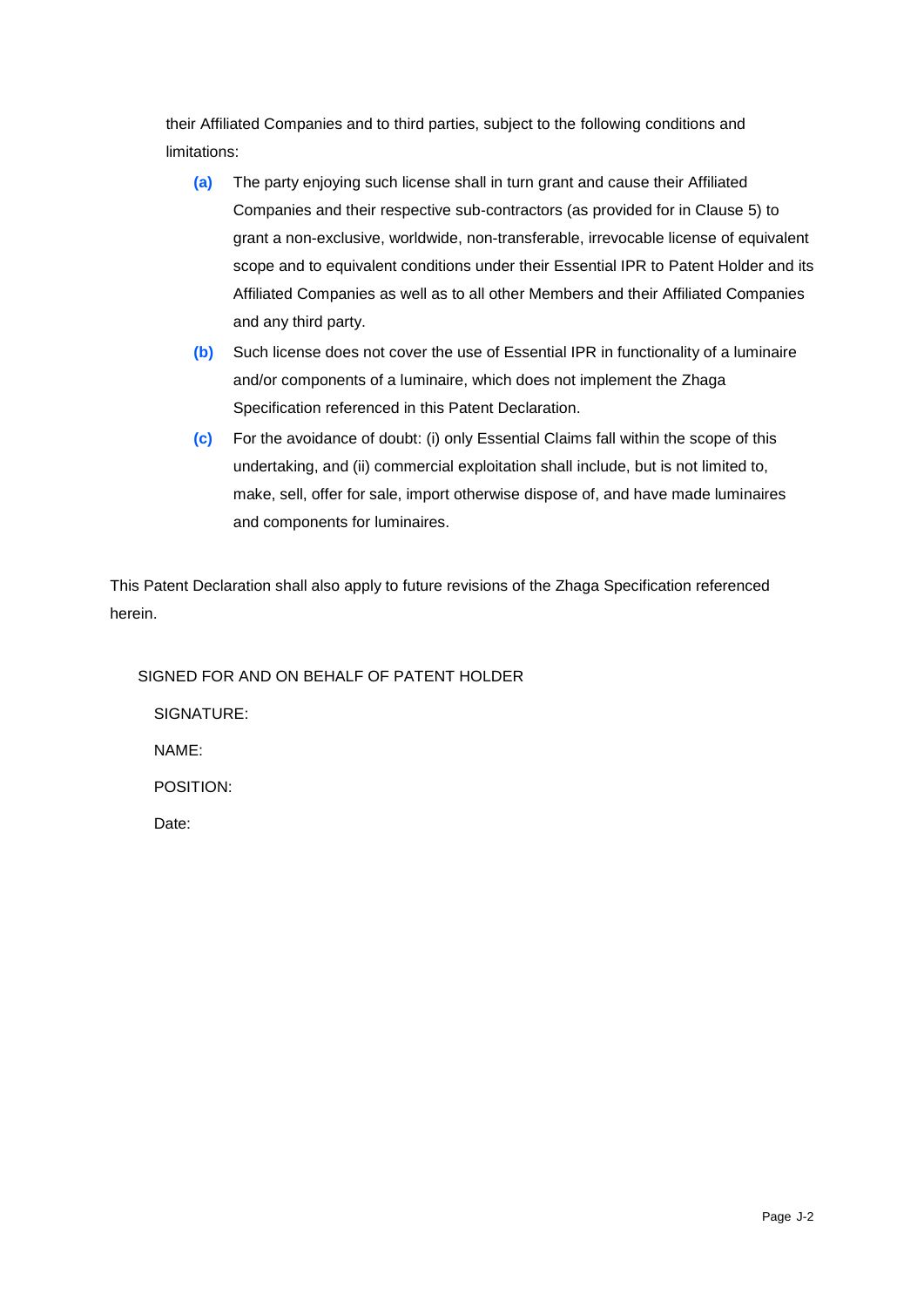# Annex K Vision and Mission

#### <span id="page-40-0"></span>**1 Vision**

The Vision of the Zhaga Consortium is:

- o On top of their primary lighting task, LED luminaires are becoming increasingly **smart and connected to IoT networks.**
- $\circ$  The design of a new luminaire is facilitated by the availability of a large supply of **interoperable components,** based on **standardized interfaces,** while still encouraging differentiation.
- o Zhaga creates specifications for electrical, mechanical, optical, thermal and communication interfaces for **interoperable components** to be used in LED luminaires.
- o These **interoperable components** allow the **upgrading** and **servicing** of LED luminaires, depending on the design choices by the luminaire manufacturer.
- o The ability to **upgrade** LED luminaires after installation is of great benefit to end customers. Their luminaires are future proofed to embrace upcoming innovations in the lighting industry, including the digital innovations beyond lighting.
- o The ability to **service** LED luminaires encourages more resource efficient business models that meet circularity requirements, including legislation and drive market growth.
- $\circ$  The Zhaga logo proves the certification of interoperable components and provide an easy means to identify components that can be upgraded and serviced.

Zhaga creates new opportunities for the lighting value chain in the innovations beyond lighting

#### **2 Mission**

The mission of the Zhaga Consortium is:

- $\circ$  To create specifications for electrical, mechanical, optical, thermal and communication interfaces for interoperable components to be used in LED luminaires, or fixtures.
- $\circ$  To make components easily identifiable, and third party tested, through a logo licensing program.
- $\circ$  To enable manufacturers to make LED luminaires with Zhaga-compliant components, which are **upgradeable** and **serviceable**, depending on the design choices taken by the luminaire manufacturer and the serviceability level of the luminaire.
- o To promote the benefits and opportunities of using Zhaga-compliant components for new luminaire use cases to manufacturers, specifiers, installers and professional end users.